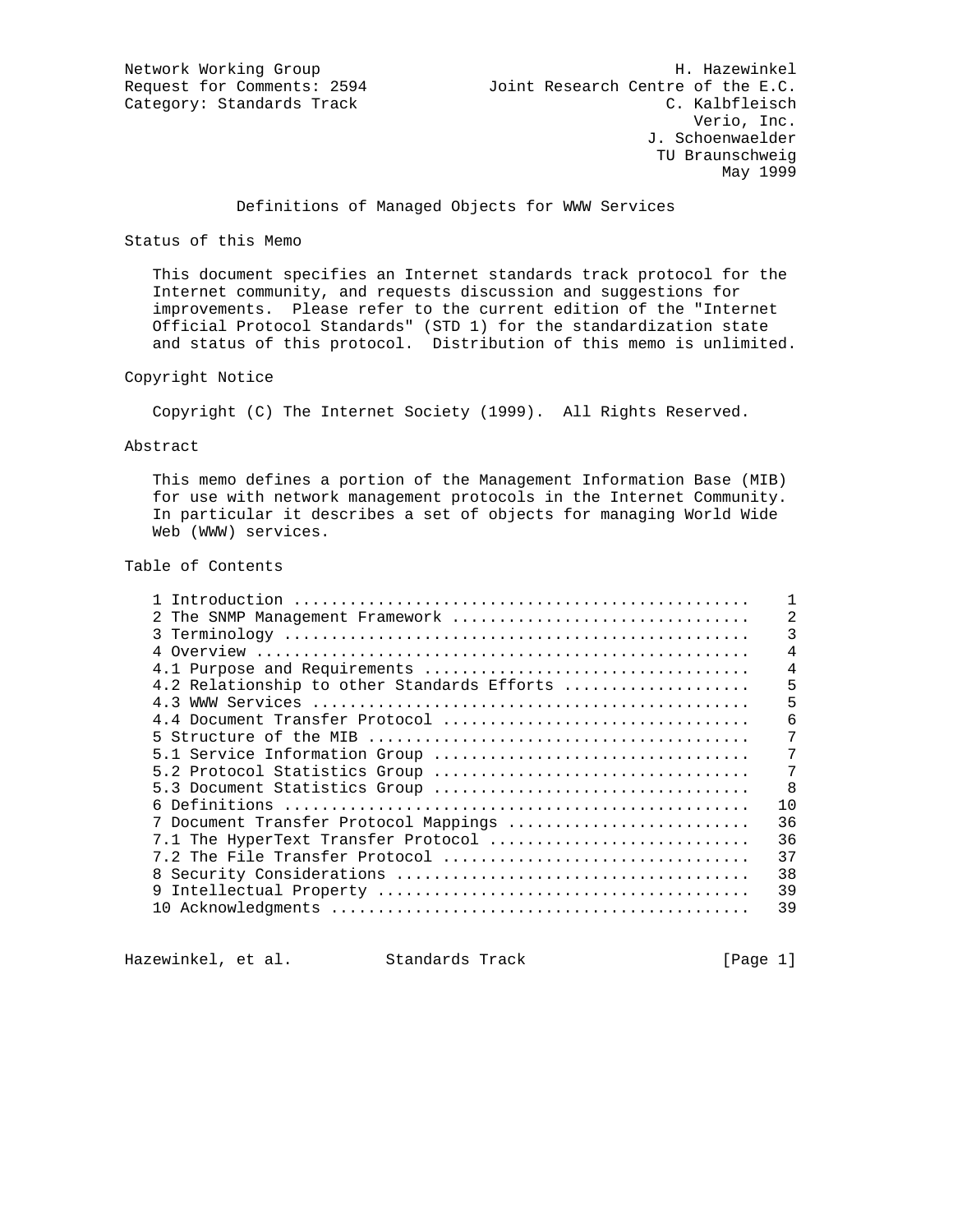| 39  |
|-----|
| 40  |
| -43 |

#### 1. Introduction

 This memo defines a set of objects for managing World Wide Web (WWW) services. This MIB extends the application management framework defined by the System Application Management MIB (SYSAPPL-MIB) [23] and the Application Management MIB (APPLICATION-MIB) [24]. The MIB is also self-contained so that it can be implemented and used without having to implement or install the APPLICATION-MIB or the SYSAPPL- MIB.

 The protocol statistics defined in the WWW Service MIB are based on an abstract document transfer protocol (DTP). This memo also defines a mapping of the abstract DTP to HTTP and FTP. Additional mappings may be defined in the future in order to use this MIB with other document transfer protocols. It is anticipated that such future mappings will be defined in separate RFCs.

 The key words "MUST", "MUST NOT", "REQUIRED", "SHALL", "SHALL NOT", "SHOULD", "SHOULD NOT", "RECOMMENDED", "MAY", and "OPTIONAL" in this document are to be interpreted as described in RFC 2119 [17].

2. The SNMP Management Framework

 The SNMP Management Framework presently consists of five major components:

- o An overall architecture, described in RFC 2571 [1].
- o Mechanisms for describing and naming objects and events for the purpose of management. The first version of this Structure of Management Information (SMI) is called SMIv1 and described in STD 16, RFC 1155 [2], STD 16, RFC 1212 [3] and RFC 1215 [4]. The second version, called SMIv2, is described in STD 58, RFC 2578 [5], RFC 2579 [6] and RFC 2580 [7].
- o Message protocols for transferring management information. The first version of the SNMP message protocol is called SNMPv1 and described in STD 15, RFC 1157 [8]. A second version of the SNMP message protocol, which is not an Internet standards track protocol, is called SNMPv2c and described in RFC 1901 [9] and RFC 1906 [10]. The third version of the message protocol is called SNMPv3 and described in RFC 1906 [10], RFC 2572 [11] and RFC 2574 [12].

Hazewinkel, et al. Standards Track [Page 2]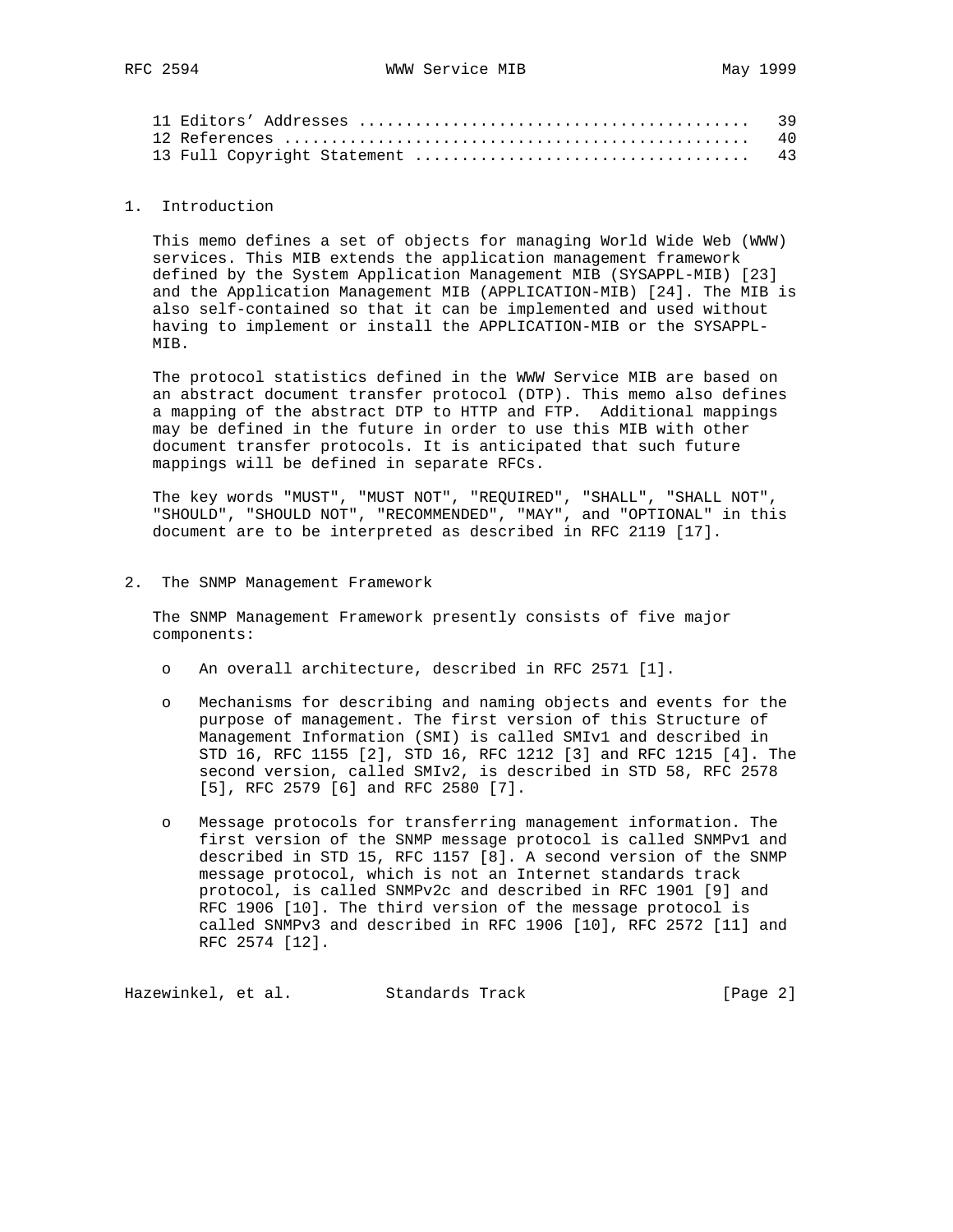- o Protocol operations for accessing management information. The first set of protocol operations and associated PDU formats is described in RFC 1157 [8]. A second set of protocol operations and associated PDU formats is described in RFC 1905 [13].
- o A set of fundamental applications described in RFC 2573 [14] and the view-based access control mechanism described in RFC 2575 [15].

 Managed objects are accessed via a virtual information store, termed the Management Information Base or MIB. Objects in the MIB are defined using the mechanisms defined in the SMI.

 This memo specifies a MIB module that is compliant to the SMIv2. A MIB conforming to the SMIv1 can be produced through the appropriate translations. The resulting translated MIB must be semantically equivalent, except where objects or events are omitted because no translation is possible (use of Counter64). Some machine readable information in SMIv2 will be converted into textual descriptions in SMIv1 during the translation process. However, this loss of machine readable information is not considered to change the semantics of the MIB.

3. Terminology

This section defines the terminology used throughout this document.

- o The 'World Wide Web' (WWW) is a world wide information system which is based on the concept of documents that are linked together by embedding references (links) to other local or remote documents.
- o A 'document' is a coherent piece of data which is accessible in the World Wide Web. No assumptions are made about the content or the type of a document.
- o A 'Uniform Resource Locator' (URL) is a formatted string representation for a document available via the Internet. URLs are used to express references between documents. For the syntax and semantics of the URL string representation refer to RFC 2396 [18]
- o A 'Document Transfer Protocol' (DTP) is a protocol used within the World Wide Web to invoke actions on documents. The DTP is an abstraction from real protocols, such as HTTP [19,20] or FTP [21].

Hazewinkel, et al. Standards Track [Page 3]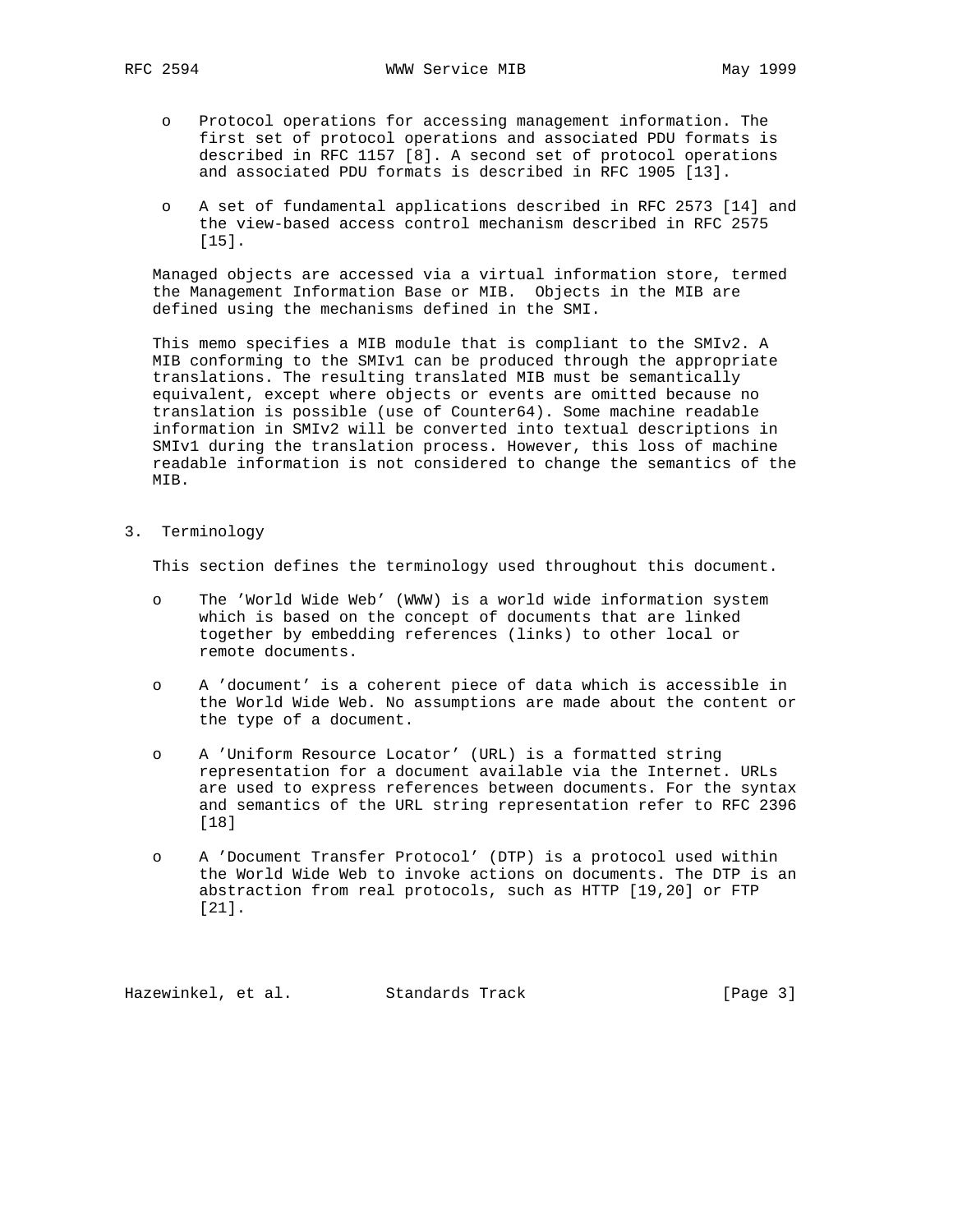- o A 'request' is a DTP protocol operation which is targeted to a 'document' and invokes an action on the target document. The request type specifies the action that should be performed. A request can have a document associated with it.
- o A 'response' is a DTP protocol operation which is returned as a result of a previous (and associated) request. The response status indicates if the requested action was successful or if errors occurred. A response can have a document associated with it.
- o A 'WWW service' is a set of actions that can be invoked on a document. Typical actions are the transfer of documents or the retrieval of administrative information about documents. WWW services are provided by means of a DTP. A WWW service can be identified by the DTP protocol used to invoke services and the transport endpoint used by that protocol.
- o A 'client' is a program which establishes connections for the purpose of sending requests and receiving responses.
- o A 'server' is a program that accepts connections in order to service requests by sending back responses.
- o A 'proxy' is an intermediary program which acts as both a server and a client for the purpose of making requests on behalf of other clients. Requests are serviced internally or by passing them on, with possible translation, to other servers.
- o A 'caching proxy' is a proxy with the capability of locally storing responses to associated requests. A caching proxy can respond to similar requests with a previously stored response.

# 4. Overview

 The World Wide Web (WWW) is a global network of information. Information is stored in documents, which can have various formats, including hyper-text and multi-media documents. Access to these documents is provided by servers which are located all around the world and are linked to each other via hyper-links embedded in documents.

 The usability of the World Wide Web depends largely on the performance of the services realized by these servers. The services are typically monitored through log files. This becomes a difficult task when a single organization is responsible for a large number of services. It is therefore desirable to treat WWW services as objects that can be managed by using the Internet network management framework [22].

Hazewinkel, et al. Standards Track [Page 4]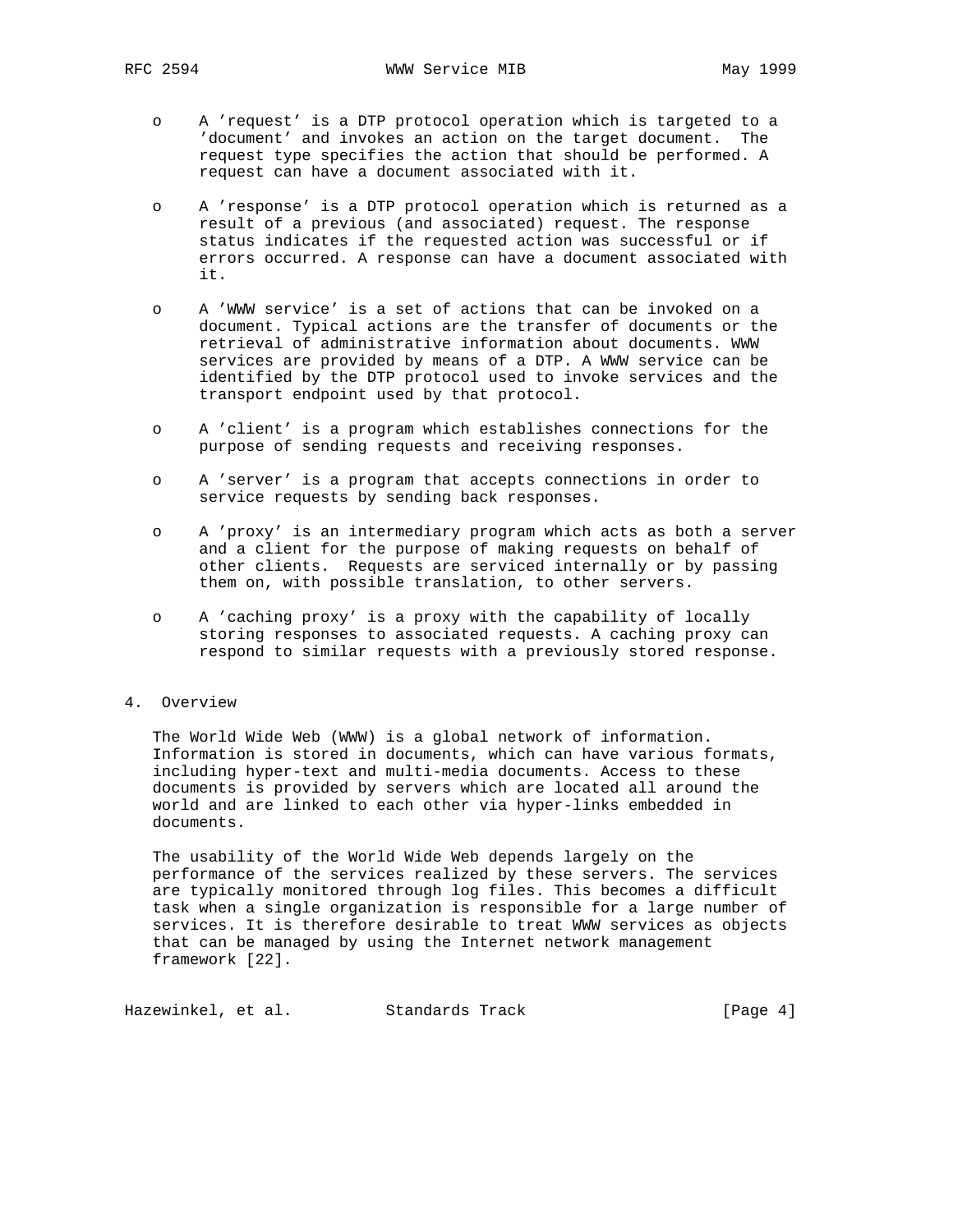#### 4.1. Purpose and Requirements

 The goal of this MIB is to define a standardized set of objects which lead to integrated and improved performance and fault management in a heterogeneous environment of WWW services. This MIB focuses on the service-oriented view. It does not deal with the process oriented view, which is covered by the System Application MIB [23] and the Application MIB [24].

 This document defines a set of managed objects to monitor WWW services for short-term operational purposes, such as problem detection and troubleshooting. No attempts are made here to cover accounting or hit metering issues.

 The scope of the MIB is further limited by the requirement that an implementation conforming to this MIB must be possible without putting a huge CPU or memory burden on the WWW server implementation.

 In addition, this MIB does not cover WWW service configuration. Server software has become an open market where competing vendors constantly invent new features in order to shape their products. It is therefore not possible to reach consensus on a common way to configure WWW services at this point in time.

#### 4.2. Relationship to other Standards Efforts

 The WWW Service MIB fits into the application management architecture defined in the System Application MIB [23]. The System Application MIB and the Application MIB [24] use a process-oriented view, where an application is viewed as a collection of processes. The WWW Service MIB described in this memo uses a service-oriented view, which looks at the services provided by a set of processes.

 The relationship between the process-oriented view and the service oriented view is a many-to-many relationship, because one process can implement multiple services and multiple services can be implemented by a single set of processes. The Application Management MIB [24] contains generic mapping tables, which map back and forth between both views.

 The WWW Service MIB interfaces to the Application MIB [24] by using the service instance identifier (applSrvIndex) for wwwServiceIndex if an applicable instance of applSrvIndex is available. The WWW Service MIB is self-contained and can be implemented as a stand-alone module if the service-level tables in the Application MIB are not available.

Hazewinkel, et al. Standards Track [Page 5]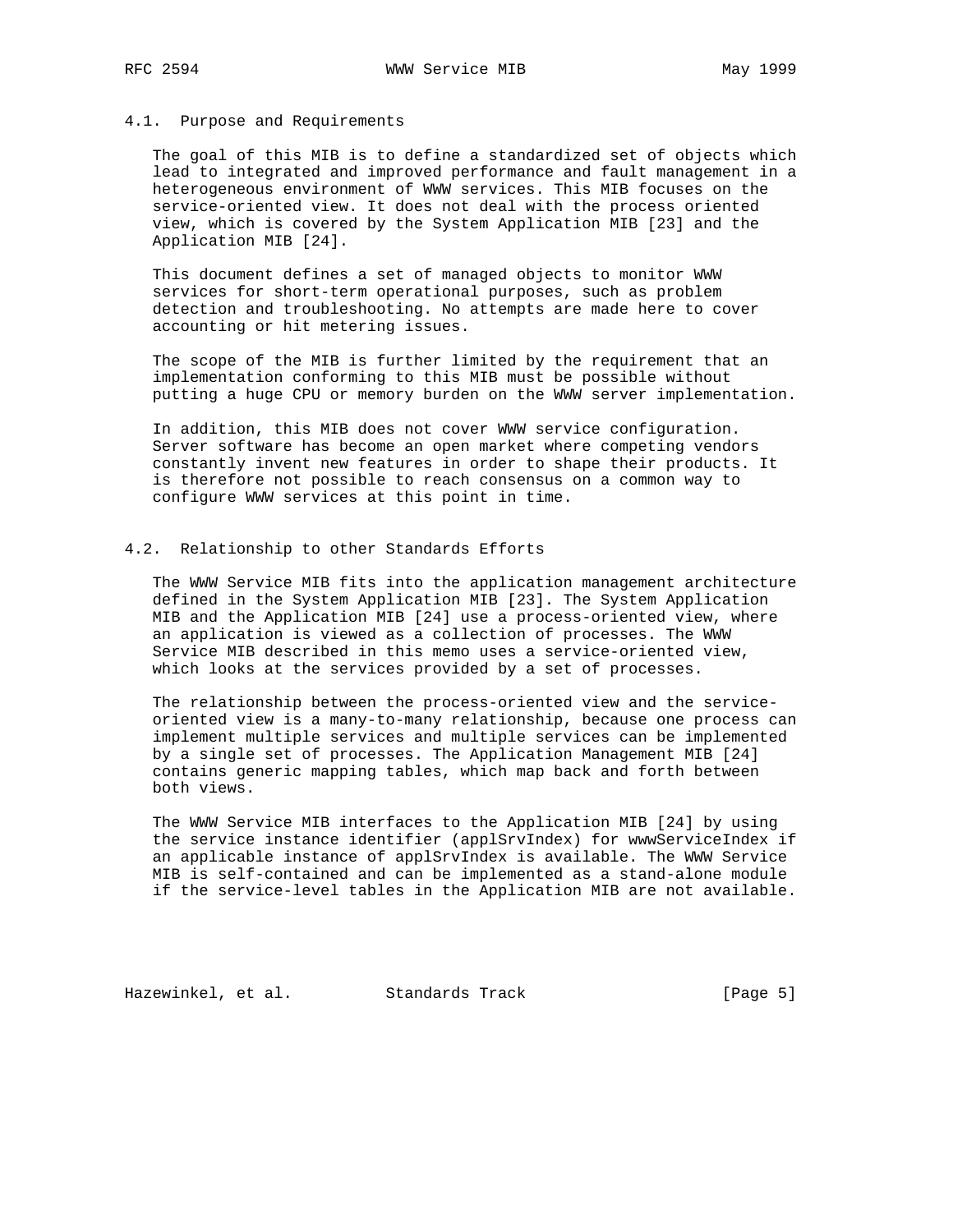# 4.3. WWW Services

 The MIB is organized around the concept of WWW services. WWW services are a set of actions that can be invoked on a document. A WWW service is provided or used by either a client, a server or a proxy. Clients send out requests for information to server or proxy server. Servers receive, process and respond to requests received from clients. Servers usually have access to local documents, which can be transferred to clients.

 A proxy is a special server, who acts as both a server and a client for the purpose of making requests on behalf of other clients. A proxy is able to translate between the client and the origin server. A proxy might also interact with other information retrieval system, like for example databases.

 The MIB defined in this memo distinguishes between outgoing and incoming requests and responses. This makes it possible to obtain statistics for clients, servers and proxies with a single set of objects.

 A special proxy server is the caching proxy, which maintains a cache of previously received documents in order to reduce the bandwidth used by World Wide Web clients. One interesting piece of management information is the percentage of requests that were served from the cache of the caching proxy (hits/miss-ratio). This ratio is not contained explicitly in this MIB. Instead, the ratio can be derived from the objects that count incoming and outgoing requests and responses.

# 4.4. Document Transfer Protocol

 The MIB is based on the concept of an abstract document transfer protocol (DTP). The purpose of the abstract document transfer protocol is to make the MIB definitions independent from concrete protocols, like the Hypertext Transfer Protocol (HTTP) [19,20] or the File Transfer Protocol (FTP) [21].

 The abstract document transfer protocol makes the following assumptions about a concrete transfer protocol:

- o The transfer protocol uses a request/response style of interactions.
- o Every request contains a request type, which defines the operations performed by the receiving server. The request type is represented by an OCTET STRING. It might be necessary to define a translation into an OCTET STRING value for protocols that use numbers to identify request types.

Hazewinkel, et al. Standards Track [Page 6]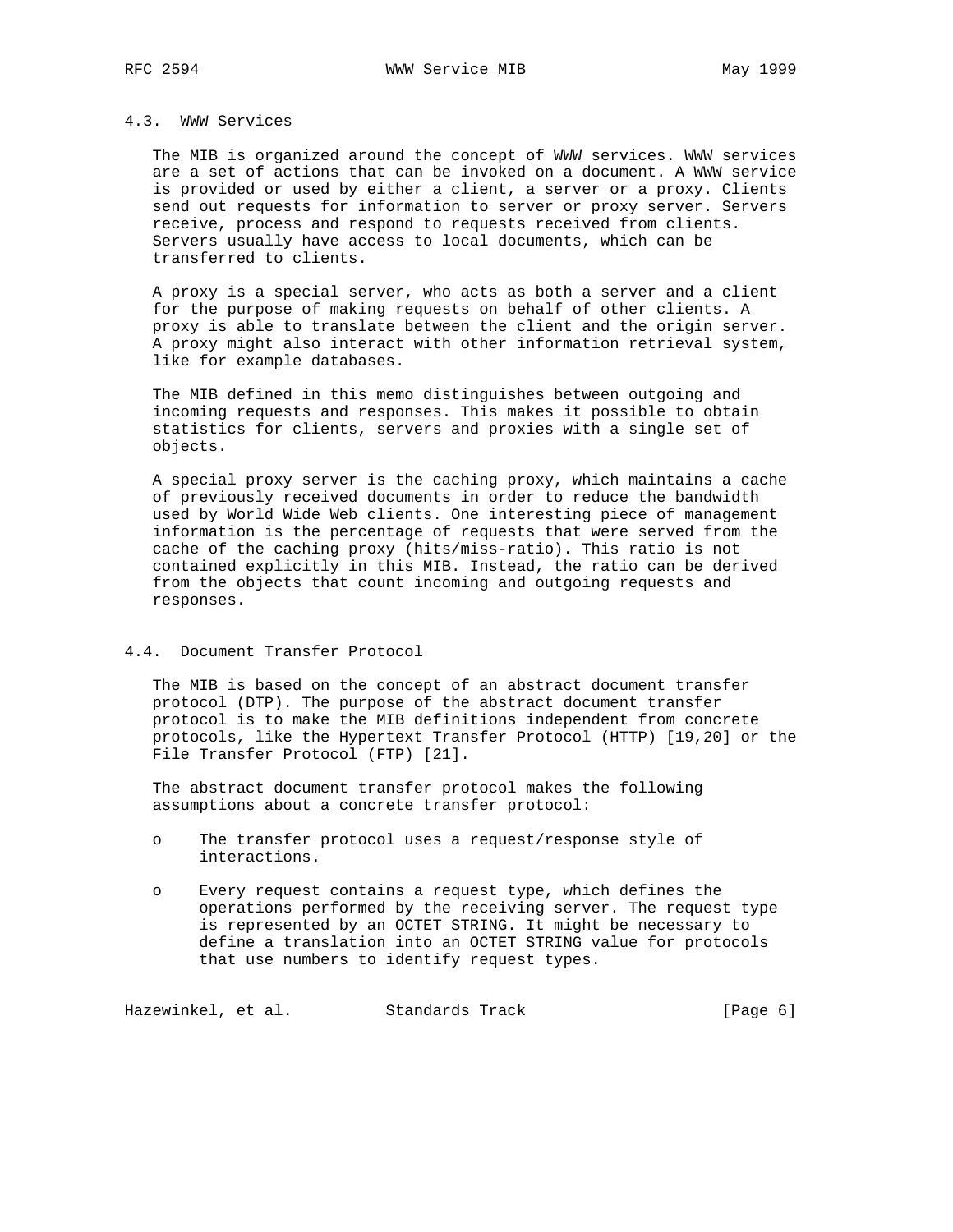- o A response contains a status code, which indicates if the request was processed successfully or which error occurred. The status code is represented as an INTEGER value. It might be necessary to define a mapping for protocols that do not use an INTEGER status code.
- o A transfer protocol can send multiple responses for a single request. Multiple responses are counted separately in the protocol statistics group.

 A primary response has to be identified for the document statistics. The primary response is the response that indicates whether the request was successful.

 Section 7 of this memo defines a mapping of the document transfer protocol to the HTTP protocol and the FTP protocol. Mappings to other protocols, like NNTP [25] or WebNFS [26,27] might be defined in the future.

5. Structure of the MIB

 This section presents the structure of the MIB. The objects are arranged into the following groups:

- o service information
- o protocol statistics
- o document statistics
- 5.1. Service Information Group

 The service information group consists of a single table describing all the WWW services managed by the SNMP agent. The service table contains administrative network management information for (potentially) multiple WWW services running on a single host. It also contains information for all services within virtual domains of a host. The columnar objects in the table can be divided into two main groups:

- o global administrative information of the service, such as service contact person, and
- o network information, such as the transfer protocol.

Hazewinkel, et al. Standards Track [Page 7]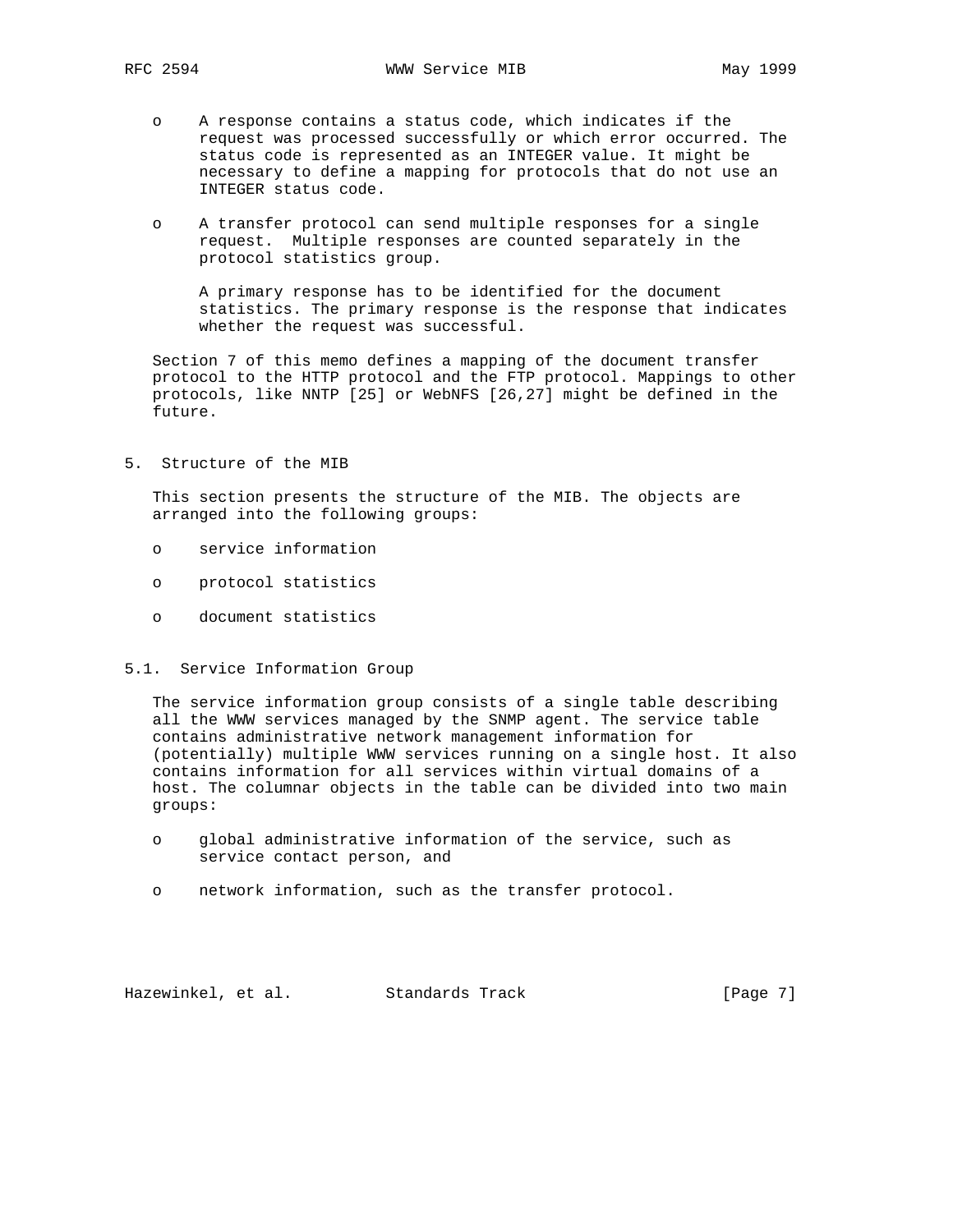# 5.2. Protocol Statistics Group

 The protocol statistics group provides network management information about the traffic received or transmitted by a WWW service. This group contains counters related to DTP protocol operations and consists of five tables:

- o The wwwSummaryTable contains a set of network traffic related counters. The table provides a summarization of the network traffic and protocol operations related to a WWW service. It is well recognized that certain variables are redundant with respect to the request and response tables, but they are added to provide an operator a quick overview and to reduce SNMP network traffic.
- o The wwwRequestInTable contains detailed information about incoming requests. Every particular request type is counted separately.
- o The wwwRequestOutTable contains detailed information about outgoing requests. Every particular request type is counted separately.
- o The wwwResponseInTable contains detailed information about incoming responses. Every particular response type is counted separately.
- o The wwwResponseOutTable contains detailed information about outgoing responses. Every particular response type is counted separately.

#### 5.3. Document Statistics Group

 The document group contains information about the documents which were accessed in the past. The group provides four types of statistics.

- 1. Details about the last N attempts to invoke actions on documents.
- 2. The Top N documents sorted by the number of actions invoked on them computed over a time interval.
- 3. The Top N documents sorted by the number of content bytes transferred computed over a time interval.
- 4. Summary statistics computed over a time interval.

Hazewinkel, et al. Standards Track [Page 8]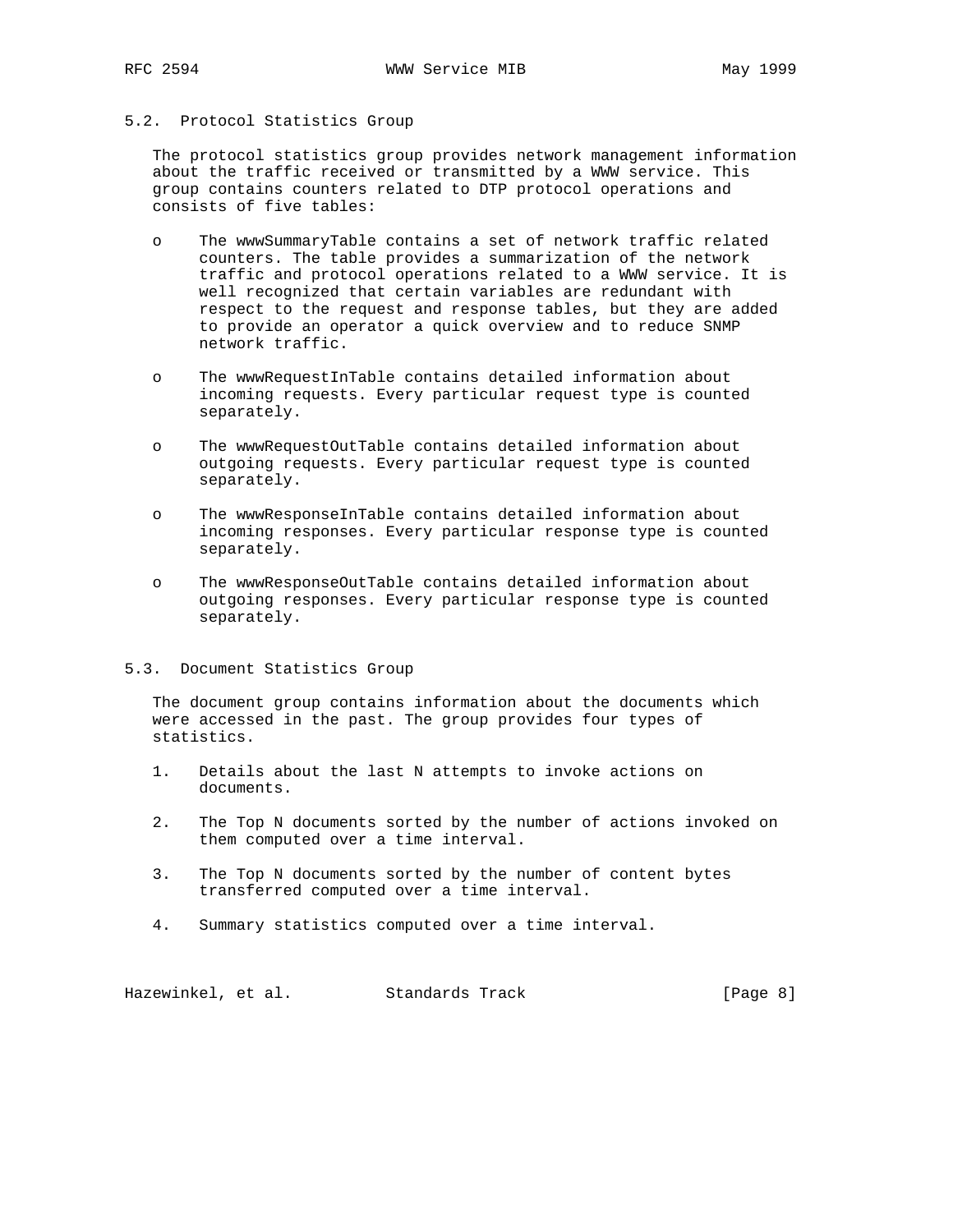The Top N document statistics are collected in buckets in order to reduce agent resources and to allow a manager to detect changes in the service usage pattern. Buckets are filled over a configurable time interval. The agent computes the Top N statistics and starts a new bucket once the time interval for the bucket has passed. The time interval is configurable for each WWW service.

 The document statistics group associates a response type to the request which invoked an action. In case a DTP sends multiple responses, the primary response must be used to derive the response type of the request/response interaction.

The group consist of the following tables:

- o The wwwDocCtrlTable provides the manager a means to limit the document statistic tables in size and to control the expiration and creation of buckets.
- o The wwwDocLastNTable provides the manager information about the last N documents which where accessed. The table lists the documents for which access was attempted along with the request and response type of the DTP and a status message. The request and response types provide a manager information of how attempts to invoke actions were handled by the DTP. The status message object provides human readable text to further describe the response type.

 The number of documents in the wwwDocLastNTable is controlled by the wwwDocCtrlLastNSize object in the wwwDocCtrlTable. The wwwDocCtrlLastNLock object of the wwwDocCtrlTable allows a management application to lock the wwwDocLastNTable in order to retrieve a consistent snapshot of the fast changing wwwDocLastNTable.

 o The wwwDocBucketTable lists the buckets of statistical information that have been collected. An entry in the wwwDocBucketTable contains the creation timestamp of the bucket as well as summary information (number of accesses, number of documents accessed and number of bytes transferred).

 The time interval is controlled by the wwwDocCtrlBucketTimeInterval object of the wwwDocCtrlTable. The maximum number of buckets maintained by the SNMP agent for a particular WWW service is controlled by the wwwDocCtrlBuckets object of the wwwDocCtrlTable.

 o The wwwDocAccessTopNTable provides the manager an overview of the top N documents which were accessed while statistics were collected for a particular bucket. The wwwDocAccessTopNTable is

Hazewinkel, et al. Standards Track [Page 9]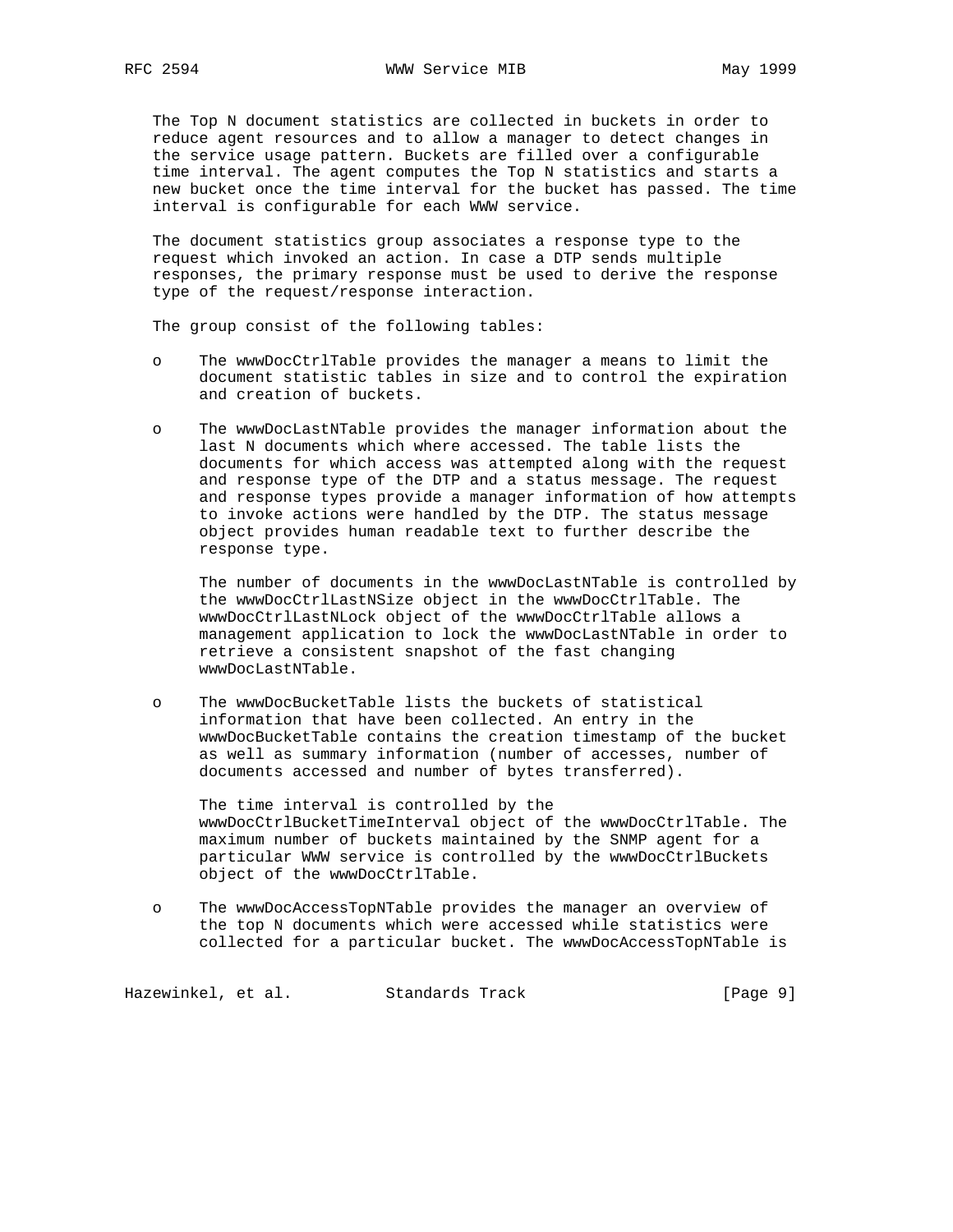sorted by the number of read attempts per document. The maximum number of entries in the wwwDocAccessTopNTable is controlled by the wwwDocCtrlTopNSize object.

 o The wwwDocBytesTopNTable provides the manager an overview of the top N documents which caused most of the network traffic while statistics were collected for a particular bucket. The wwwDocBytesTopNTable is sorted by the number of bytes transferred. The maximum number of entries in the wwwDocBytesTopNTable is controlled by the wwwDocCtrlTopNSize object.

 The Top N statistics and the parameters of the underlying bucket are not visible in the MIB as long as the bucket is filling up. Instead, the following steps must be taken when the time interval for a buckets has passed:

- 1. A new entry in the wwwDocBucketTable is created to summarize the document statistics for that time interval.
- 2. The corresponding entries in the wwwDocAccessTopNTable and the wwwDocBytesTopNTable are computed and made available.
- 3. If the resulting number of entries in the wwwDocBucketTable for the WWW service now exceeds wwwDocCtrlBuckets, then the oldest bucket for this WWW service and all corresponding entries in the wwwDocBucketTable, wwwDocAccessTopNTable, and wwwDocBytesTopNTable are deleted.

 Note that a bucket usually contains much more data than displayed in the Top N tables. The number of entries in the Top N table for a bucket is controlled by wwwDocCtrlTopNSize, while the number of entries in a bucket depends on the number of actions invoked on documents within the time interval over which a bucket is filled up. It is therefore suggested to discard the data associated with a bucket once the entries for the wwwDocBucketTable, wwwDocAccessTopNTable and wwwDocBytesTopNTable have been calculated.

6. Definitions

WWW-MIB DEFINITIONS ::= BEGIN

IMPORTS

 MODULE-IDENTITY, OBJECT-TYPE, mib-2, Counter32, Counter64, Integer32, Unsigned32, TimeTicks FROM SNMPv2-SMI

Hazewinkel, et al. Standards Track [Page 10]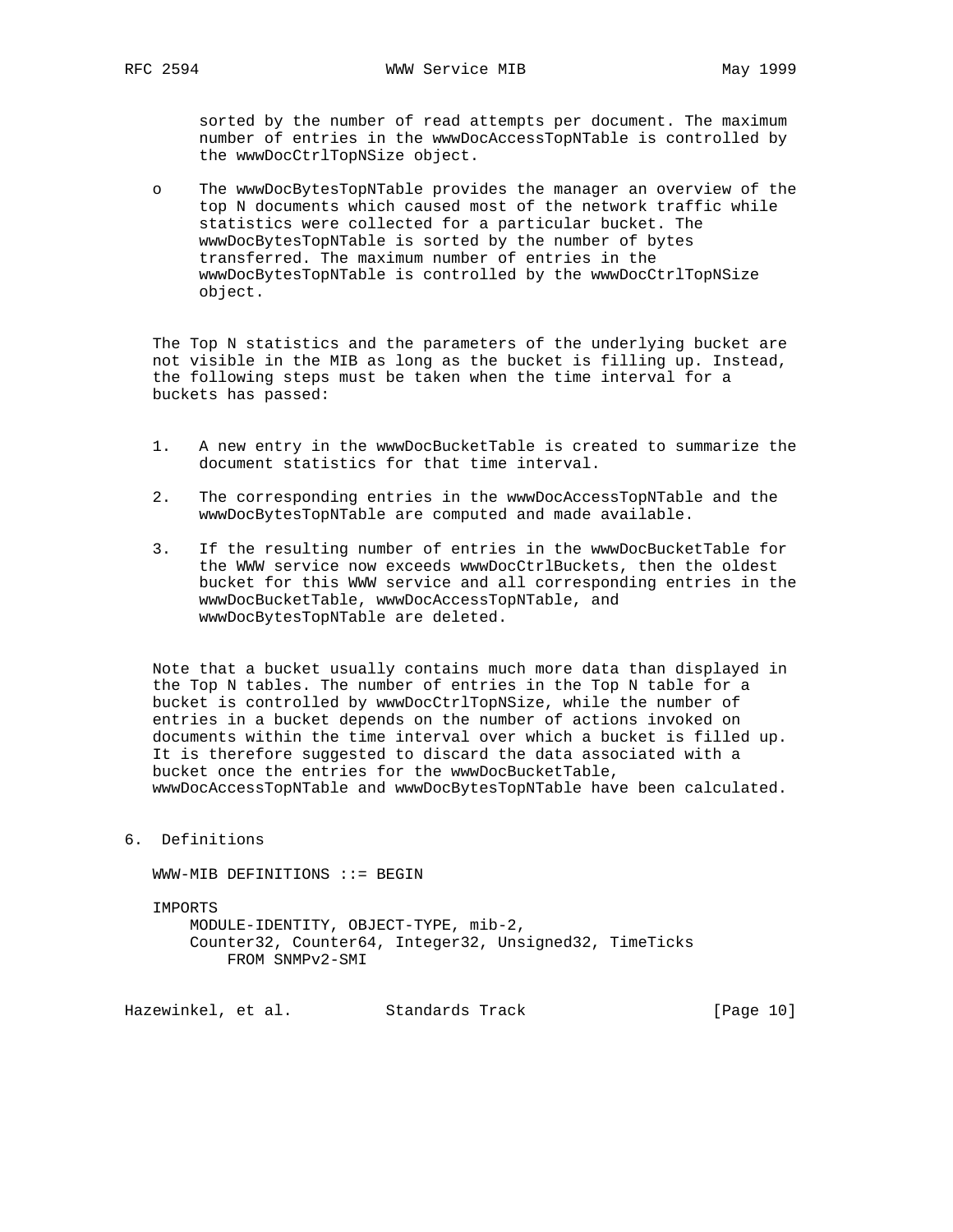# RFC 2594 **WWW Service MIB** May 1999

 TEXTUAL-CONVENTION, DisplayString, DateAndTime, TimeInterval FROM SNMPv2-TC MODULE-COMPLIANCE, OBJECT-GROUP FROM SNMPv2-CONF Utf8String FROM SYSAPPL-MIB; wwwMIB MODULE-IDENTITY LAST-UPDATED "9902251400Z" ORGANIZATION "IETF Application MIB Working Group" CONTACT-INFO Harrie Hazewinkel Postal: Joint Research Centre of the E.C. via Fermi - Ispra 21020 (VA) Italy Tel: +39+(0)332 786322 Fax: +39+(0)332 785641 E-mail: harrie.hazewinkel@jrc.it Carl W. Kalbfleisch Postal: Verio, Inc. 1950 Stemmons Freeway Suite 2006 Dallas, TX 75207 **US** *US US*  Tel: +1 214 290-8653 Fax: +1 214 744-0742 E-mail: cwk@verio.net Juergen Schoenwaelder Postal: TU Braunschweig Bueltenweg 74/75 38106 Braunschweig Germany Tel: +49 531 391-3683 Fax: +49 531 489-5936 E-mail: schoenw@ibr.cs.tu-bs.de" DESCRIPTION "This WWW service MIB module is applicable to services realized by a family of 'Document Transfer Protocols' (DTP). Examples of DTPs are HTTP and FTP."

Hazewinkel, et al. Standards Track [Page 11]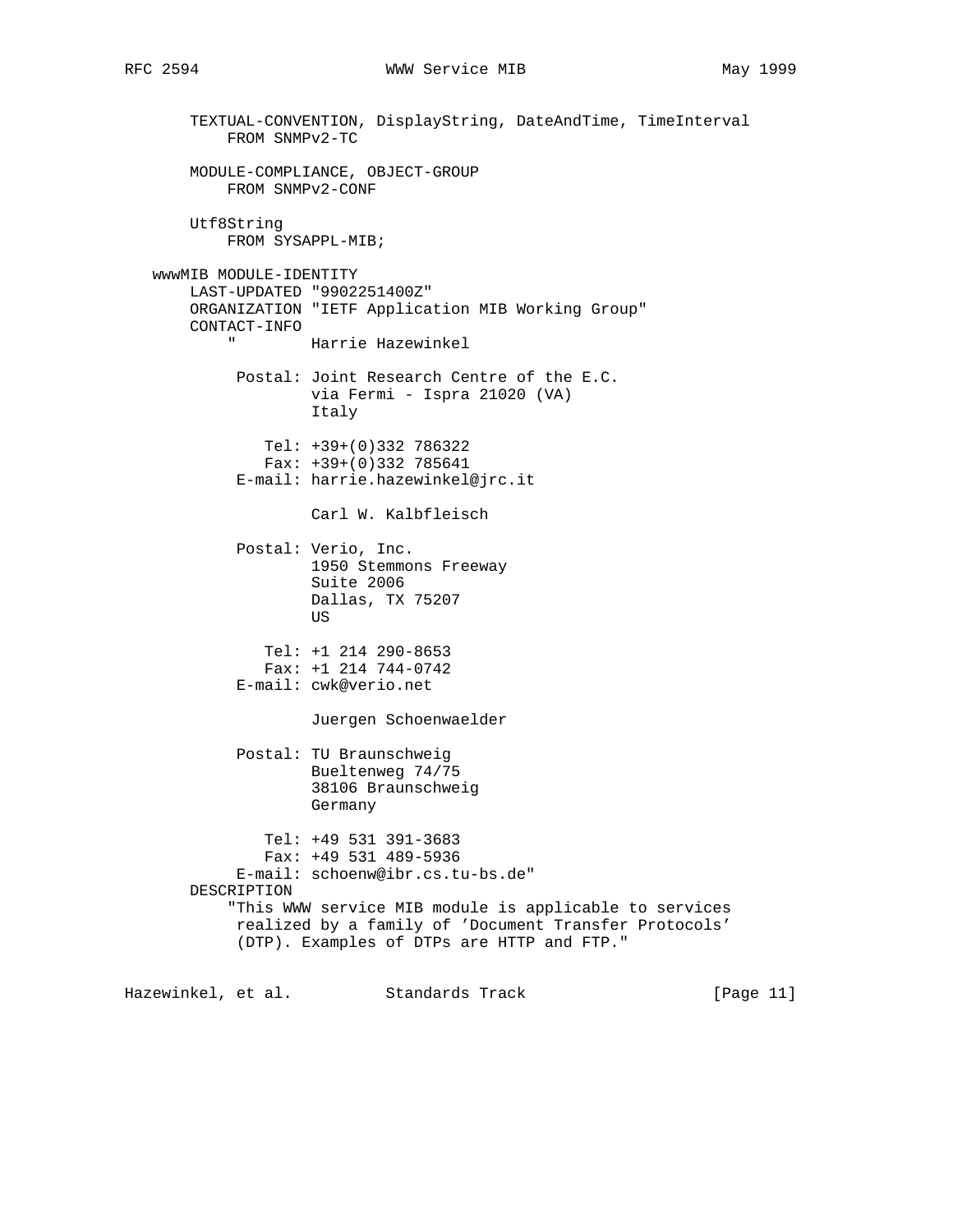-- revision history REVISION "9902251400Z" DESCRIPTION "Initial version, published as RFC2594."  $::=$  { mib-2 65 } -- -- Object Identifier Assignments - wwwMIBObjects OBJECT IDENTIFIER ::= { wwwMIB 1 } wwwMIBConformance OBJECT IDENTIFIER  $::=$  { wwwMIB 2 }  $-$  -- Textual Conventions -- WwwRequestType ::= TEXTUAL-CONVENTION STATUS current DESCRIPTION "The WwwRequestType defines the textual identification of request types used by a document transfer protocol. For the proper values for a given DTP, refer to the protocol mappings for that DTP." SYNTAX OCTET STRING (SIZE  $(1..40)$ ) WwwResponseType ::= TEXTUAL-CONVENTION STATUS current DESCRIPTION "The WwwResponseType defines the different response values used by document transfer protocols. For the proper values for a given DTP, refer to the protocol mappings for that DTP." SYNTAX Integer32 (0..2147483647) WwwOperStatus ::= TEXTUAL-CONVENTION STATUS current DESCRIPTION "The operational status of a WWW service. 'down' indicates that the service is not available. 'running' indicates that the service is operational and available. 'halted' indicates that the service is operational but not available. 'congested' indicates that the service is operational but no additional inbound associations can be accommodated. 'restarting' indicates that the service is currently unavailable but is in the process of restarting and will be available soon." SYNTAX INTEGER {  $down(1)$ ,

Hazewinkel, et al. Standards Track [Page 12]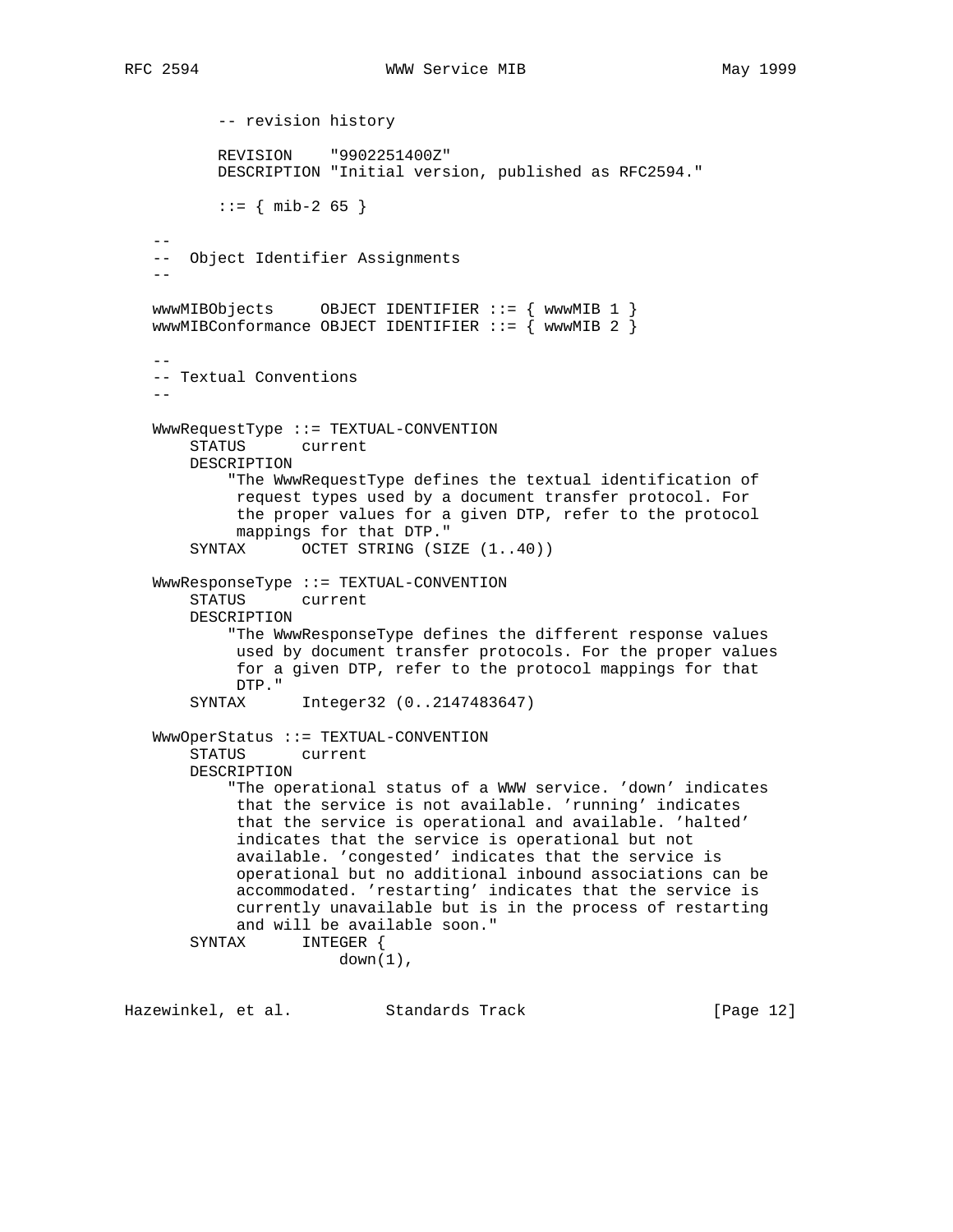```
 running(2),
                     halted(3),
                     congested(4),
                 restarting(5)<br>}
 }
   WwwDocName ::= TEXTUAL-CONVENTION
       DISPLAY-HINT "255a"
       STATUS current
       DESCRIPTION
           "The server relative name of a document. If the URL were
           http://www.x.org/standards/search/search.cgi?string=test
           then the value of this textual convention would resolve
           to '/standards/search/search.cgi'. This textual convention
           uses the character set for URIs as defined in RFC 2396
           section 2."
      SYNTAX OCTET STRING (SIZE (0..255))
   -- The WWW Service Information Group
  - - -- The WWW service information group contains information about
   -- the WWW services known by the SNMP agent.
   wwwService OBJECT IDENTIFIER ::= { wwwMIBObjects 1 }
   wwwServiceTable OBJECT-TYPE
       SYNTAX SEQUENCE OF WwwServiceEntry
       MAX-ACCESS not-accessible
       STATUS current
       DESCRIPTION
          "The table of the WWW services known by the SNMP agent."
      ::= { www. Service 1 }
   wwwServiceEntry OBJECT-TYPE
       SYNTAX WwwServiceEntry
       MAX-ACCESS not-accessible
       STATUS current
       DESCRIPTION
         "Details about a particular WWW service."
       INDEX { wwwServiceIndex }
       ::= { wwwServiceTable 1 }
   WwwServiceEntry ::= SEQUENCE {
wwwServiceIndex Unsigned32,
wwwServiceDescription Utf8String,
wwwServiceContact Utf8String,
wwwServiceProtocol OBJECT IDENTIFIER,
wwwServiceName DisplayString,
wwwServiceType INTEGER,
```
Hazewinkel, et al. Standards Track [Page 13]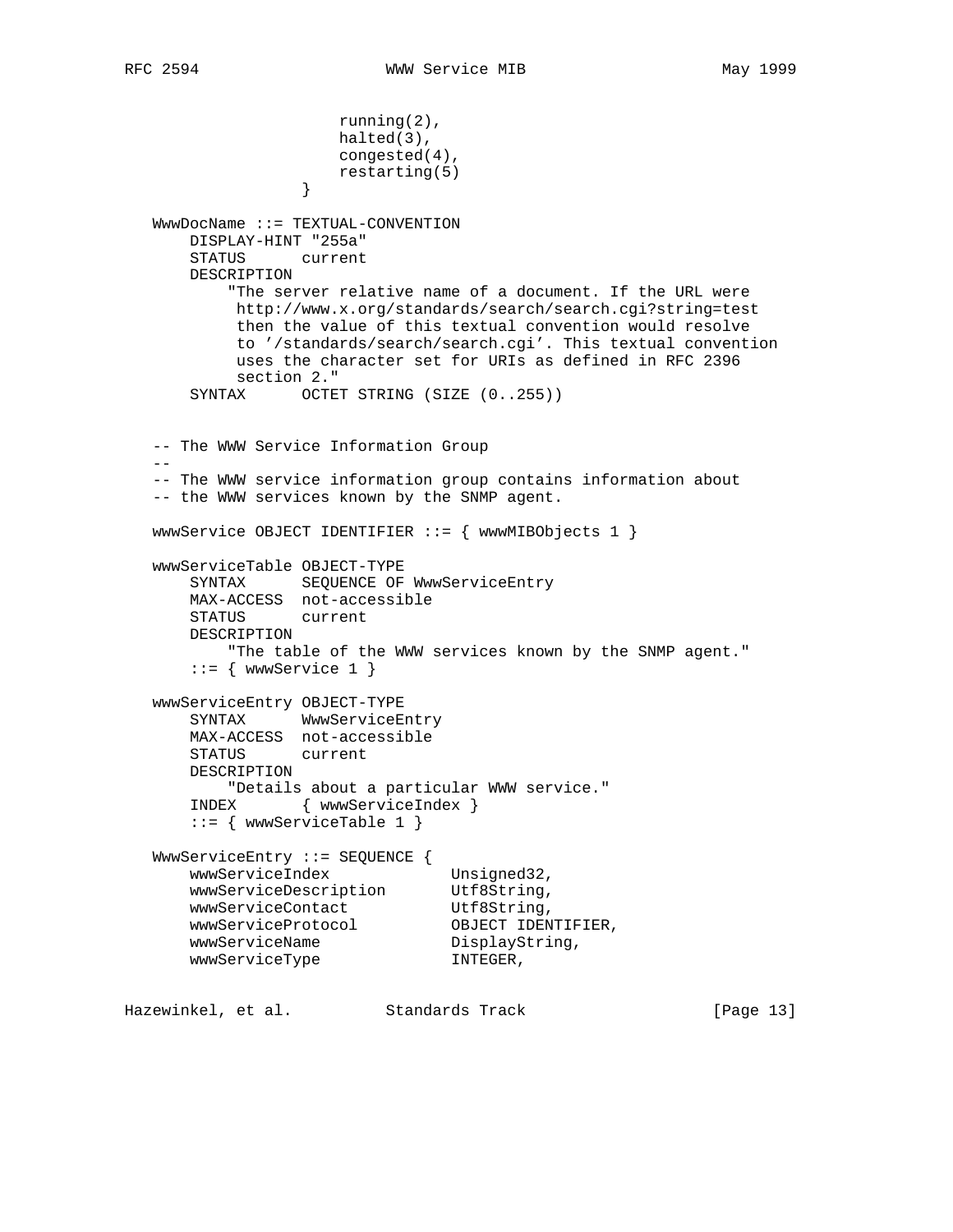```
wwwServiceStartTime DateAndTime,
wwwServiceOperStatus WwwOperStatus,
wwwServiceLastChange DateAndTime
   }
   wwwServiceIndex OBJECT-TYPE
       SYNTAX Unsigned32 (1..4294967295)
       MAX-ACCESS not-accessible
       STATUS current
       DESCRIPTION
           "An integer used to uniquely identify a WWW service. The
            value must be the same as the corresponding value of the
            applSrvIndex defined in the Application Management MIB
            (APPLICATION-MIB) if the applSrvIndex object is available.
            It might be necessary to manually configure sub-agents in
            order to meet this requirement."
       ::= { wwwServiceEntry 1 }
   wwwServiceDescription OBJECT-TYPE
       SYNTAX Utf8String
       MAX-ACCESS read-only
       STATUS current
       DESCRIPTION
           "Textual description of the WWW service. This shall include
            at least the vendor and version number of the application
            realizing the WWW service. In a minimal case, this might
            be the Product Token (see RFC 2068) for the application."
       ::= { wwwServiceEntry 2 }
   wwwServiceContact OBJECT-TYPE
       SYNTAX Utf8String
       MAX-ACCESS read-only
       STATUS current
       DESCRIPTION
           "The textual identification of the contact person for this
           service, together with information on how to contact this
            person. For instance, this might be a string containing an
            email address, e.g. '<webmaster@domain.name>'."
       ::= { wwwServiceEntry 3 }
   wwwServiceProtocol OBJECT-TYPE
       SYNTAX OBJECT IDENTIFIER
       MAX-ACCESS read-only
       STATUS current
       DESCRIPTION
           "An identification of the primary protocol in use by this
            service. For Internet applications, the IANA maintains
            a registry of the OIDs which correspond to well-known
            application protocols. If the application protocol is not
            listed in the registry, an OID value of the form
```
Hazewinkel, et al. Standards Track [Page 14]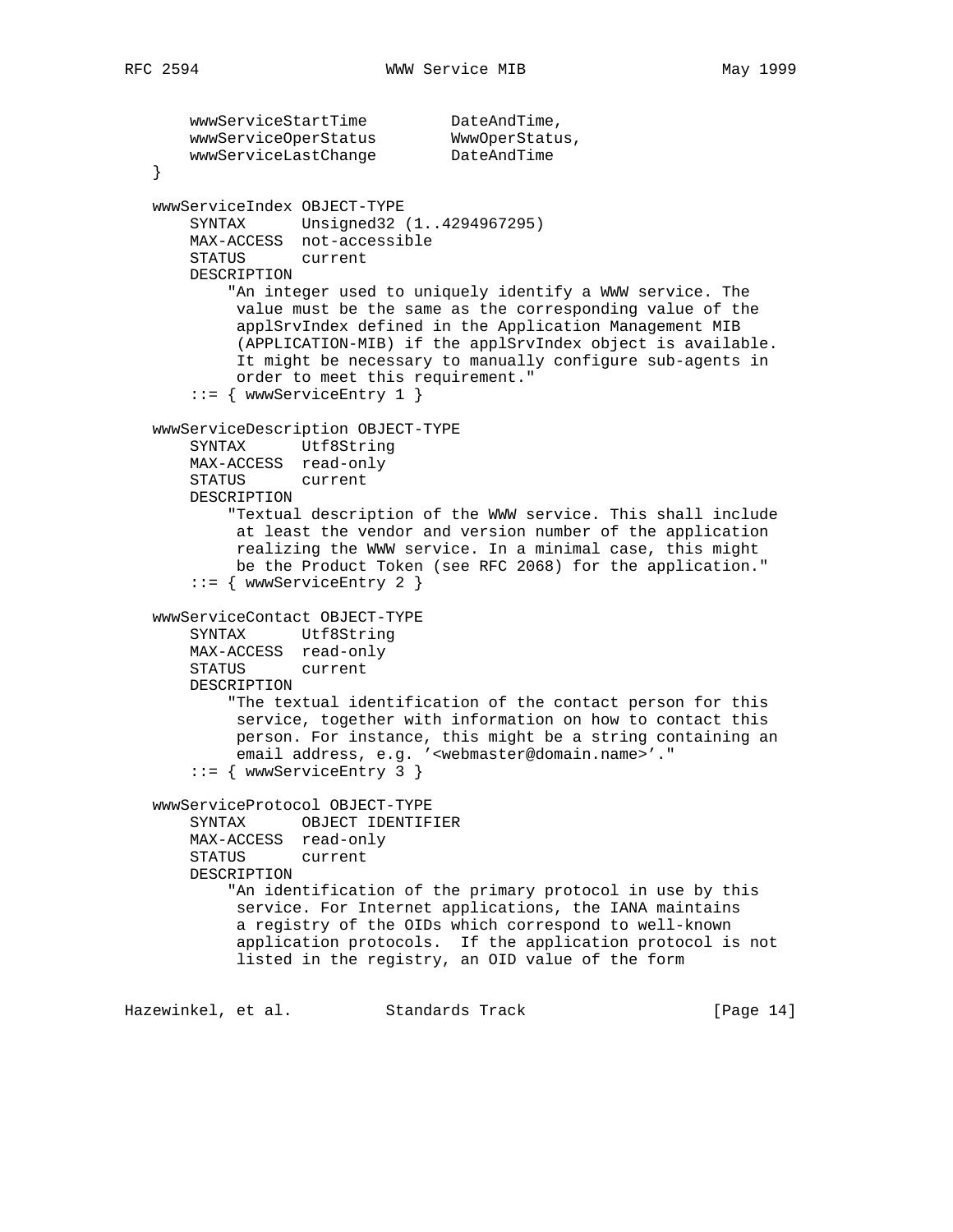```
 {applTCPProtoID port} or {applUDPProtoID port} are used for
            TCP-based and UDP-based protocols, respectively. In either
            case 'port' corresponds to the primary port number being
            used by the protocol."
       REFERENCE
            "The OID values applTCPProtoID and applUDPProtoID are
            defined in the NETWORK-SERVICES-MIB (RFC 2248)."
        ::= { wwwServiceEntry 4 }
   wwwServiceName OBJECT-TYPE
       SYNTAX DisplayString
       MAX-ACCESS read-only
       STATUS current
       DESCRIPTION
            "The fully qualified domain name by which this service is
            known. This object must contain the virtual host name if
            the service is realized for a virtual host."
        ::= { wwwServiceEntry 5 }
    wwwServiceType OBJECT-TYPE
       SYNTAX INTEGER {
                       wwwOther(1),
                       wwwServer(2),
                       wwwClient(3),
                       wwwProxy(4),
                  wwwCachingProxy(5)<br>}
 }
       MAX-ACCESS read-only
       STATUS current
       DESCRIPTION
           "The application type using or realizing this WWW service."
        ::= { wwwServiceEntry 6 }
    wwwServiceStartTime OBJECT-TYPE
       SYNTAX DateAndTime
       MAX-ACCESS read-only
       STATUS current
       DESCRIPTION
           "The date and time when this WWW service was last started.
            The value SHALL be '0000000000000000'H if the last start
            time of this WWW service is not known."
        ::= { wwwServiceEntry 7 }
    wwwServiceOperStatus OBJECT-TYPE
       SYNTAX WwwOperStatus
       MAX-ACCESS read-only
       STATUS current
       DESCRIPTION
           "Indicates the operational status of the WWW service."
        ::= { wwwServiceEntry 8 }
Hazewinkel, et al. Standards Track [Page 15]
```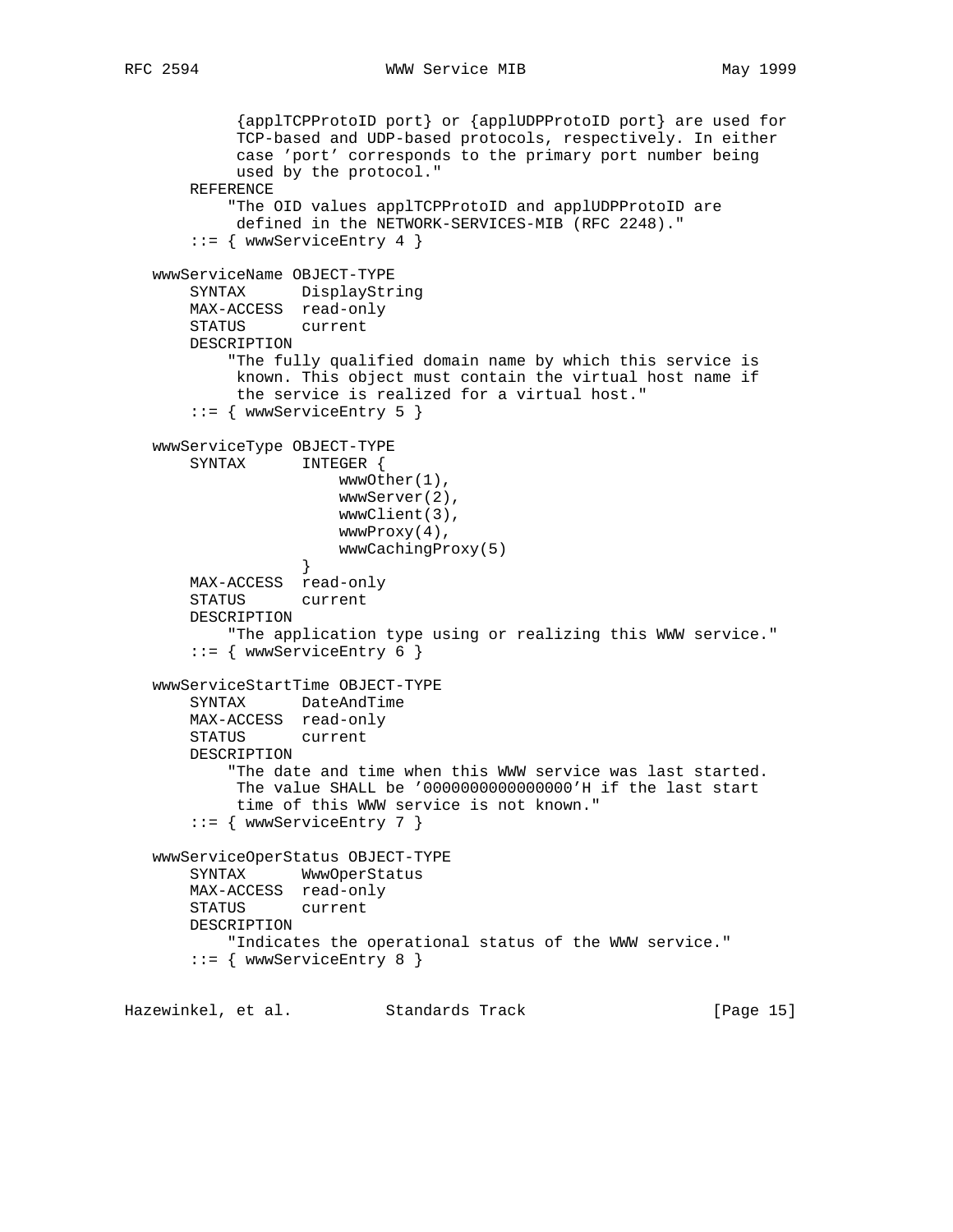```
 wwwServiceLastChange OBJECT-TYPE
 SYNTAX DateAndTime
 MAX-ACCESS read-only
       STATUS current
       DESCRIPTION
           "The date and time when this WWW service entered its current
           operational state. The value SHALL be '0000000000000000'H if
           the time of the last state change is not known."
       ::= { wwwServiceEntry 9 }
   -- The WWW Protocol Statistics Group
  - -- The WWW protocol statistics group contains statistics about
   -- the DTP requests and responses sent or received.
   wwwProtocolStatistics OBJECT IDENTIFIER ::= { wwwMIBObjects 2 }
   wwwSummaryTable OBJECT-TYPE
       SYNTAX SEQUENCE OF WwwSummaryEntry
       MAX-ACCESS not-accessible
       STATUS current
       DESCRIPTION
           "The table providing overview statistics for the
           WWW services on this system."
       ::= { wwwProtocolStatistics 1 }
   wwwSummaryEntry OBJECT-TYPE
       SYNTAX WwwSummaryEntry
       MAX-ACCESS not-accessible
       STATUS current
       DESCRIPTION
           "Overview statistics for an individual service."
       INDEX { wwwServiceIndex }
       ::= { wwwSummaryTable 1 }
   WwwSummaryEntry ::= SEQUENCE {
wwwSummaryInRequests Counter32,
wwwSummaryOutRequests Counter32,
wwwSummaryInResponses Counter32,
wwwSummaryOutResponses Counter32,
wwwSummaryInBytes Counter64,
wwwSummaryInLowBytes Counter32,
wwwSummaryOutBytes Counter64,
 wwwSummaryOutLowBytes Counter32
   }
   wwwSummaryInRequests OBJECT-TYPE
       SYNTAX Counter32
       MAX-ACCESS read-only
Hazewinkel, et al. Standards Track [Page 16]
```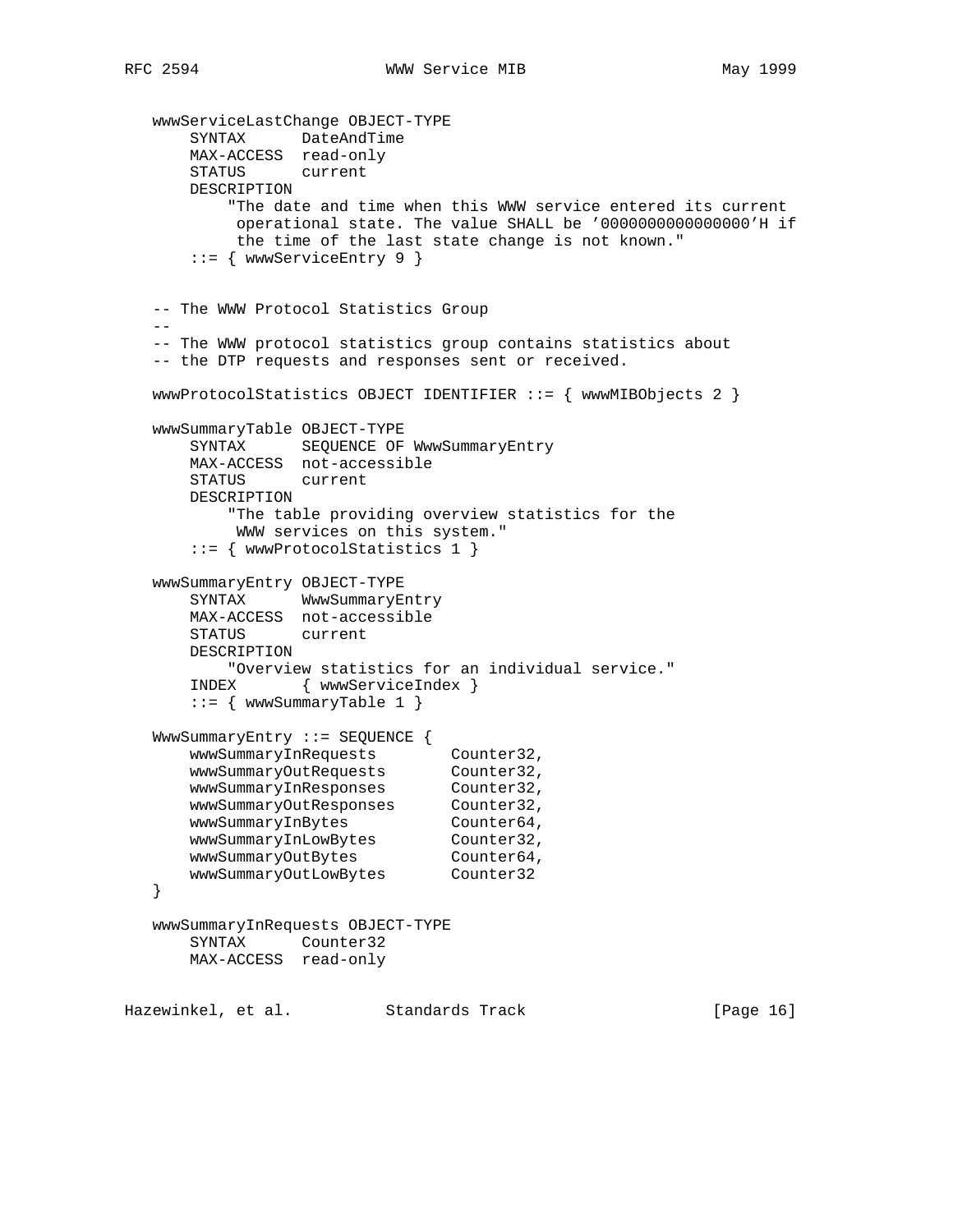```
 STATUS current
       DESCRIPTION
           "The number of requests successfully received."
        ::= { wwwSummaryEntry 1 }
    wwwSummaryOutRequests OBJECT-TYPE
       SYNTAX Counter32
       MAX-ACCESS read-only
       STATUS current
       DESCRIPTION
           "The number of requests generated."
        ::= { wwwSummaryEntry 2 }
    wwwSummaryInResponses OBJECT-TYPE
       SYNTAX Counter32
       MAX-ACCESS read-only
       STATUS current
       DESCRIPTION
           "The number of responses successfully received."
      ::= { www.SummaryEntry 3 }
    wwwSummaryOutResponses OBJECT-TYPE
       SYNTAX Counter32
       MAX-ACCESS read-only
       STATUS current
       DESCRIPTION
           "The number of responses generated."
       ::= { www.SummaryEntry 4 }
    wwwSummaryInBytes OBJECT-TYPE
       SYNTAX Counter64
       MAX-ACCESS read-only
       STATUS current
       DESCRIPTION
           "The number of content bytes received."
       ::= { wwwSummaryEntry 5 }
    wwwSummaryInLowBytes OBJECT-TYPE
       SYNTAX Counter32
       MAX-ACCESS read-only
       STATUS current
       DESCRIPTION
           "The lowest thirty-two bits of wwwSummaryInBytes."
       ::= { www.SummaryEntry 6 }
    wwwSummaryOutBytes OBJECT-TYPE
       SYNTAX Counter64
       MAX-ACCESS read-only
       STATUS current
       DESCRIPTION
Hazewinkel, et al. Standards Track [Page 17]
```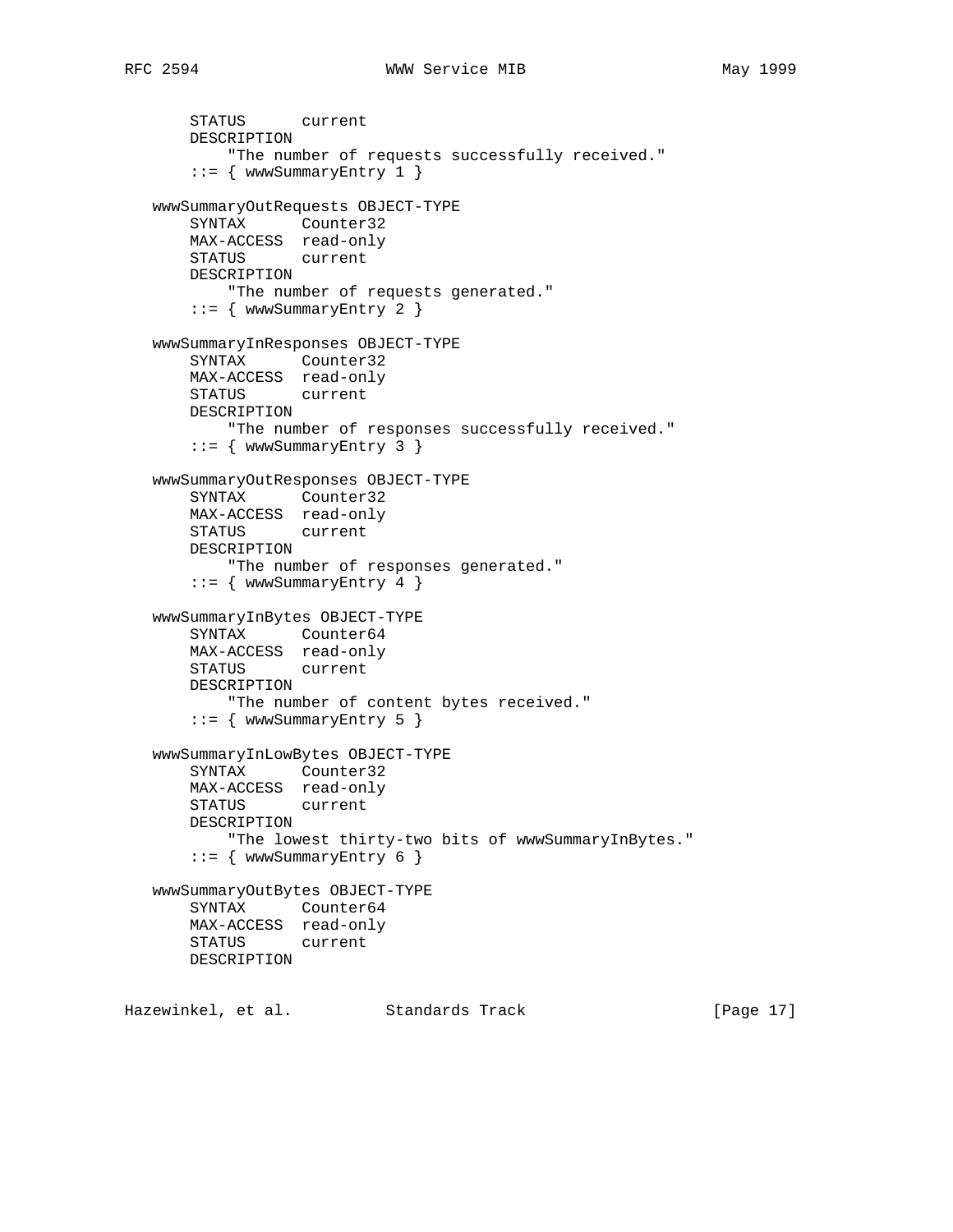```
 "The number of content bytes transmitted."
      ::= { wwwSummaryEntry 7 }
   wwwSummaryOutLowBytes OBJECT-TYPE
       SYNTAX Counter32
       MAX-ACCESS read-only
       STATUS current
       DESCRIPTION
           "The lowest thirty-two bits of wwwSummaryOutBytes."
       ::= { wwwSummaryEntry 8 }
   -- The WWW request tables contain detailed information about
   -- requests send or received by WWW services.
   wwwRequestInTable OBJECT-TYPE
       SYNTAX SEQUENCE OF WwwRequestInEntry
       MAX-ACCESS not-accessible
       STATUS current
       DESCRIPTION
           "The table providing detailed statistics for requests
           received by WWW services on this system."
       ::= { wwwProtocolStatistics 2 }
   wwwRequestInEntry OBJECT-TYPE
       SYNTAX WwwRequestInEntry
       MAX-ACCESS not-accessible
       STATUS current
       DESCRIPTION
           "Request statistics for an individual service."
       INDEX { wwwServiceIndex, wwwRequestInIndex }
       ::= { wwwRequestInTable 1 }
   WwwRequestInEntry ::= SEQUENCE {
wwwRequestInIndex WwwRequestType,
wwwRequestInRequests Counter32,
wwwRequestInBytes Counter32,
 wwwRequestInLastTime DateAndTime
   }
   wwwRequestInIndex OBJECT-TYPE
       SYNTAX WwwRequestType
       MAX-ACCESS not-accessible
       STATUS current
       DESCRIPTION
           "The particular request type the statistics apply to."
       ::= { wwwRequestInEntry 1 }
   wwwRequestInRequests OBJECT-TYPE
       SYNTAX Counter32
       MAX-ACCESS read-only
Hazewinkel, et al. Standards Track [Page 18]
```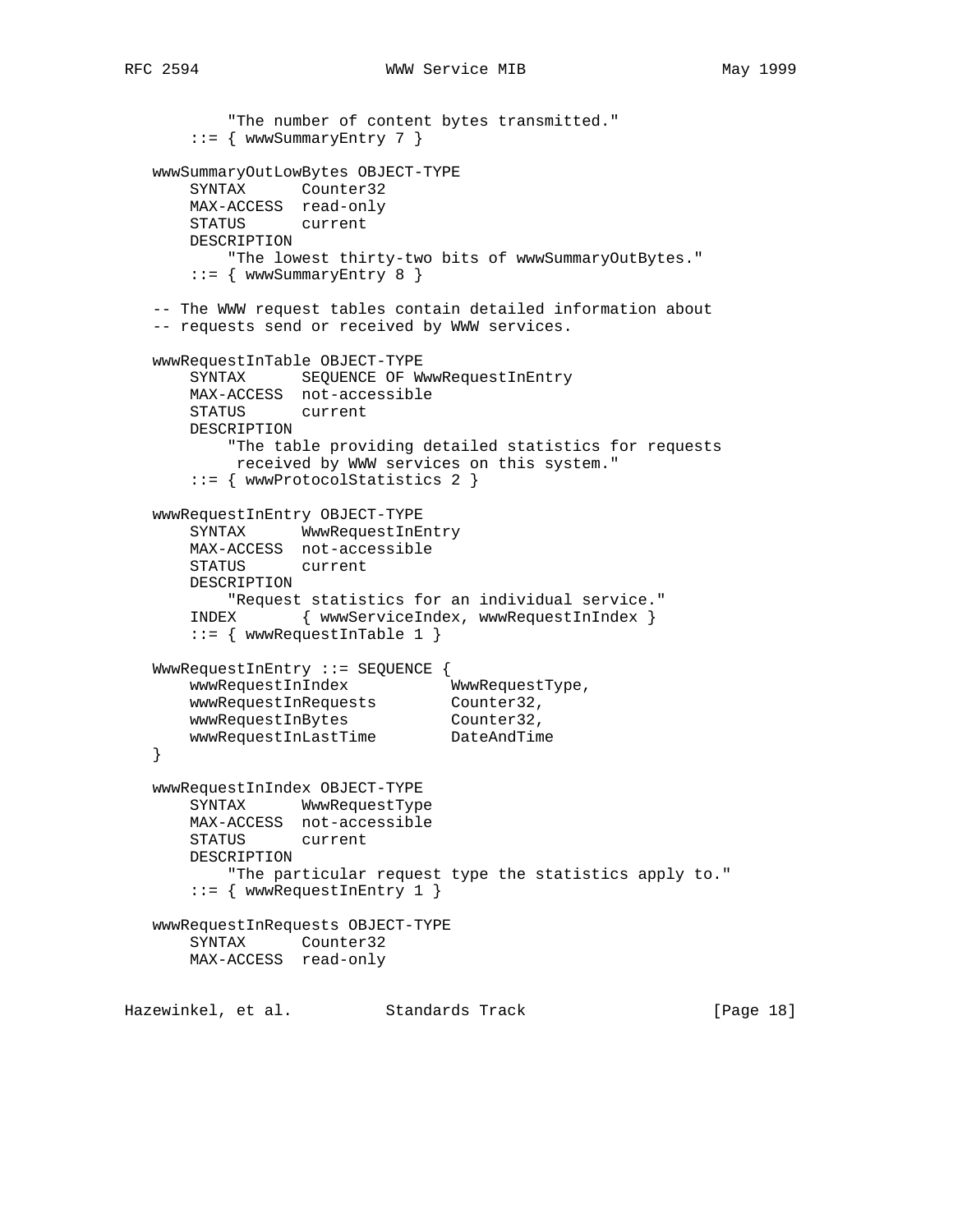```
 STATUS current
       DESCRIPTION
           "The number of requests of this type received by this
            WWW service."
       ::= { wwwRequestInEntry 2 }
   wwwRequestInBytes OBJECT-TYPE
       SYNTAX Counter32
       MAX-ACCESS read-only
       STATUS current
       DESCRIPTION
           "The number of content bytes per request type received
           by this WWW service."
       ::= { wwwRequestInEntry 3 }
   wwwRequestInLastTime OBJECT-TYPE
       SYNTAX DateAndTime
       MAX-ACCESS read-only
       STATUS current
       DESCRIPTION
           "The date and time when the last byte of the last complete
            request of this type was received by this WWW service. The
            value SHALL be '0000000000000000'H if no request of this
            type has been received yet."
       ::= { wwwRequestInEntry 4 }
   wwwRequestOutTable OBJECT-TYPE
       SYNTAX SEQUENCE OF WwwRequestOutEntry
       MAX-ACCESS not-accessible
       STATUS current
       DESCRIPTION
           "The table providing detailed statistics for requests
           generated by the services on this system."
       ::= { wwwProtocolStatistics 3 }
   wwwRequestOutEntry OBJECT-TYPE
       SYNTAX WwwRequestOutEntry
       MAX-ACCESS not-accessible
       STATUS current
       DESCRIPTION
          "Request statistics for an individual service."
       INDEX { wwwServiceIndex, wwwRequestOutIndex }
       ::= { wwwRequestOutTable 1 }
   WwwRequestOutEntry ::= SEQUENCE {
       wwwRequestOutIndex WwwRequestType,
wwwRequestOutRequests Counter32,
wwwRequestOutBytes Counter32,
 wwwRequestOutLastTime DateAndTime
   }
Hazewinkel, et al. Standards Track [Page 19]
```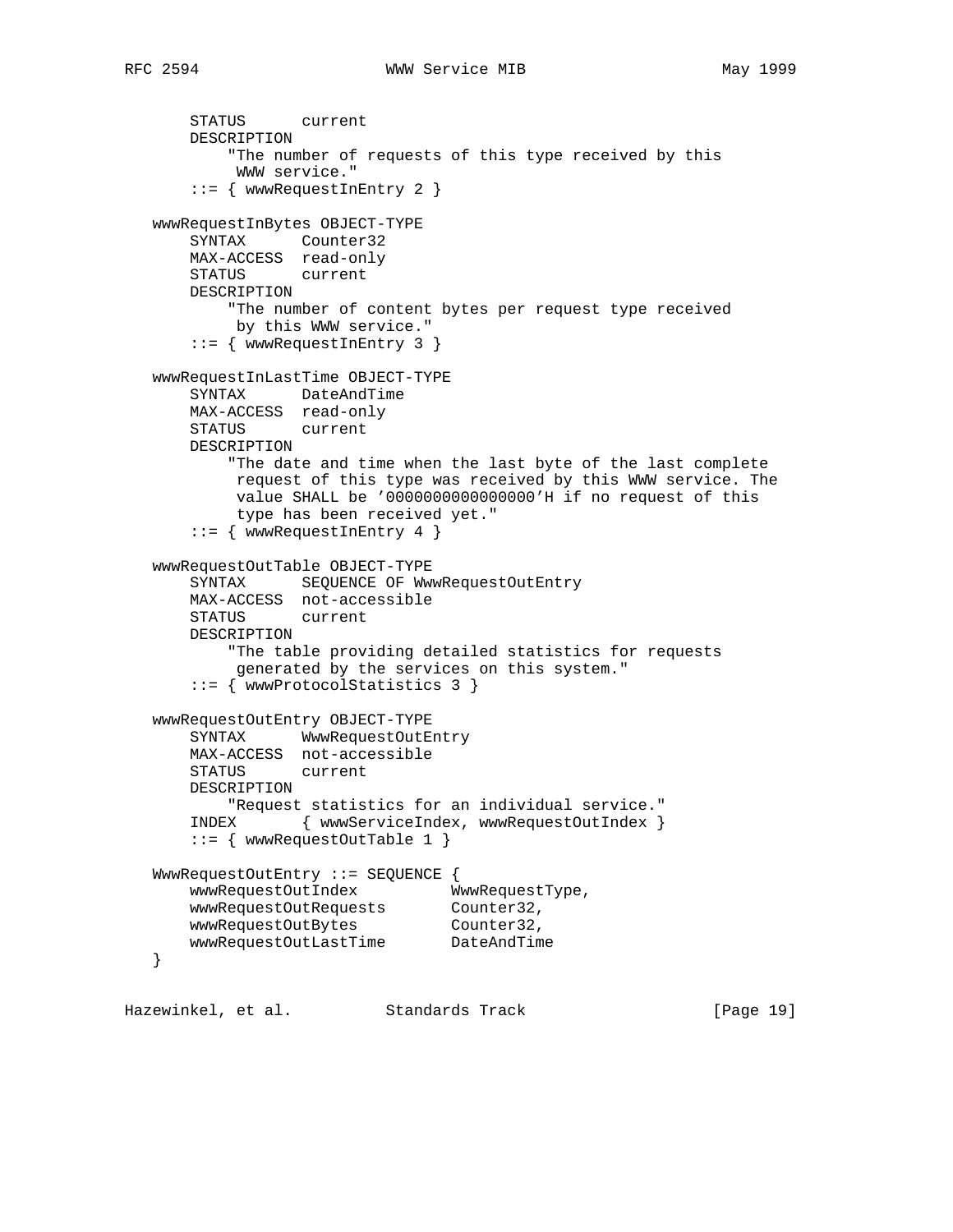```
 wwwRequestOutIndex OBJECT-TYPE
       SYNTAX WwwRequestType
       MAX-ACCESS not-accessible
       STATUS current
       DESCRIPTION
           "The particular request type the statistics apply to."
        ::= { wwwRequestOutEntry 1 }
    wwwRequestOutRequests OBJECT-TYPE
       SYNTAX Counter32
       MAX-ACCESS read-only
       STATUS current
       DESCRIPTION
           "The number of requests of this type generated by this
            WWW service."
        ::= { wwwRequestOutEntry 2 }
   wwwRequestOutBytes OBJECT-TYPE
       SYNTAX Counter32
       MAX-ACCESS read-only
       STATUS current
       DESCRIPTION
            "The number of content bytes per requests type generated
            by this WWW service."
        ::= { wwwRequestOutEntry 3 }
    wwwRequestOutLastTime OBJECT-TYPE
        SYNTAX DateAndTime
       MAX-ACCESS read-only
       STATUS current
       DESCRIPTION
            "The date and time when the first byte of the last request
            of this type was send by this WWW service. The value SHALL
            be '0000000000000000'H if no request of this type has been
            send yet."
        ::= { wwwRequestOutEntry 4 }
    -- The WWW response tables contain detailed information about
    -- responses sent or received by WWW services.
    wwwResponseInTable OBJECT-TYPE
      SYNTAX SEQUENCE OF WwwResponseInEntry
       MAX-ACCESS not-accessible
       STATUS current
       DESCRIPTION
            "The table providing detailed statistics for responses
            received by WWW services on this system."
        ::= { wwwProtocolStatistics 4 }
    wwwResponseInEntry OBJECT-TYPE
Hazewinkel, et al. Standards Track [Page 20]
```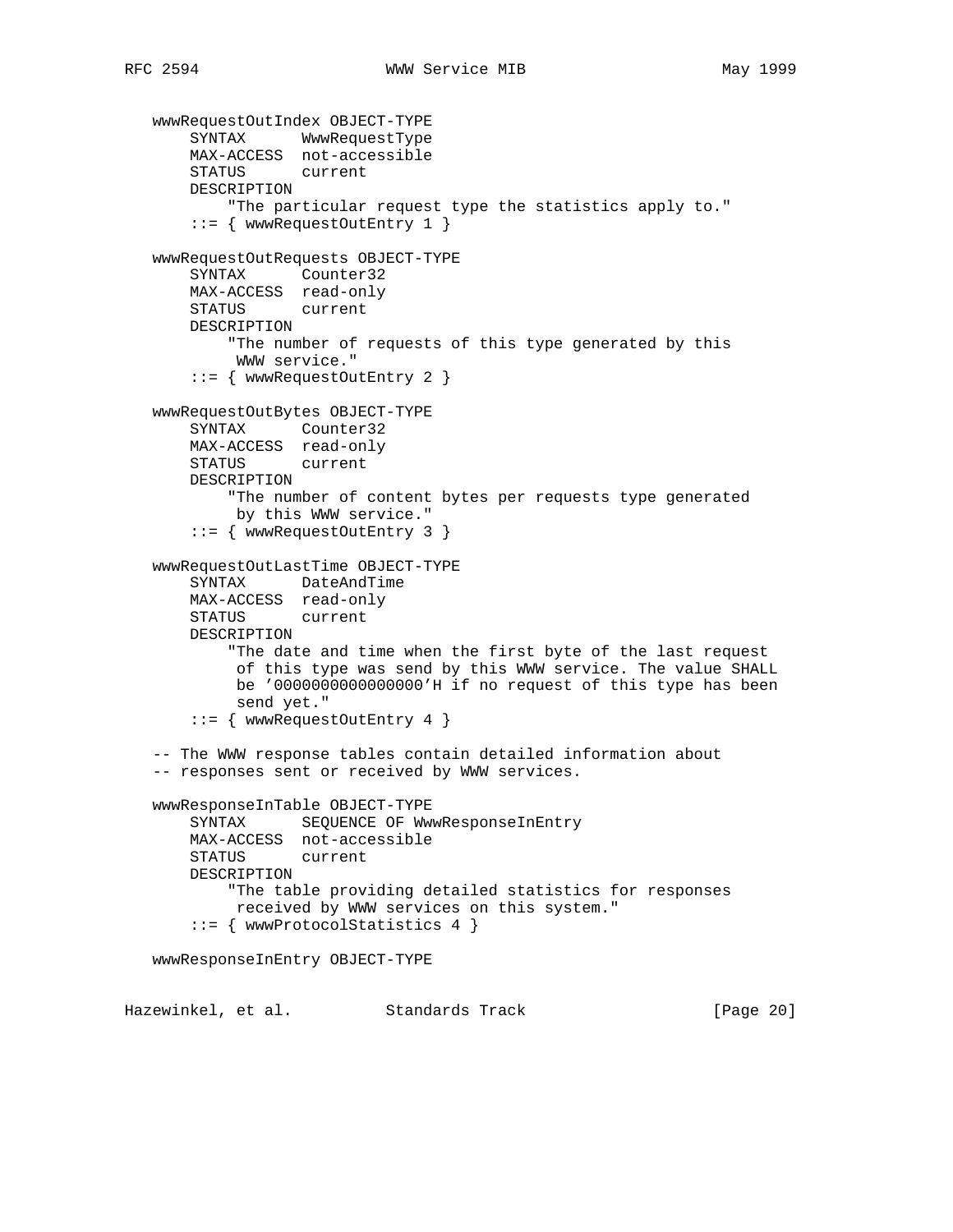```
 SYNTAX WwwResponseInEntry
       MAX-ACCESS not-accessible
       STATUS current
       DESCRIPTION
           "Response statistics for an individual service."
       INDEX { wwwServiceIndex, wwwResponseInIndex }
       ::= { wwwResponseInTable 1 }
   WwwResponseInEntry ::= SEQUENCE {
wwwResponseInIndex WwwResponseType,
 wwwResponseInResponses Counter32,
wwwResponseInBytes Counter32,
 wwwResponseInLastTime DateAndTime
   }
   wwwResponseInIndex OBJECT-TYPE
       SYNTAX WwwResponseType
       MAX-ACCESS not-accessible
       STATUS current
       DESCRIPTION
           "The particular response type the statistics apply to."
       ::= { wwwResponseInEntry 1 }
   wwwResponseInResponses OBJECT-TYPE
       SYNTAX Counter32
       MAX-ACCESS read-only
       STATUS current
       DESCRIPTION
           "The number of responses of this type received by this
           WWW service."
       ::= { wwwResponseInEntry 2 }
   wwwResponseInBytes OBJECT-TYPE
       SYNTAX Counter32
       MAX-ACCESS read-only
       STATUS current
       DESCRIPTION
           "The number of content bytes per response type received
            by this WWW service."
       ::= { wwwResponseInEntry 3 }
   wwwResponseInLastTime OBJECT-TYPE
       SYNTAX DateAndTime
       MAX-ACCESS read-only
       STATUS current
       DESCRIPTION
           "The date and time when the last byte of the last complete
           response of this type was received by this WWW service. The
            value SHALL be '0000000000000000'H if no response of this
            type has been received yet."
Hazewinkel, et al. Standards Track [Page 21]
```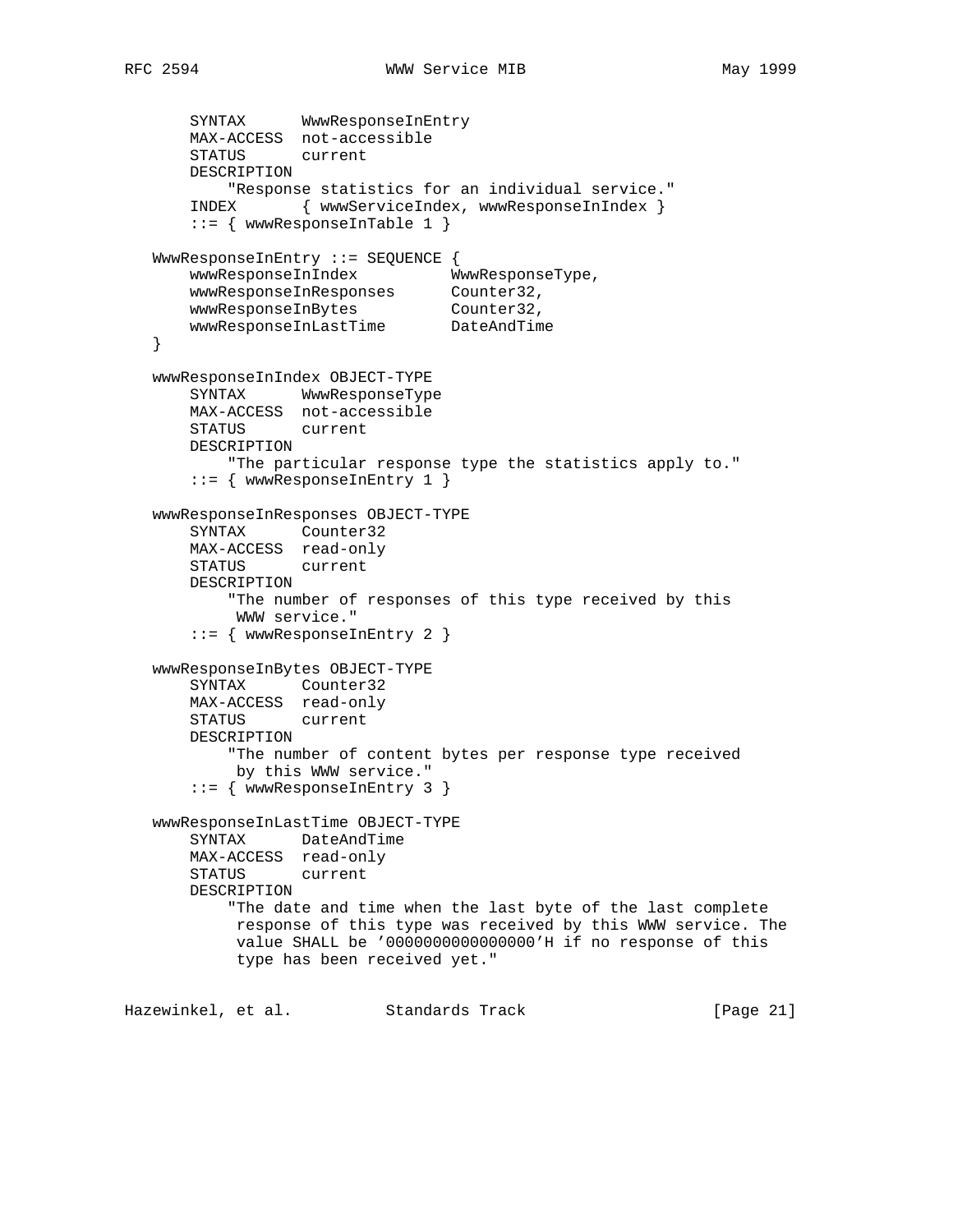```
 ::= { wwwResponseInEntry 4 }
   wwwResponseOutTable OBJECT-TYPE
       SYNTAX SEQUENCE OF WwwResponseOutEntry
       MAX-ACCESS not-accessible
       STATUS current
       DESCRIPTION
           "The table providing detailed statistics for responses
           generated by services on this system."
       ::= { wwwProtocolStatistics 5 }
   wwwResponseOutEntry OBJECT-TYPE
       SYNTAX WwwResponseOutEntry
       MAX-ACCESS not-accessible
       STATUS current
       DESCRIPTION
          "Response statistics for an individual service."
       INDEX { wwwServiceIndex, wwwResponseOutIndex }
       ::= { wwwResponseOutTable 1 }
   WwwResponseOutEntry ::= SEQUENCE {
       wwwResponseOutIndex WwwResponseType,
 wwwResponseOutResponses Counter32,
wwwResponseOutBytes Counter32,
 wwwResponseOutLastTime DateAndTime
   }
   wwwResponseOutIndex OBJECT-TYPE
       SYNTAX WwwResponseType
       MAX-ACCESS not-accessible
       STATUS current
       DESCRIPTION
           "The particular response type the statistics apply to."
       ::= { wwwResponseOutEntry 1 }
   wwwResponseOutResponses OBJECT-TYPE
       SYNTAX Counter32
       MAX-ACCESS read-only
       STATUS current
       DESCRIPTION
           "The number of responses of this type generated by this
            WWW service."
       ::= { wwwResponseOutEntry 2 }
   wwwResponseOutBytes OBJECT-TYPE
       SYNTAX Counter32
       MAX-ACCESS read-only
       STATUS current
       DESCRIPTION
           "The number of content bytes per response type generated
Hazewinkel, et al. Standards Track [Page 22]
```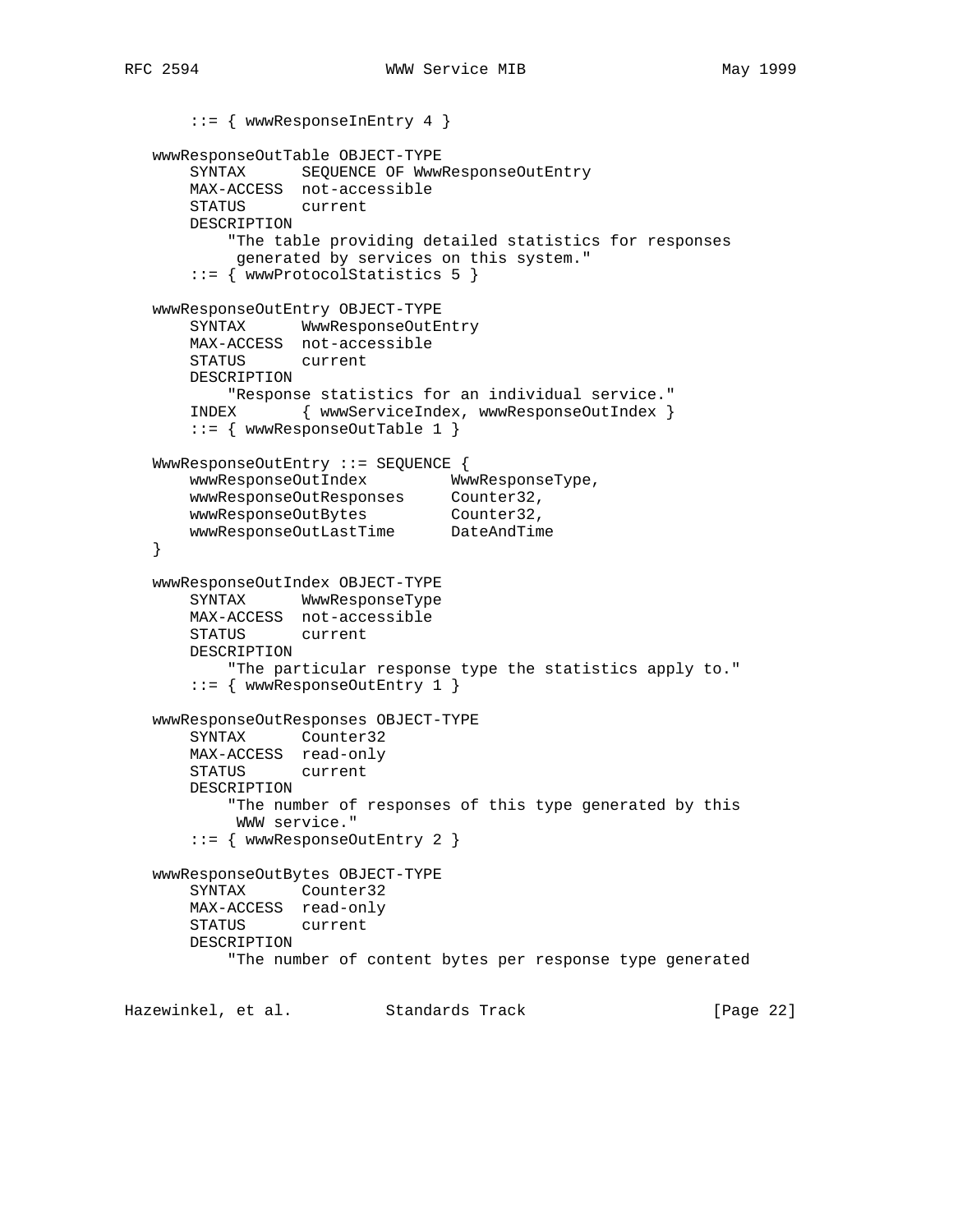by this WWW service." ::= { wwwResponseOutEntry 3 } wwwResponseOutLastTime OBJECT-TYPE SYNTAX DateAndTime MAX-ACCESS read-only STATUS current DESCRIPTION "The date and time when the first byte of the last response of this type was sent by this WWW service. The value SHALL be '0000000000000000'H if response of this type has been send yet." ::= { wwwResponseOutEntry 4 } -- The WWW Document Statistics Group -- -- The WWW document statistics group contains statistics about -- document read attempts. wwwDocumentStatistics OBJECT IDENTIFIER ::= { wwwMIBObjects 3 } wwwDocCtrlTable OBJECT-TYPE SYNTAX SEQUENCE OF WwwDocCtrlEntry MAX-ACCESS not-accessible STATUS current DESCRIPTION "A table which controls how the MIB implementation collects and maintains document statistics." ::= { wwwDocumentStatistics 1 } wwwDocCtrlEntry OBJECT-TYPE SYNTAX WwwDocCtrlEntry MAX-ACCESS not-accessible STATUS current DESCRIPTION "An entry used to configure the wwwDocLastNTable, the wwwDocBucketTable, the wwwDocAccessTopNTable, and the wwwDocBytesTopNTable." INDEX { wwwServiceIndex }  $::=$  { wwwDocCtrlTable 1 } WwwDocCtrlEntry ::= SEQUENCE { wwWDocCtrlLastNSize Unsigned32, wwwDocCtrlLastNLock TimeTicks, wwwDocCtrlBuckets Unsigned32, wwwDocCtrlBucketTimeInterval TimeInterval, wwwDocCtrlTopNSize Unsigned32 }

Hazewinkel, et al. Standards Track [Page 23]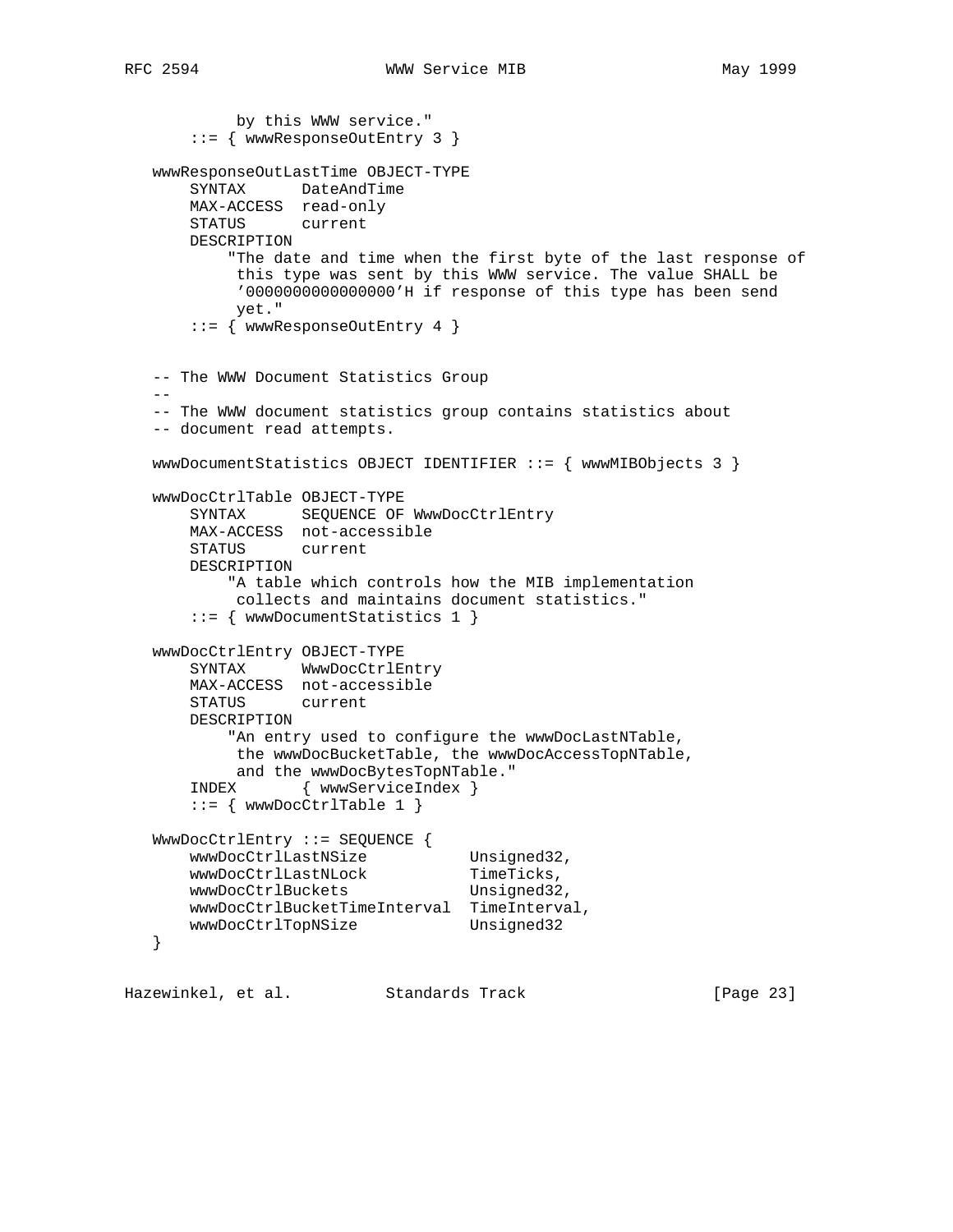```
 wwwDocCtrlLastNSize OBJECT-TYPE
 SYNTAX Unsigned32
 MAX-ACCESS read-write
       STATUS current
       DESCRIPTION
           "The maximum number of entries in the wwwDocLastNTable."
       DEFVAL { 25 }
      ::= { wwwDocCtrlEntry 1 }
   wwwDocCtrlLastNLock OBJECT-TYPE
       SYNTAX TimeTicks
       MAX-ACCESS read-write
       STATUS current
       DESCRIPTION
           "This object allows a manager to lock the wwwDocLastNTable
            in order to retrieve the wwwDocLastNTable in a consistent
            state. The agent is expected to take a snapshot of the
            wwwDocLastNTable when it is locked and to continue updating
            the real wwwDocLastNTable table so that recent information is
            available as soon as the wwwDocLastNTable is unlocked again.
            Setting this object to a value greater than 0 will lock
            the table. The timer ticks backwards until it reaches 0.
            The table unlocks automatically once the timer reaches 0
            and the timer stops ticking.
            A manager can increase the timer to request more time to
            read the table. However, any attempt to decrease the timer
            will fail with an inconsistentValue error. This rule ensures
            that multiple managers can simultaneously lock and retrieve
            the wwwDocLastNTable. Note that managers must cooperate in
            using wwwDocCtrlLastNLock. In particular, a manager MUST not
            keep the wwwDocLastNTable locked when it is not necessary to
            finish a retrieval operation."
      ::= { wwwDocCtrlEntry 2 }
   wwwDocCtrlBuckets OBJECT-TYPE
       SYNTAX Unsigned32
       MAX-ACCESS read-write
       STATUS current
       DESCRIPTION
           "The maximum number of buckets maintained by the agent
            before the oldest bucket is deleted. The buckets are
            used to populate the wwwDocAccessTopNTable and the
            wwwDocBytesTopNTable. The time interval captured in
            each bucket can be configured by setting the
            wwwDocCtrlBucketTimeInterval object."
      DEFVAL \{ 4 \} -- 4 buckets times 15 minutes = 1 hour
       ::= { wwwDocCtrlEntry 3 }
```
Hazewinkel, et al. Standards Track and all all [Page 24]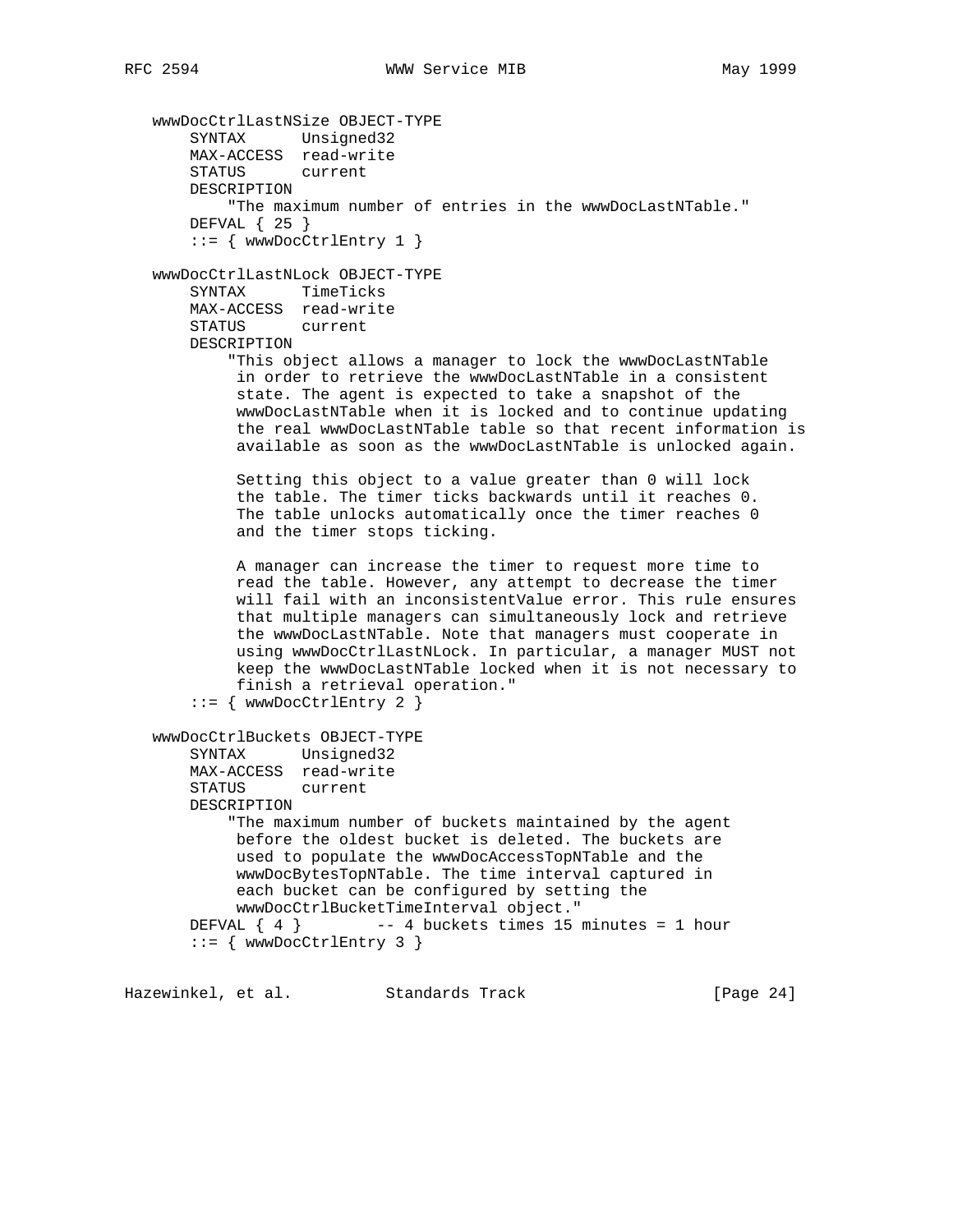```
 wwwDocCtrlBucketTimeInterval OBJECT-TYPE
 SYNTAX TimeInterval
 MAX-ACCESS read-write
       STATUS current
       DESCRIPTION
           "The time interval after which a new bucket is created.
           Changing this object has no effect on existing buckets."
      DEFVAL \{ 90000 \} -- 15 minutes (resolution .01 s)
      ::= { wwwDocCtrlEntry 4 }
   wwwDocCtrlTopNSize OBJECT-TYPE
       SYNTAX Unsigned32
       MAX-ACCESS read-write
       STATUS current
       DESCRIPTION
           "The maximum number of entries shown in the
           wwwDocAccessTopNTable and the wwwDocBytesTopNTable.
           Changing this object has no effect on existing buckets."
       DEFVAL { 25 }
      ::= { wwwDocCtrlEntry 5 }
   wwwDocLastNTable OBJECT-TYPE
      SYNTAX SEQUENCE OF WwwDocLastNEntry
       MAX-ACCESS not-accessible
       STATUS current
       DESCRIPTION
           "The table which logs the last N access attempts."
       ::= { wwwDocumentStatistics 2 }
   wwwDocLastNEntry OBJECT-TYPE
       SYNTAX WwwDocLastNEntry
       MAX-ACCESS not-accessible
       STATUS current
       DESCRIPTION
          "An entry which describes a recent access attempt."
       INDEX { wwwServiceIndex, wwwDocLastNIndex }
      ::= { wwwDocLastNTable 1 }
   WwwDocLastNEntry ::= SEQUENCE {
      wwwDocLastNIndex Unsigned32,
wwwDocLastNName WwwDocName,
wwwDocLastNTimeStamp DateAndTime,
 wwwDocLastNRequestType WwwRequestType,
 wwwDocLastNResponseType WwwResponseType,
wwwDocLastNStatusMsg Utf8String,
wwwDocLastNBytes Unsigned32
   }
   wwwDocLastNIndex OBJECT-TYPE
Hazewinkel, et al. Standards Track [Page 25]
```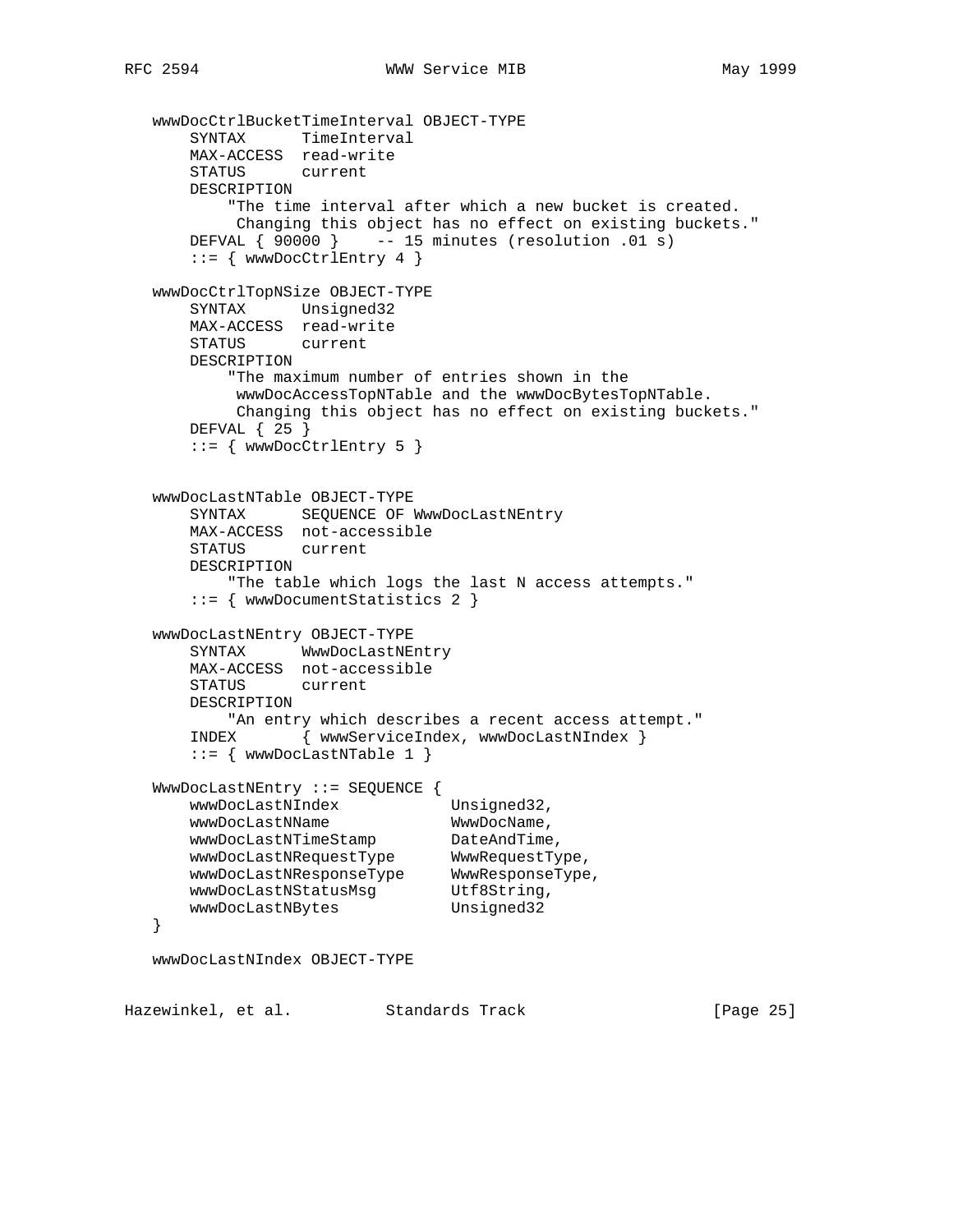```
 SYNTAX Unsigned32 (1..4294967295)
       MAX-ACCESS not-accessible
       STATUS current
       DESCRIPTION
            "An arbitrary monotonically increasing integer number used
            for indexing the wwwDocLastNTable. The first document
            accessed appears in the table with this index value equal
            to one. Each subsequent document is indexed with the next
            sequential index value. The Nth document accessed will be
            indexed by N. This table presents a sliding window of the
            last wwwDocCtrlLastNSize documents accessed. Thus, entries
            in this table will be indexed by N-wwwDocCtrlLastNSize
            thru N if N > wwwDocCtrlLastNSize and 1 thru N if
            N <= wwwDocCtrlLastNSize.
            The wwwDocCtrlLastNLock attribute can be used to lock
            this table to allow the manager to read its contents."
        ::= { wwwDocLastNEntry 1 }
    wwwDocLastNName OBJECT-TYPE
       SYNTAX WwwDocName
       MAX-ACCESS read-only
       STATUS current
       DESCRIPTION
            "The name of the document for which access was attempted."
       ::= { wwwDocLastNEntry 2 }
    wwwDocLastNTimeStamp OBJECT-TYPE
       SYNTAX DateAndTime
       MAX-ACCESS read-only
       STATUS current
       DESCRIPTION
            "The date and time of the last attempt to access this
            document."
        ::= { wwwDocLastNEntry 3 }
    wwwDocLastNRequestType OBJECT-TYPE
       SYNTAX WwwRequestType
       MAX-ACCESS read-only
       STATUS current
       DESCRIPTION
           "The protocol request type which was received by the
            server when this document access was attempted."
       ::= { wwwDocLastNEntry 4 }
    wwwDocLastNResponseType OBJECT-TYPE
       SYNTAX WwwResponseType
       MAX-ACCESS read-only
       STATUS current
       DESCRIPTION
Hazewinkel, et al. Standards Track [Page 26]
```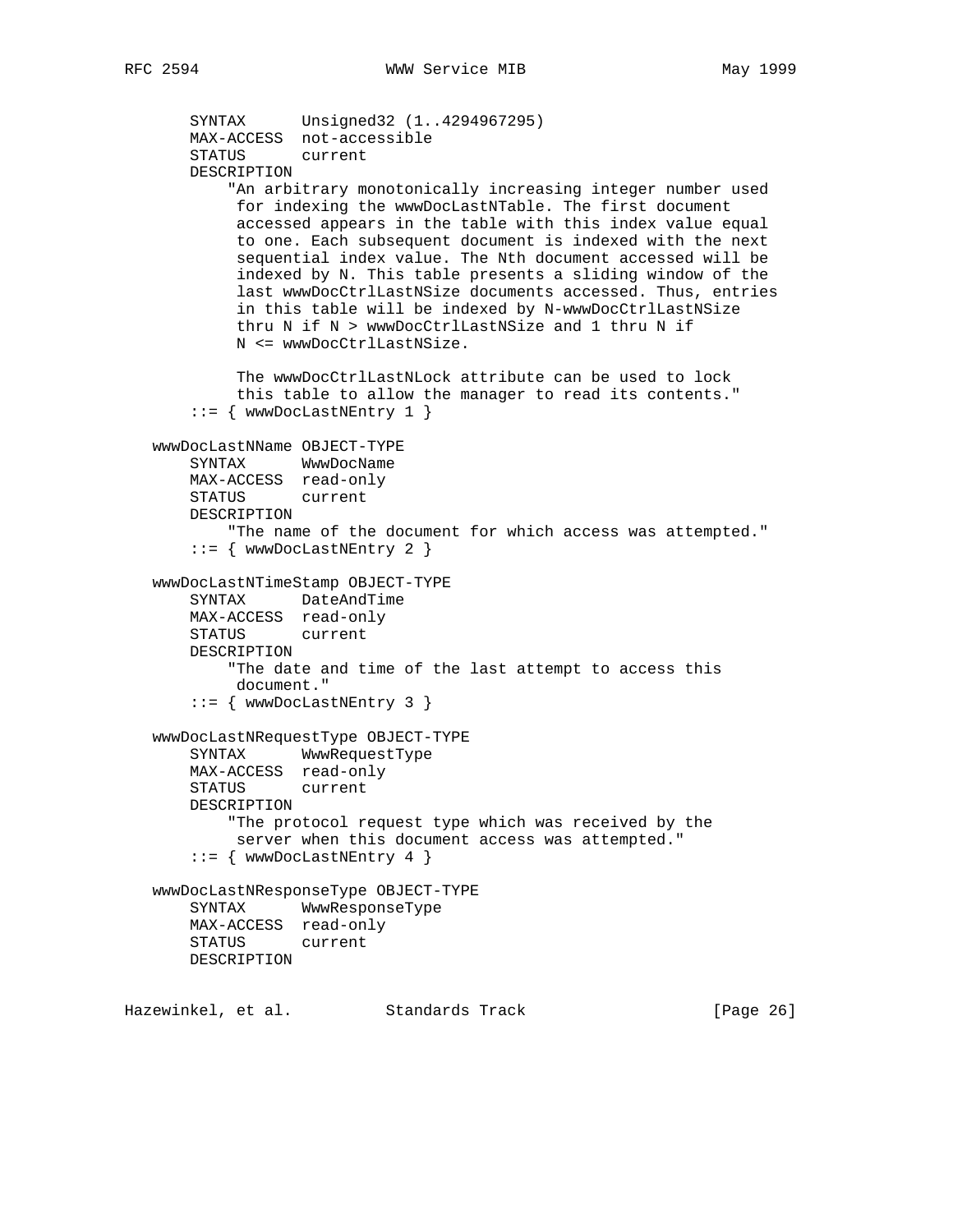```
 "The protocol response type which was sent to the client
         as a result of this attempt to access a document. This
         object contains the type of the primary response if
         there were multiple responses to a single request."
    ::= { wwwDocLastNEntry 5 }
 wwwDocLastNStatusMsg OBJECT-TYPE
    SYNTAX Utf8String
    MAX-ACCESS read-only
    STATUS current
    DESCRIPTION
         "This object contains a human readable description of the
         reason why the wwwDocLastNResponseType was returned to the
         client. This object defines the implementation-specific
         reason if the value of wwwDocLastNResponseType indicates
         an error. For example, this object can indicate that the
         requested document could not be transferred due to a
         timeout condition or the document could not be transferred
         because a 'soft link' pointing to the document could not be
         resolved."
     ::= { wwwDocLastNEntry 6 }
 wwwDocLastNBytes OBJECT-TYPE
    SYNTAX Unsigned32
    MAX-ACCESS read-only
    STATUS current
    DESCRIPTION
         "The number of content bytes that were returned as a
         result of this attempt to access a document."
     ::= { wwwDocLastNEntry 7 }
 wwwDocBucketTable OBJECT-TYPE
   SYNTAX SEQUENCE OF WwwDocBucketEntry
    MAX-ACCESS not-accessible
    STATUS current
    DESCRIPTION
         "This table provides administrative summary information for
         the buckets maintained per WWW service."
     ::= { wwwDocumentStatistics 3 }
 wwwDocBucketEntry OBJECT-TYPE
    SYNTAX WwwDocBucketEntry
    MAX-ACCESS not-accessible
    STATUS current
    DESCRIPTION
         "An entry which describes the parameters associated with a
         particular bucket."
    INDEX { wwwServiceIndex, wwwDocBucketIndex }
     ::= { wwwDocBucketTable 1 }
```
Hazewinkel, et al. Standards Track [Page 27]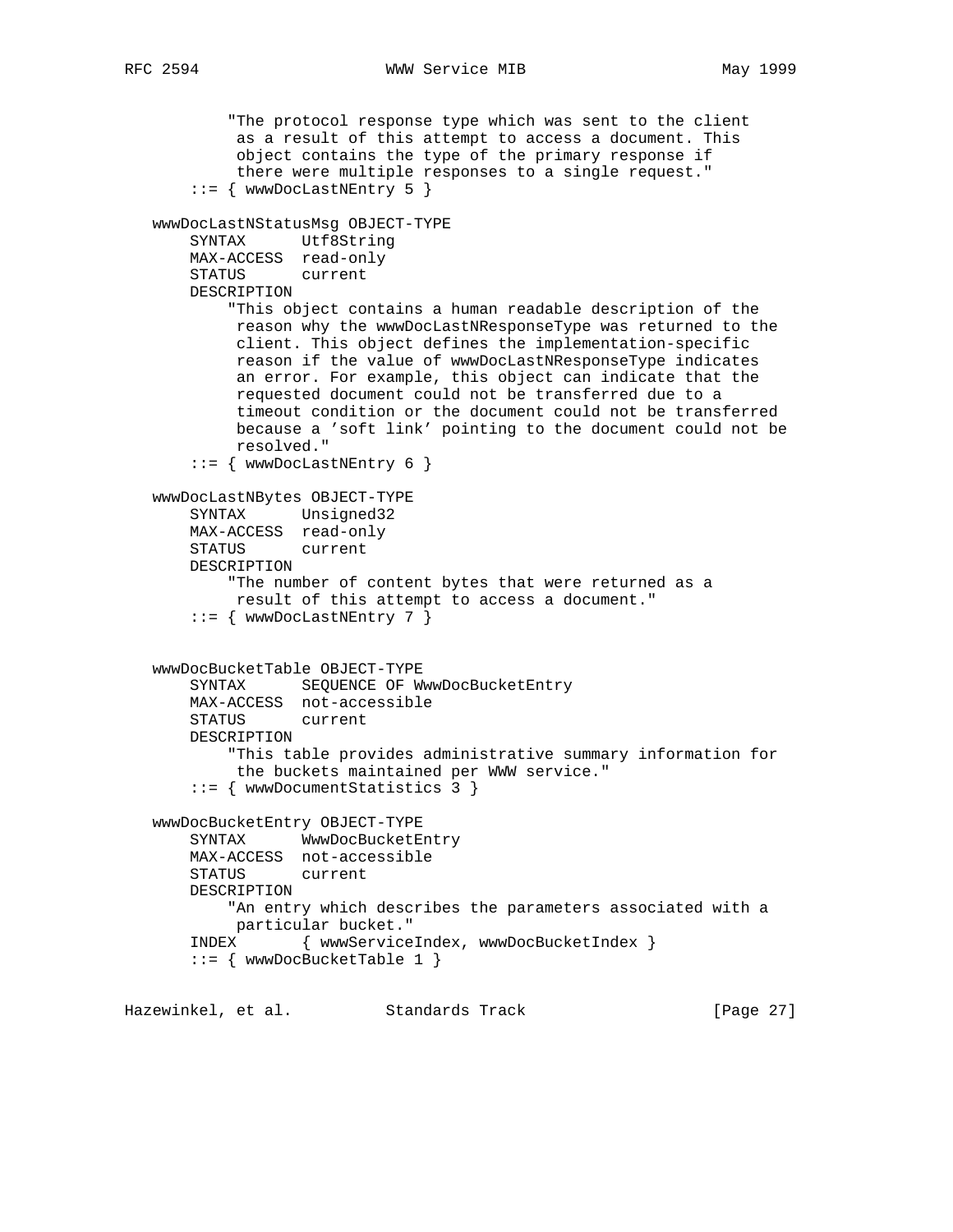```
 WwwDocBucketEntry ::= SEQUENCE {
wwwDocBucketIndex Unsigned32,
wwwDocBucketTimeStamp DateAndTime,
wwwDocBucketAccesses Unsigned32,
 wwwDocBucketDocuments Unsigned32,
wwwDocBucketBytes Unsigned32
   }
   wwwDocBucketIndex OBJECT-TYPE
       SYNTAX Unsigned32 (1..4294967295)
       MAX-ACCESS not-accessible
       STATUS current
       DESCRIPTION
           "An arbitrary monotonically increasing integer number
            used for indexing the wwwDocBucketTable. The index number
            wraps to 1 whenever the maximum value is reached."
       ::= { wwwDocBucketEntry 1 }
   wwwDocBucketTimeStamp OBJECT-TYPE
       SYNTAX DateAndTime
       MAX-ACCESS read-only
       STATUS current
       DESCRIPTION
           "The date and time when the bucket was made available."
       ::= { wwwDocBucketEntry 2 }
   wwwDocBucketAccesses OBJECT-TYPE
       SYNTAX Unsigned32
       MAX-ACCESS read-only
       STATUS current
       DESCRIPTION
           "The total number of access attempts for any document
           provided by this WWW service during the time interval
            over which this bucket was created."
       ::= { wwwDocBucketEntry 3 }
   wwwDocBucketDocuments OBJECT-TYPE
       SYNTAX Unsigned32
       MAX-ACCESS read-only
       STATUS current
       DESCRIPTION
           "The total number of different documents for which access
           was attempted this this WWW service during the time interval
           over which this bucket was created."
       ::= { wwwDocBucketEntry 4 }
   wwwDocBucketBytes OBJECT-TYPE
       SYNTAX Unsigned32
       MAX-ACCESS read-only
       STATUS current
Hazewinkel, et al. Standards Track [Page 28]
```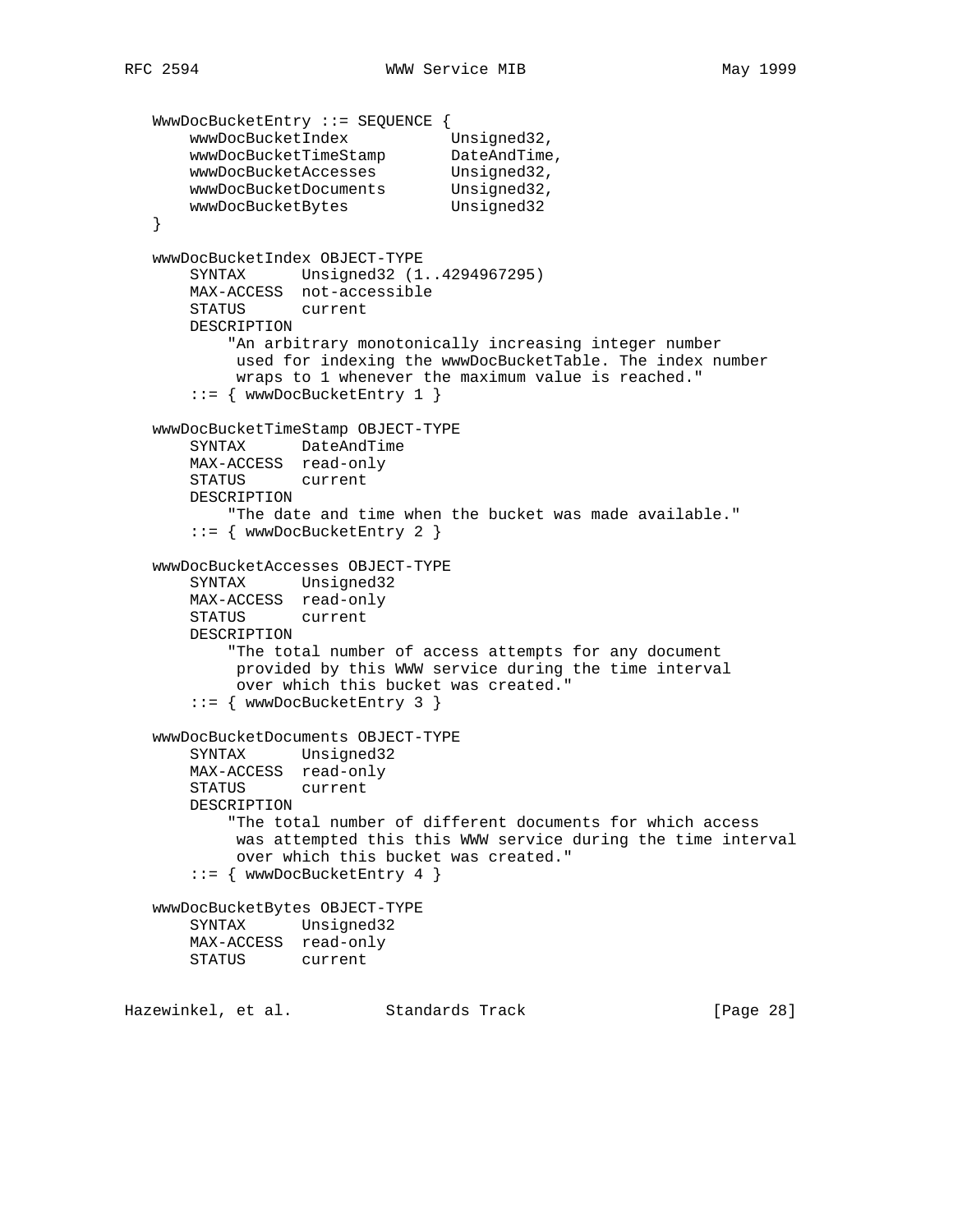```
 DESCRIPTION
     "The total number of content bytes which were transferred
      from this WWW service during the time interval over which
      this bucket was created."
 ::= { wwwDocBucketEntry 5 }
```

```
 wwwDocAccessTopNTable OBJECT-TYPE
       SYNTAX SEQUENCE OF WwwDocAccessTopNEntry
       MAX-ACCESS not-accessible
       STATUS current
       DESCRIPTION
           "The table of the most frequently accessed documents in a
            given bucket. This table is sorted by the column
            wwwDocAccessTopNAccesses. Entries having the same number
            of accesses are secondarily sorted by wwwDocAccessTopNBytes.
            Entries with the same number of accesses and the same
           number of bytes will have an arbitrary order."
       ::= { wwwDocumentStatistics 4 }
   wwwDocAccessTopNEntry OBJECT-TYPE
       SYNTAX WwwDocAccessTopNEntry
       MAX-ACCESS not-accessible
       STATUS current
       DESCRIPTION
          "An entry in the top N table sorted by document accesses."
       INDEX { wwwServiceIndex, wwwDocBucketIndex,
                    wwwDocAccessTopNIndex }
       ::= { wwwDocAccessTopNTable 1 }
   WwwDocAccessTopNEntry ::= SEQUENCE {
      wwwDocAccessTopNIndex Unsigned32,
wwwDocAccessTopNName WwwDocName,
wwwDocAccessTopNAccesses Unsigned32,
wwwDocAccessTopNBytes Unsigned32,
       wwwDocAccessTopNLastResponseType WwwResponseType
   }
   wwwDocAccessTopNIndex OBJECT-TYPE
       SYNTAX Unsigned32 (1..4294967295)
       MAX-ACCESS not-accessible
       STATUS current
       DESCRIPTION
           "An arbitrary monotonically increasing integer number
           used for indexing the wwwDocAccessTopNTable. The index is
            inversely correlated to the sorting order of the table. The
            document with the highest access count will get the index
           value 1."
       ::= { wwwDocAccessTopNEntry 1 }
```
Hazewinkel, et al. Standards Track [Page 29]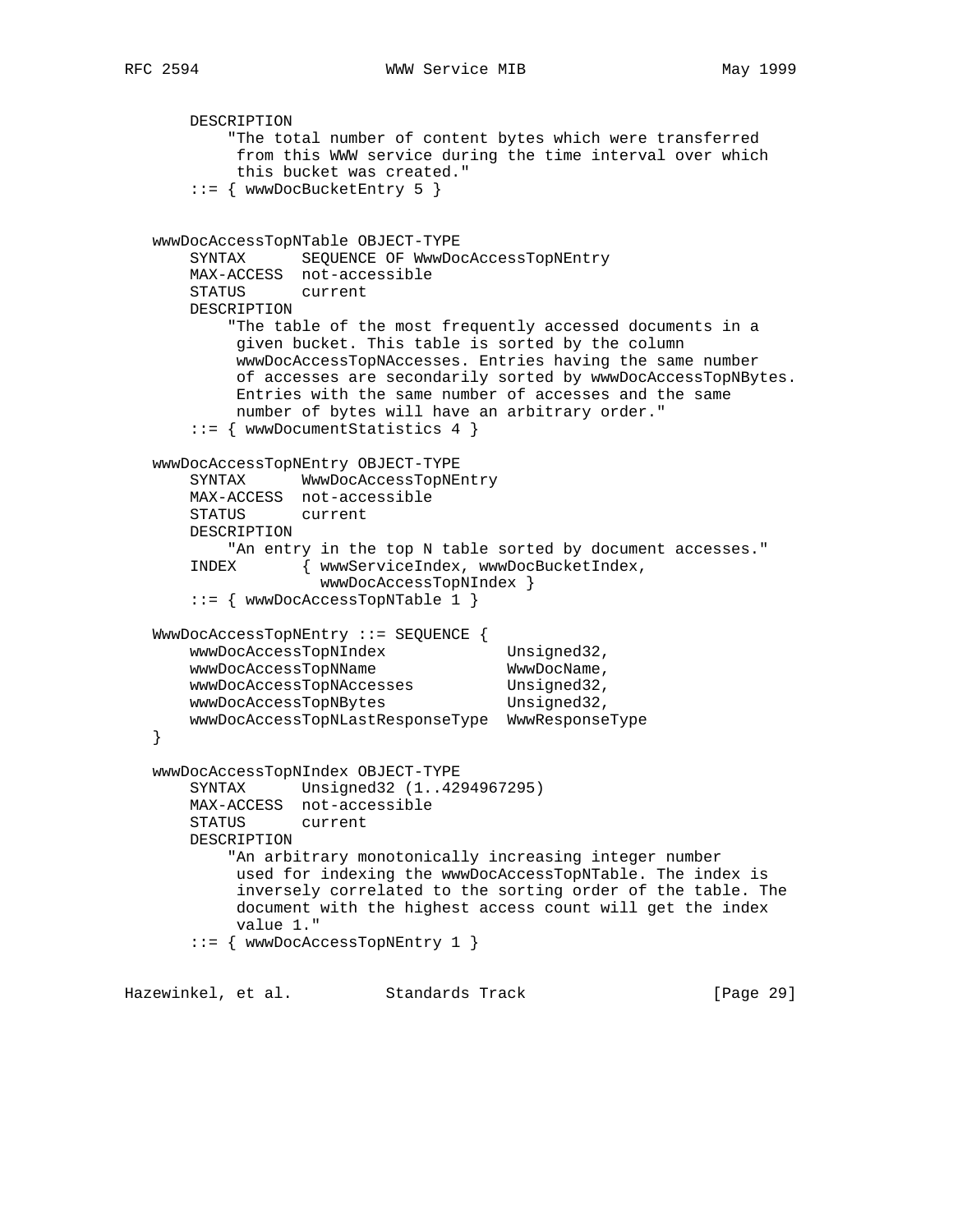```
 wwwDocAccessTopNName OBJECT-TYPE
 SYNTAX WwwDocName
 MAX-ACCESS read-only
       STATUS current
       DESCRIPTION
           "The name of the document for which access was attempted."
       ::= { wwwDocAccessTopNEntry 2 }
   wwwDocAccessTopNAccesses OBJECT-TYPE
       SYNTAX Unsigned32
       MAX-ACCESS read-only
       STATUS current
       DESCRIPTION
          "The total number of access attempts for this document."
       ::= { wwwDocAccessTopNEntry 3 }
   wwwDocAccessTopNBytes OBJECT-TYPE
       SYNTAX Unsigned32
       MAX-ACCESS read-only
       STATUS current
       DESCRIPTION
           "The total number of content bytes that were transmitted
           as a result of attempts to access this document."
       ::= { wwwDocAccessTopNEntry 4 }
   wwwDocAccessTopNLastResponseType OBJECT-TYPE
       SYNTAX WwwResponseType
       MAX-ACCESS read-only
       STATUS current
       DESCRIPTION
           "The protocol response type which was sent to the client
            as a result of the last attempt to access this document.
            This object contains the type of the primary response if
            there were multiple responses to a single request."
       ::= { wwwDocAccessTopNEntry 5 }
   wwwDocBytesTopNTable OBJECT-TYPE
       SYNTAX SEQUENCE OF WwwDocBytesTopNEntry
       MAX-ACCESS not-accessible
      STATUS
       DESCRIPTION
           "The table of the documents which caused most network
            traffic in a given bucket. This table is sorted by the
            column wwwDocBytesTopNBytes. Entries having the same number
            bytes are secondarily sorted by wwwDocBytesTopNAccesses.
            Entries with the same number of accesses and the same
            number of bytes will have an arbitrary order."
       ::= { wwwDocumentStatistics 5 }
```
Hazewinkel, et al. Standards Track [Page 30]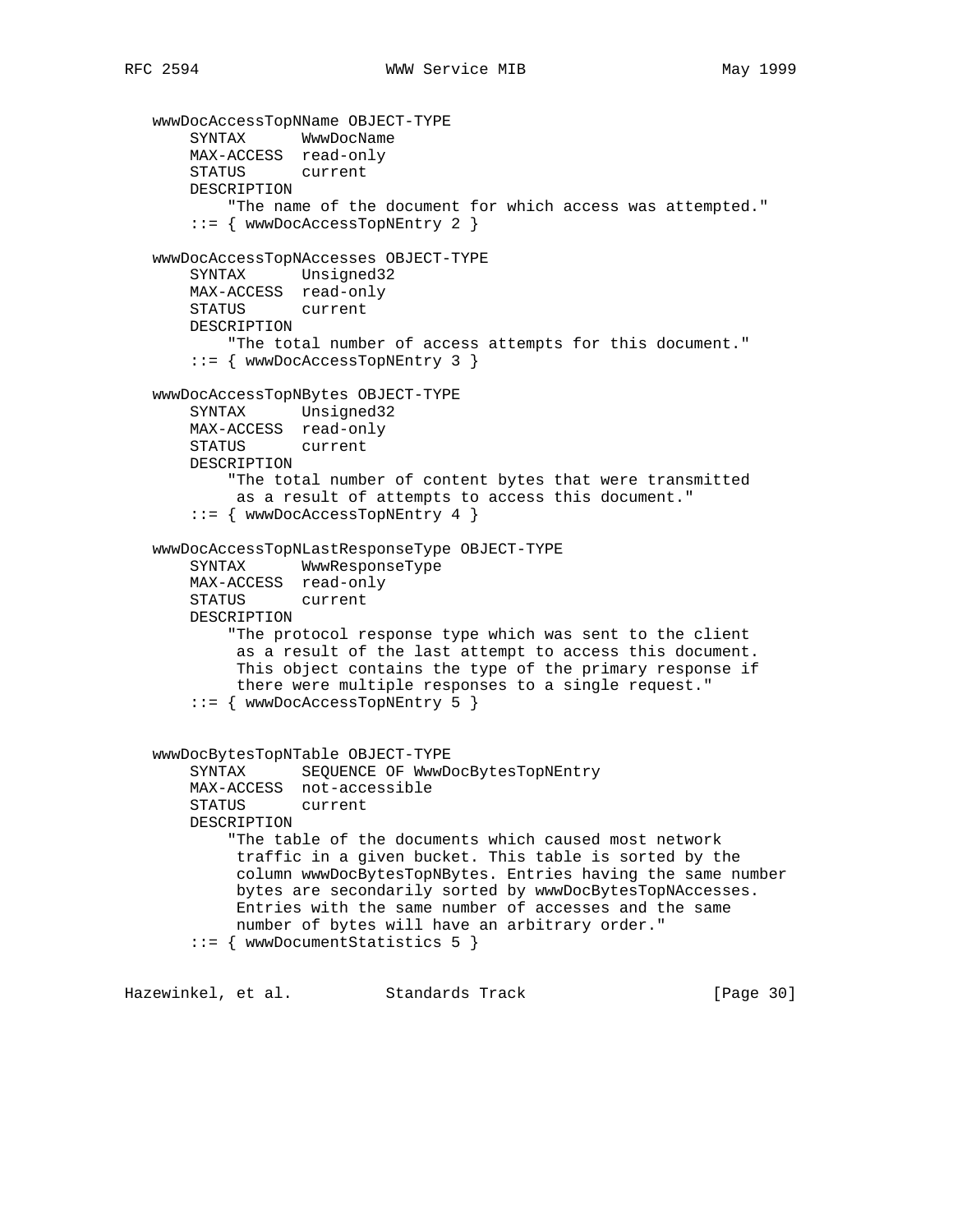```
 wwwDocBytesTopNEntry OBJECT-TYPE
 SYNTAX WwwDocBytesTopNEntry
 MAX-ACCESS not-accessible
       STATUS current
       DESCRIPTION
          "An entry in the top N table sorted by network traffic."
       INDEX { wwwServiceIndex, wwwDocBucketIndex,
                    wwwDocBytesTopNIndex }
       ::= { wwwDocBytesTopNTable 1 }
   WwwDocBytesTopNEntry ::= SEQUENCE {
      wwwDocBytesTopNIndex Unsigned32,
      wwwDocBytesTopNName WwwDocName,
wwwDocBytesTopNAccesses Unsigned32,
wwwDocBytesTopNBytes Example 19 Unsigned 32,
       wwwDocBytesTopNLastResponseType WwwResponseType
   }
   wwwDocBytesTopNIndex OBJECT-TYPE
       SYNTAX Unsigned32 (1..4294967295)
       MAX-ACCESS not-accessible
       STATUS current
       DESCRIPTION
           "An arbitrary monotonically increasing integer number
            used for indexing the wwwDocBytesTopNTable. The index is
            inversely correlated to the sorting order of the table. The
            document with the highest byte count will get the index
            value 1."
       ::= { wwwDocBytesTopNEntry 1 }
   wwwDocBytesTopNName OBJECT-TYPE
       SYNTAX WwwDocName
       MAX-ACCESS read-only
       STATUS current
       DESCRIPTION
           "The name of the document for which access was attempted."
       ::= { wwwDocBytesTopNEntry 2 }
   wwwDocBytesTopNAccesses OBJECT-TYPE
       SYNTAX Unsigned32
       MAX-ACCESS read-only
       STATUS current
       DESCRIPTION
           "The total number of access attempts for this document."
       ::= { wwwDocBytesTopNEntry 3 }
   wwwDocBytesTopNBytes OBJECT-TYPE
       SYNTAX Unsigned32
       MAX-ACCESS read-only
       STATUS current
Hazewinkel, et al. Standards Track [Page 31]
```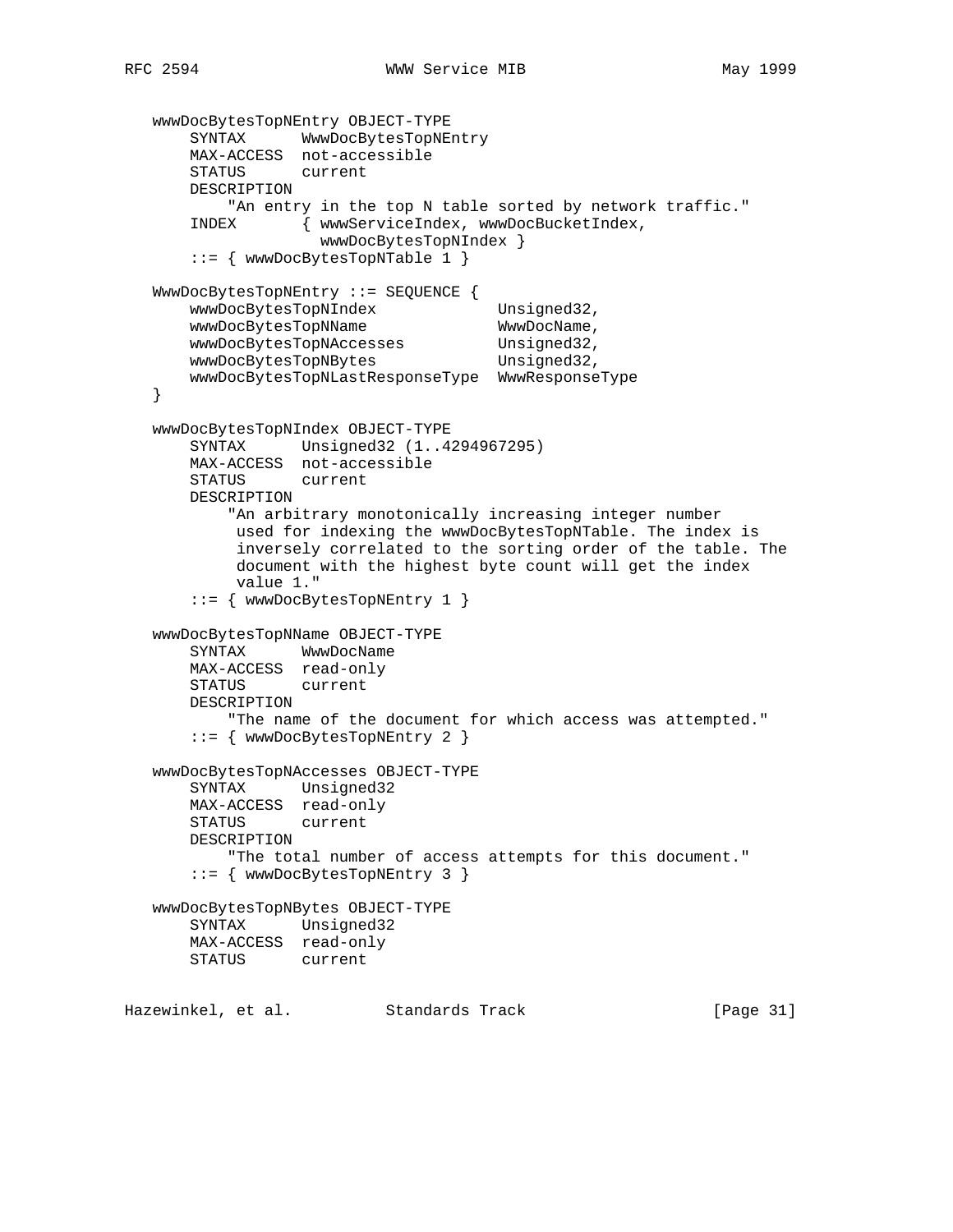```
 DESCRIPTION
            "The total number of content bytes that were transmitted
            as a result of attempts to access this document."
        ::= { wwwDocBytesTopNEntry 4 }
   wwwDocBytesTopNLastResponseType OBJECT-TYPE
       SYNTAX WwwResponseType
       MAX-ACCESS read-only
       STATUS current
       DESCRIPTION
            "The protocol response type which was sent to the client
            as a result of the last attempt to access this document.
             This object contains the type of the primary response if
             there were multiple responses to a single request."
        ::= { wwwDocBytesTopNEntry 5 }
 --
   -- Conformance Definitions
  - wwwMIBCompliances OBJECT IDENTIFIER ::= { wwwMIBConformance 1 }
   wwwMIBGroups OBJECT IDENTIFIER ::= { wwwMIBConformance 2 }
   wwwMinimalCompliance MODULE-COMPLIANCE
       STATUS current
       DESCRIPTION
            "The compliance statement for SNMP agents which implement
             the minimal subset of the WWW-MIB. Implementors might
            choose this subset for high-performance server where
            full compliance might be to expensive."
       MODULE -- this module
       MANDATORY-GROUPS {
           wwwServiceGroup,
           wwwSummaryGroup
        }
       OBJECT wwwSummaryOutRequests
       DESCRIPTION
            "Instances of wwwSummaryOutRequests do not exist on pure
            WWW server implementations."
       OBJECT wwwSummaryInResponses
       DESCRIPTION
            "Instances of wwwSummaryOutRequests do not exist on pure
            WWW server implementations."
       OBJECT wwwSummaryInRequests
       DESCRIPTION
            "Instances of wwwSummaryInRequests do not exist on pure
            WWW client implementations."
       OBJECT wwwSummaryOutResponses
       DESCRIPTION
            "Instances of wwwSummaryOutResponses do not exist on pure
```
Hazewinkel, et al. Standards Track [Page 32]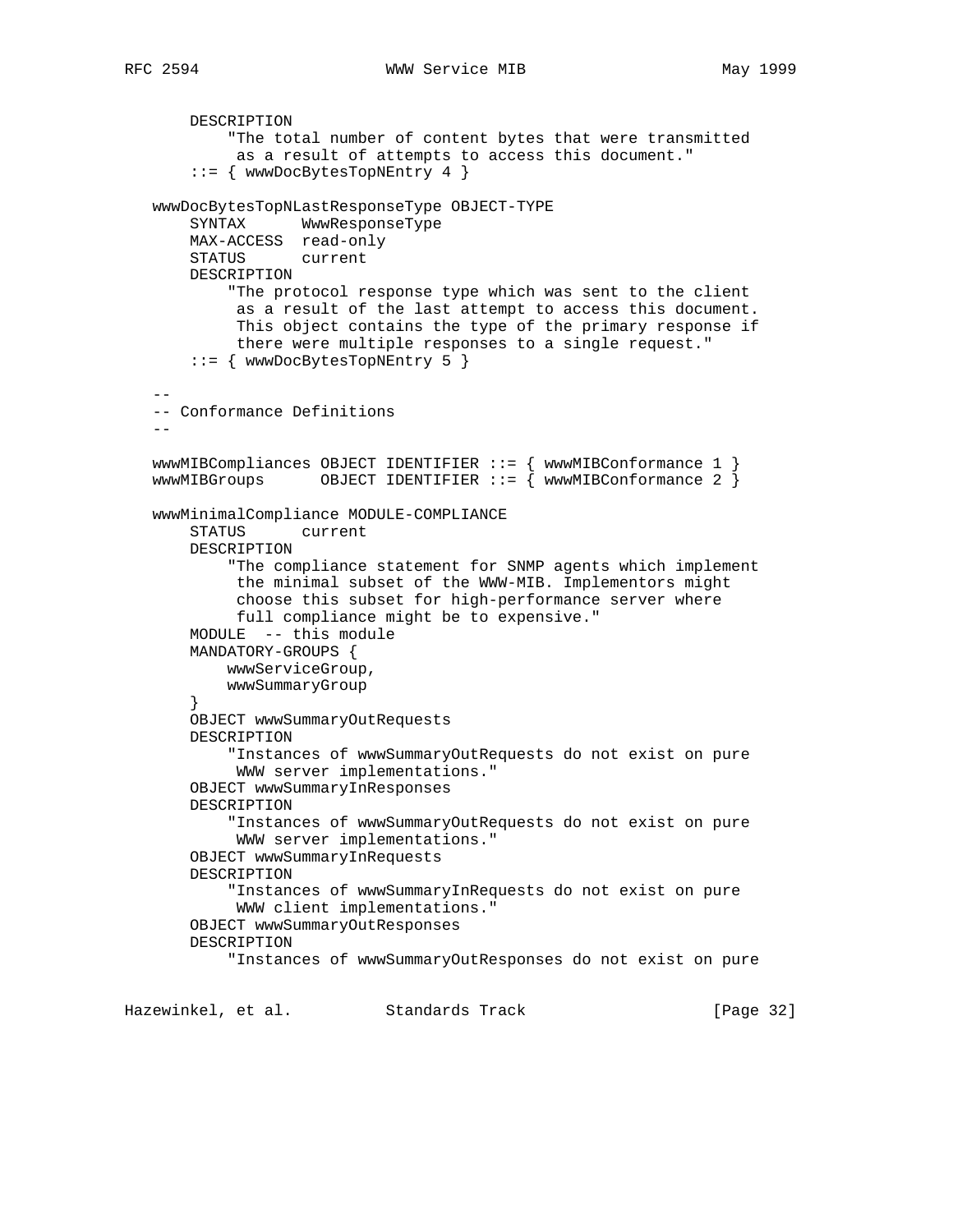```
 WWW client implementations."
     ::= { wwwMIBCompliances 1 }
 wwwFullCompliance MODULE-COMPLIANCE
     STATUS current
     DESCRIPTION
         "The compliance statement for SNMP agents which implement
         the full WWW-MIB."
     MODULE -- this module
     MANDATORY-GROUPS {
         wwwServiceGroup,
         wwwSummaryGroup
     }
     GROUP wwwRequestInGroup
     DESCRIPTION
         "The wwwRequestInGroup is mandatory only for WWW server
         or proxy server implementations."
     GROUP wwwResponseOutGroup
     DESCRIPTION
         "The wwwResponseOutGroup is mandatory only for WWW server
          or proxy server implementations."
     GROUP wwwRequestOutGroup
     DESCRIPTION
         "The wwwRequestOutGroup is mandatory only for WWW client
          or proxy server implementations."
     GROUP wwwResponseInGroup
     DESCRIPTION
         "The wwwRequestOutGroup is mandatory only for WWW client
          or proxy server implementations."
     GROUP wwwDocumentGroup
     DESCRIPTION
         "The wwwDocumentGroup is mandatory only for WWW server
          or proxy server implementations."
     OBJECT wwwSummaryOutRequests
     DESCRIPTION
         "Instances of wwwSummaryOutRequests do not exist on pure
          WWW server implementations."
     OBJECT wwwSummaryInResponses
     DESCRIPTION
         "Instances of wwwSummaryOutRequests do not exist on pure
          WWW server implementations."
     OBJECT wwwSummaryInRequests
     DESCRIPTION
         "Instances of wwwSummaryInRequests do not exist on pure
          WWW client implementations."
     OBJECT wwwSummaryOutResponses
     DESCRIPTION
         "Instances of wwwSummaryOutResponses do not exist on pure
          WWW client implementations."
     ::= { wwwMIBCompliances 2 }
```
Hazewinkel, et al. Standards Track [Page 33]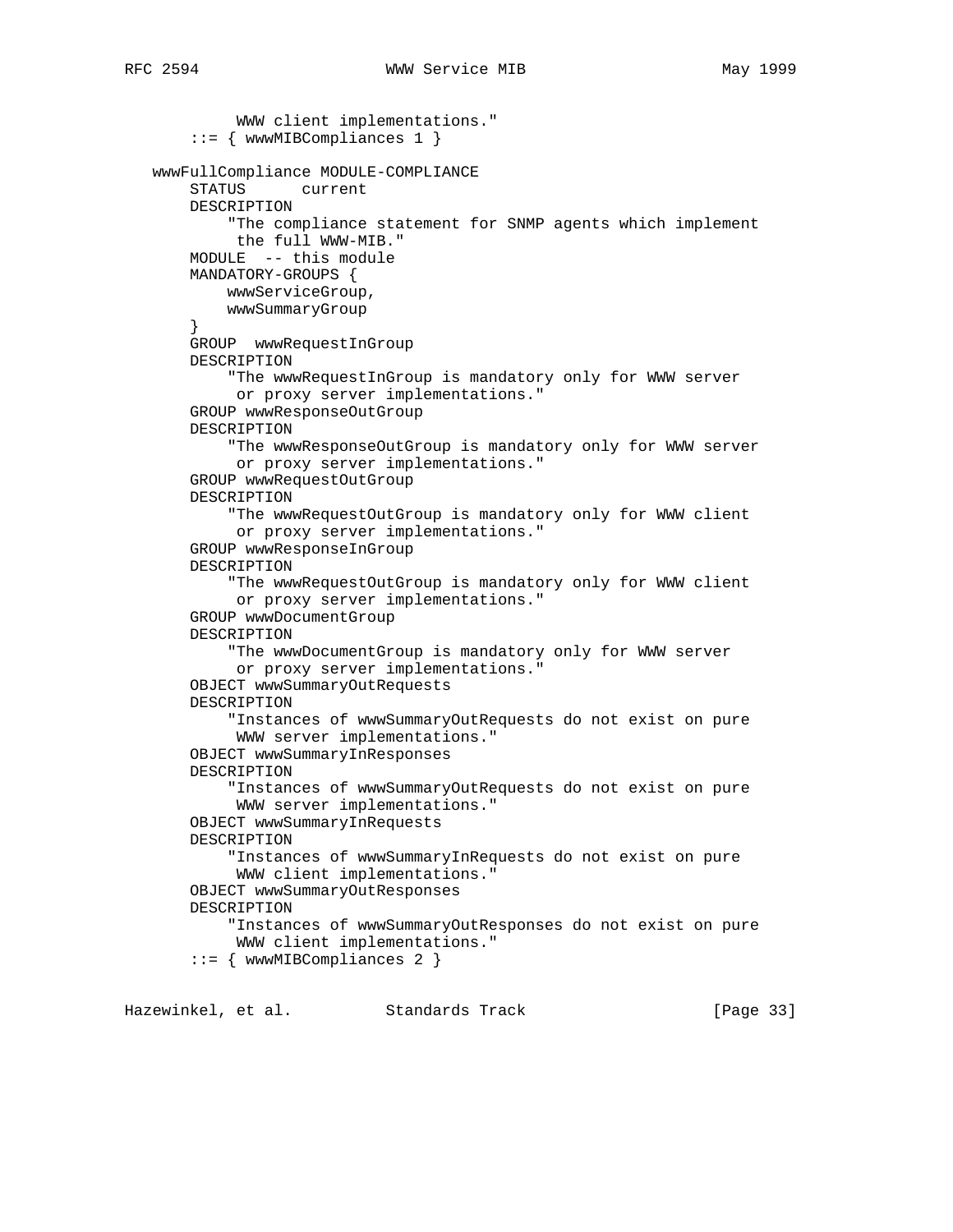```
 wwwServiceGroup OBJECT-GROUP
        OBJECTS {
            wwwServiceDescription,
            wwwServiceContact,
            wwwServiceProtocol,
            wwwServiceName,
            wwwServiceType,
            wwwServiceStartTime,
            wwwServiceOperStatus,
            wwwServiceLastChange
        }
        STATUS current
        DESCRIPTION
            "A collection of objects providing information about
            the WWW services known by the SNMP agent."
       ::= { wwwMIBGroups 1 }
    wwwSummaryGroup OBJECT-GROUP
        OBJECTS {
            wwwSummaryInRequests,
            wwwSummaryOutRequests,
            wwwSummaryInResponses,
            wwwSummaryOutResponses,
            wwwSummaryInBytes,
            wwwSummaryInLowBytes,
            wwwSummaryOutBytes,
            wwwSummaryOutLowBytes
       }<br>STATUS
              current
        DESCRIPTION
            "A collection of objects providing summary statistics
            about requests and responses generated and received
            by a WWW service."
       ::= { wwwMIBGroups 2 }
    wwwRequestInGroup OBJECT-GROUP
        OBJECTS {
            wwwRequestInRequests,
            wwwRequestInBytes,
            wwwRequestInLastTime
 }
        STATUS current
        DESCRIPTION
            "A collection of objects providing detailed statistics
            about requests received by a WWW service."
       ::= { wwwMIBGroups 3 }
    wwwRequestOutGroup OBJECT-GROUP
        OBJECTS {
            wwwRequestOutRequests,
Hazewinkel, et al. Standards Track [Page 34]
```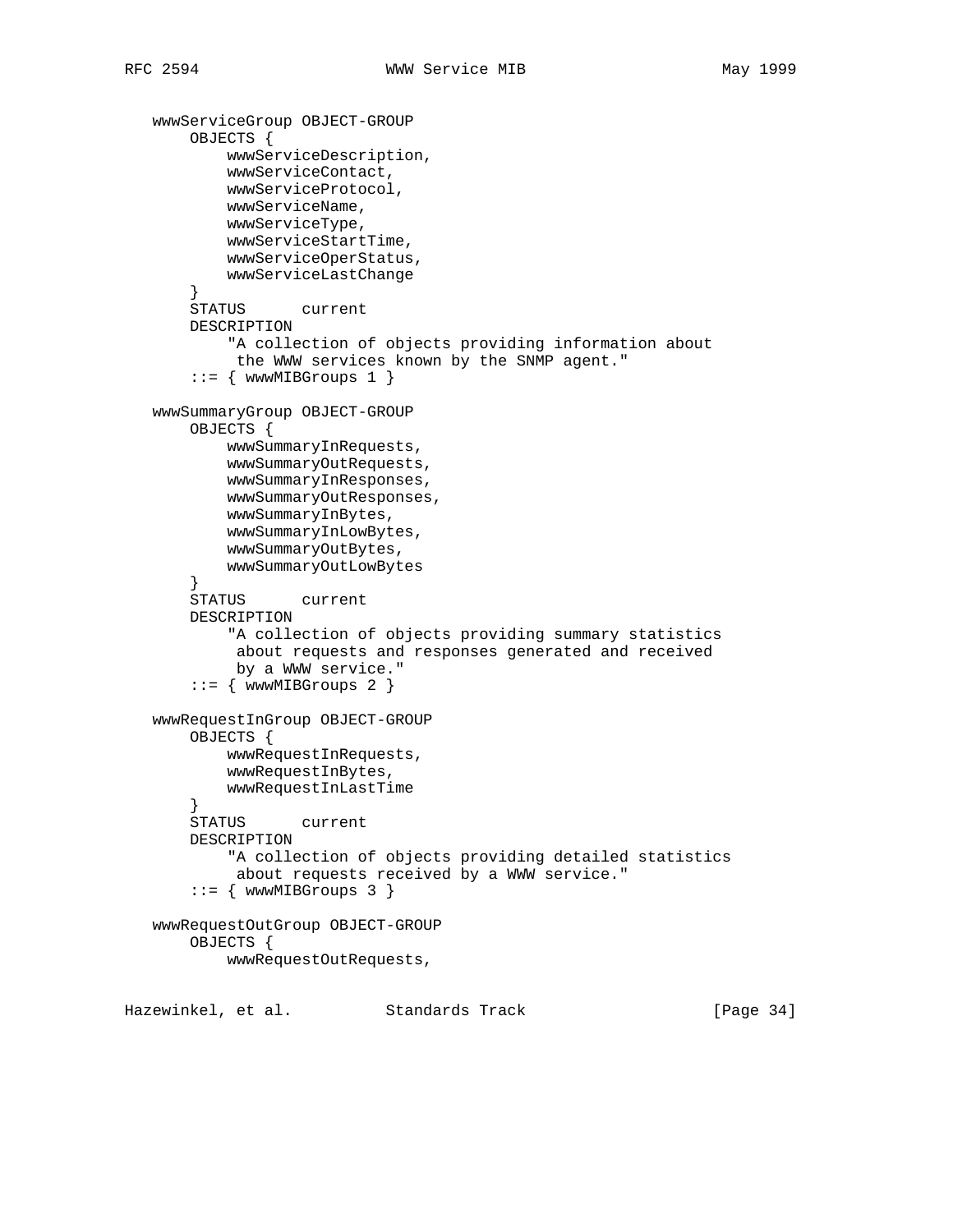wwwRequestOutBytes, wwwRequestOutLastTime } STATUS current DESCRIPTION "A collection of objects providing detailed statistics about requests generated by a WWW service."  $::=$  { wwwMIBGroups 4 } wwwResponseInGroup OBJECT-GROUP OBJECTS { wwwResponseInResponses, wwwResponseInBytes, wwwResponseInLastTime } STATUS current DESCRIPTION "A collection of objects providing detailed statistics about responses received by a WWW service."  $::=$  { wwwMIBGroups 5 } wwwResponseOutGroup OBJECT-GROUP OBJECTS { wwwResponseOutResponses, wwwResponseOutBytes, wwwResponseOutLastTime } STATUS current DESCRIPTION "A collection of objects providing detailed statistics about responses generated by a WWW service."  $::=$  { wwwMIBGroups 6 } wwwDocumentGroup OBJECT-GROUP OBJECTS { wwwDocCtrlLastNSize, wwwDocCtrlLastNLock, wwwDocCtrlBuckets, wwwDocCtrlBucketTimeInterval, wwwDocCtrlTopNSize, wwwDocLastNName, wwwDocLastNTimeStamp, wwwDocLastNRequestType, wwwDocLastNResponseType, wwwDocLastNStatusMsg, wwwDocLastNBytes, wwwDocBucketTimeStamp, wwwDocBucketAccesses, wwwDocBucketDocuments, wwwDocBucketBytes,

Hazewinkel, et al. Standards Track [Page 35]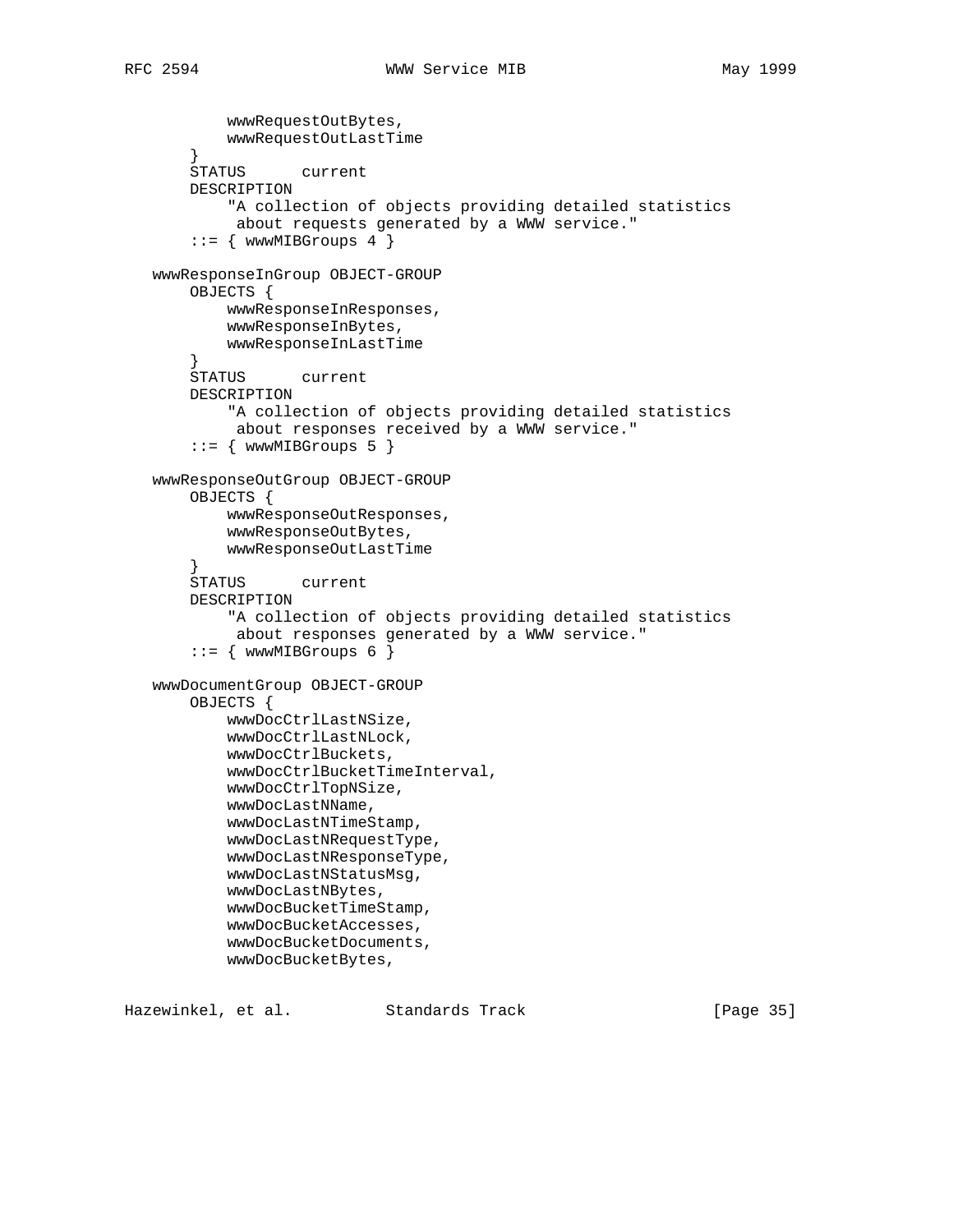```
 wwwDocAccessTopNName,
     wwwDocAccessTopNAccesses,
     wwwDocAccessTopNBytes,
     wwwDocAccessTopNLastResponseType,
     wwwDocBytesTopNName,
     wwwDocBytesTopNAccesses,
     wwwDocBytesTopNBytes,
     wwwDocBytesTopNLastResponseType
 }
 STATUS current
 DESCRIPTION
     "A collection of objects providing information about
     accesses to documents."
::= { wwwMIBGroups 7 }
```
END

7. Document Transfer Protocol Mappings

 This section describes how existing protocols such as HTTP [19,20] and FTP [21] can be mapped on the abstract Document Transfer Protocol (DTP) used within the definitions of the WWW MIB. Every mapping must define the identifier which is used to uniquely identify the transfer protocol. In addition, the mappings must define how requests and responses are identified.

7.1. The HyperText Transfer Protocol

 The HyperText Transfer Protocol (HTTP) [19,20] is an application level protocol used to transfer hypermedia documents in a distributed networked environment. HTTP is based on the request/response paradigm and can be mapped on the abstract DTP easily.

 The HTTP protocol usually runs over TCP and uses the well-known TCP port 80. Therefore, the default value for the wwwServiceProtocol object is { applTCPProtoID 80 }.

 HTTP allows for both requests and responses and an open-ended set of message types. The general message syntax of HTTP is therefore used for the protocol mapping. The BNF specification of the general HTTP message syntax as defined in [20] is as follows:

 generic-message = start-line \*message-header CRLF [ message-body ]

start-line = Request-Line | Status-Line

Hazewinkel, et al. Standards Track [Page 36]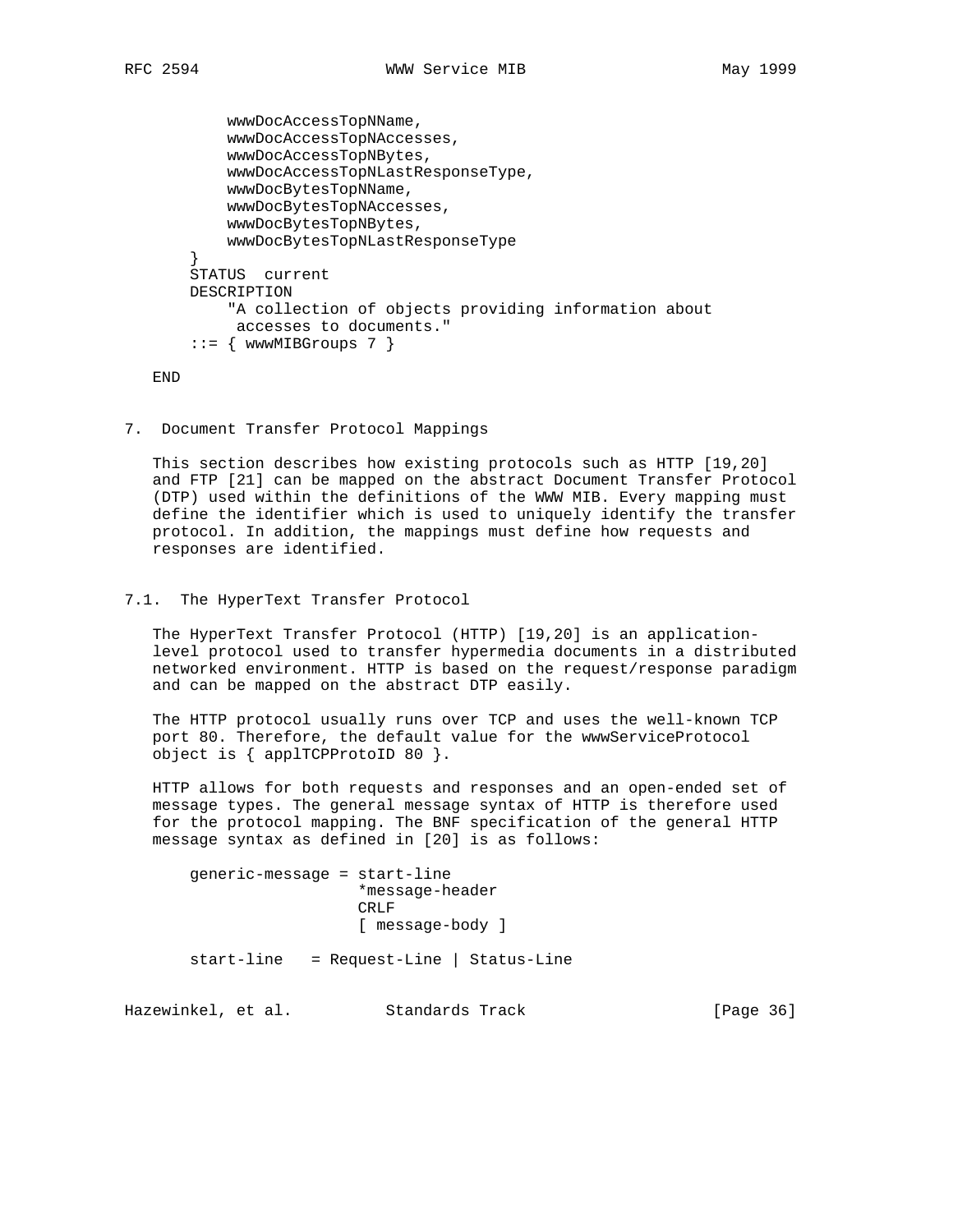Request-Line = Method SP Request-URI SP HTTP-Version CRLF

Status-Line = HTTP-Version SP Status-Code SP Reason-Phrase CRLF

 Every HTTP-message where the start-line is a Request-Line is considered a request in the abstract DTP. Every HTTP-message where the start-line is a Status-Line is considered a response in the abstract DTP. The mappings of WwwRequestType and WwwResponseType are defined as follows:

- o The WwwRequestType corresponds to the method token in the Request-Line.
- o The WwwResponseType corresponds to the Status-Code in the Status-Line.

## 7.2. The File Transfer Protocol

 The File Transfer Protocol (FTP) [21] is an application-level protocol used to transfer files between hosts connected by the TCP/IP suite of protocols. FTP is based on a request/response paradigm and is mapped on the abstract DTP as defined in this section. The FTP model as defined in [21] is depicted below.



 FTP uses two different connection types between a client and a server to transfer files. The control connection is persistent during a FTP session and used to exchange FTP commands and associated replies. The data connection is only available when bulk data has to be transferred.

 The FTP protocol usually runs over TCP and uses the well-known TCP port 21 to setup the control connection. Therefore, the default value

Hazewinkel, et al. Standards Track [Page 37]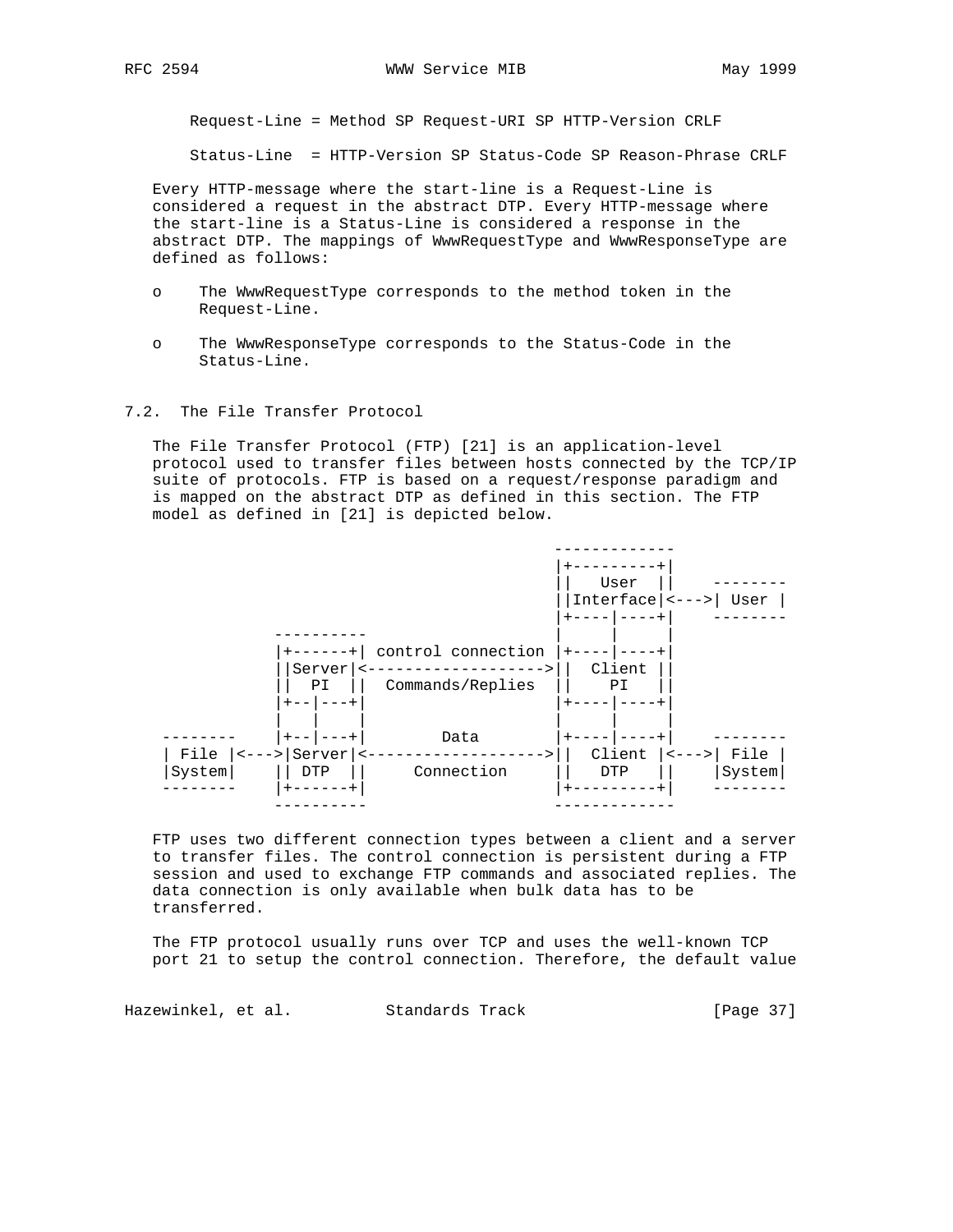for the wwwServiceProtocol object is { applTCPProtoID 21 }.

 Every FTP command is considered a request in the abstract DTP. Every FTP reply is considered a response in the abstract DTP. It should be noted that a single FTP command can result in multiple FTP replies (e.g. preliminary positive replies). The primary response for a FTP request contains a status code of the form 2xy, 3xy, 4xy or 5xy. See section 4.2 in [21] for the exact meaning of these status codes. The mappings for WwwRequestType and WwwResponseType are defined as follows:

- o The WwwRequestType corresponds to the FTP command token.
- o The WwwResponseType corresponds to the three-digit code which starts a reply. Multi-line replies with the same three-digit code are counted as a single DTP response.
- 8. Security Considerations

 There are a number of management objects defined in this MIB module that have a MAX-ACCESS clause of read-write. Such objects may be considered sensitive or vulnerable in some network environments. The support for write operations in a non-secure environment without proper protection can have a negative effect on network operations.

 There are a number of managed objects in this MIB that may contain sensitive information:

- o The document statistics group contains traffic information including the names of documents that were a target of protocol operations. This information is sensitive as it allows to obtain access statistics for documents.
- o The protocol statistics are less sensitive, because they do not contain details about the target of individual requests and responses. However, traffic statistics and error counters still provide usage information about WWW services and about the overall quality of WWW services. It is suggested that sites configure MIB views so that a user of this MIB can only access the portion of the statistics that belong to the WWW services managed by that user.
- o The service and the summary statistics groups provide information about the existence of WWW services and condensed usage statistics. Some sites may want to protect this information as well, especially if they offer private WWW services that should not be known by the outside world.

Hazewinkel, et al. Standards Track [Page 38]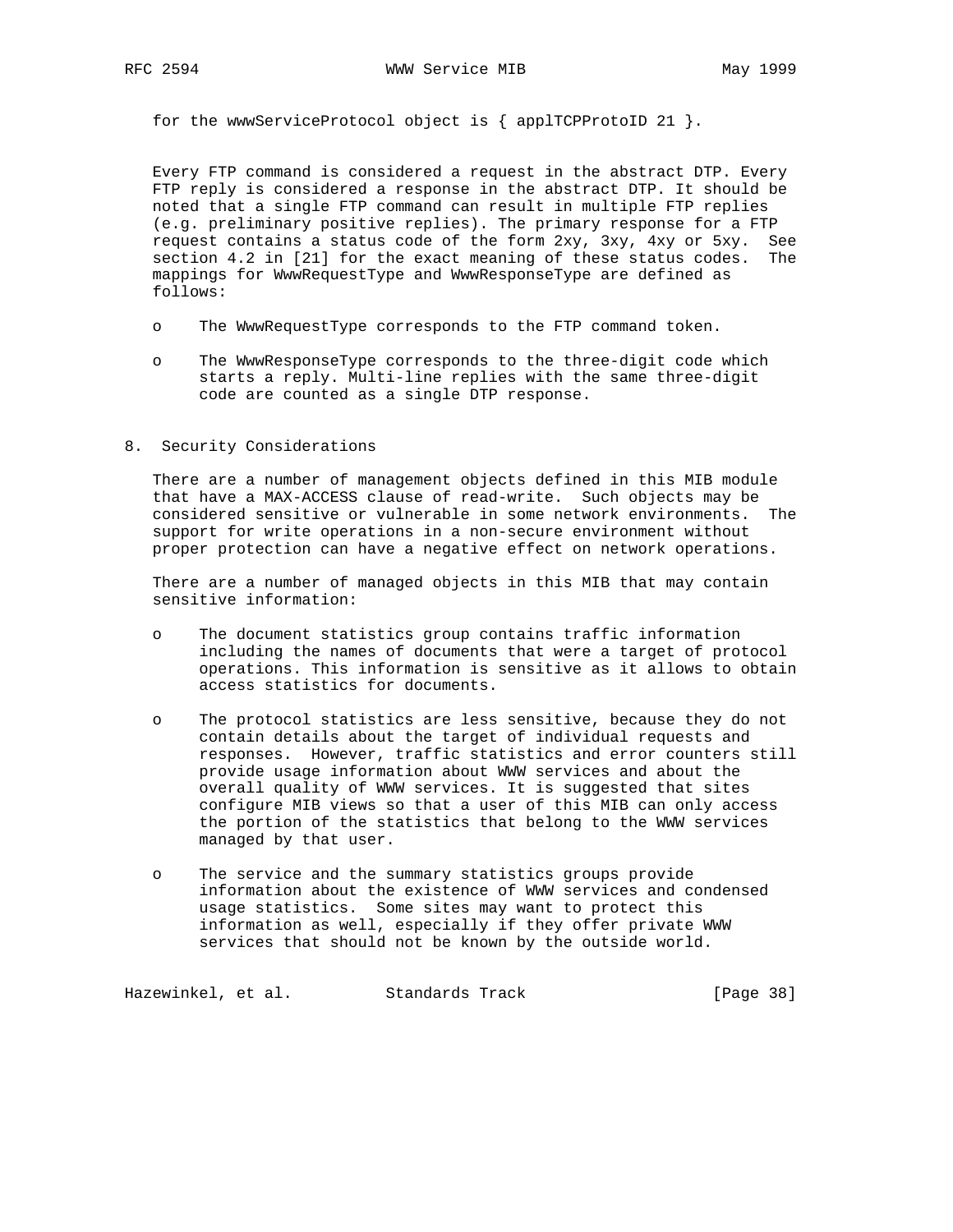SNMPv1 by itself is not a secure environment. Even if the network itself is secure (for example by using IPSec), there is no control as to who on the secure network is allowed to access (read/change/create/delete) the objects in this MIB.

 It is recommended that implementers consider the security features as provided by the SNMPv3 framework. Specifically, the use of the User-based Security Model RFC 2574 [12] and the View-based Access Control Model RFC 2575 [15] is recommended.

 It is then a customer/user responsibility to ensure that the SNMP entity giving access to an instance of this MIB is properly configured to give access to the objects only to those principals (users) that have legitimate rights to indeed read or write (change/create/delete) them.

## 9. Intellectual Property

 The IETF takes no position regarding the validity or scope of any intellectual property or other rights that might be claimed to pertain to the implementation or use of the technology described in this document or the extent to which any license under such rights might or might not be available; neither does it represent that it has made any effort to identify any such rights. Information on the IETF's procedures with respect to rights in standards-track and standards-related documentation can be found in BCP-11. Copies of claims of rights made available for publication and any assurances of licenses to be made available, or the result of an attempt made to obtain a general license or permission for the use of such proprietary rights by implementors or users of this specification can be obtained from the IETF Secretariat.

 The IETF invites any interested party to bring to its attention any copyrights, patents or patent applications, or other proprietary rights which may cover technology that may be required to practice this standard. Please address the information to the IETF Executive Director.

# 10. Acknowledgments

 This document was produced by the Application MIB working group. The editors gratefully acknowledge the comments of the following individuals:

 Mark Gamble, Cheryl Krupczak, Randy Presuhn, Jon Saperia, Bob Stewart, Martin Toet, Chris Wellens, Kenneth White.

Hazewinkel, et al. Standards Track [Page 39]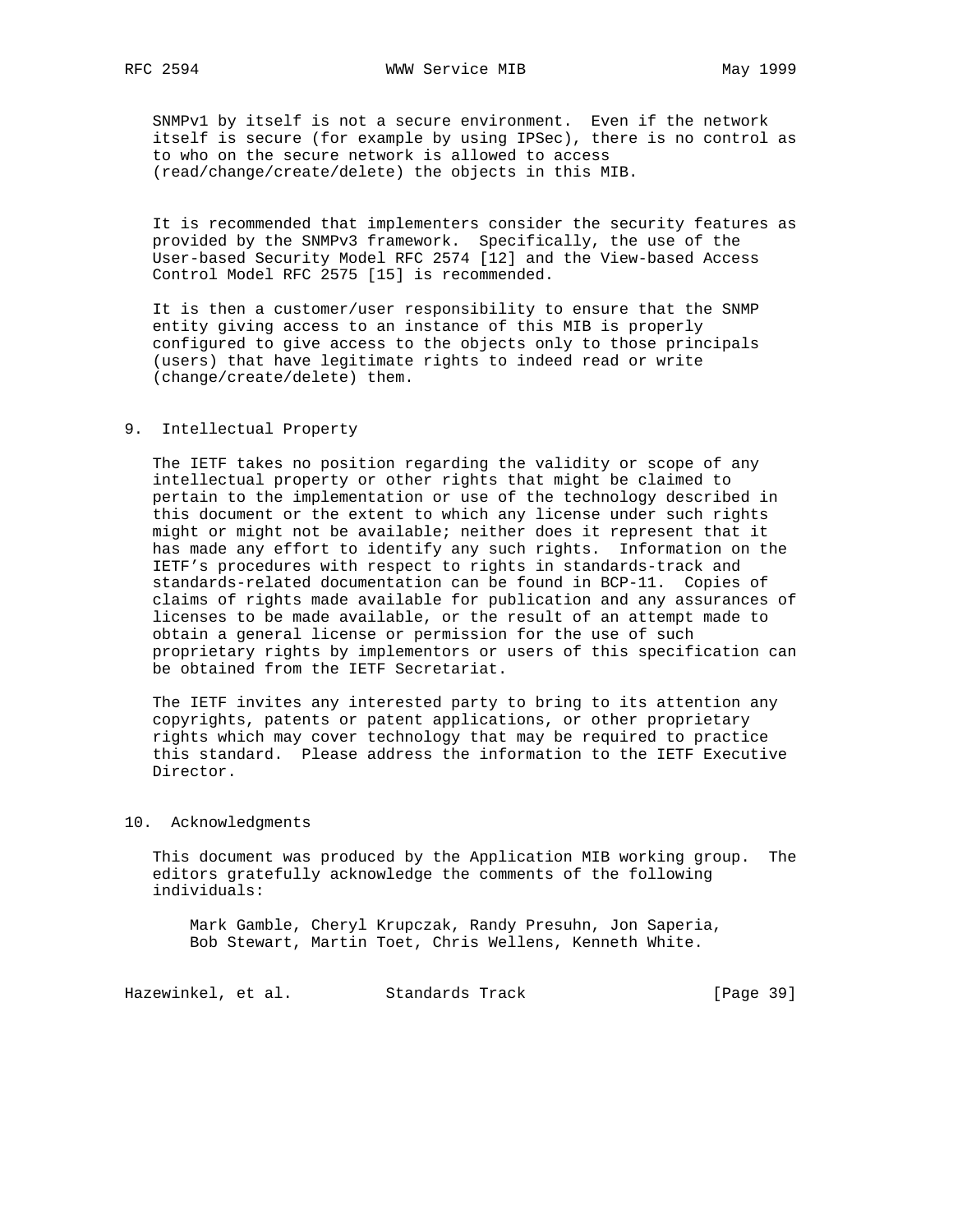11. Editors' Addresses

 Harrie Hazewinkel Joint Research Centre of the E.C. via Fermi - Ispra 21020 (VA) Italy

 Phone: +39 0332786322 Fax: +39 0332785641 EMail: harrie.hazewinkel@jrc.it

 Carl W. Kalbfleisch Verio, Inc. 1950 Stemmons Frwy Suite 2006 Dallas, TX 75207 USA

 Phone: +1 214 290-8653 Fax: +1 214 744-0742 EMail: cwk@verio.net

 Juergen Schoenwaelder TU Braunschweig Bueltenweg 74/75 38106 Braunschweig Germany

 Phone: +49 531 391-3683 Fax: +49 531 489-5936 EMail: schoenw@ibr.cs.tu-bs.de

# 12. References

- [1] Wijnen,, B., Harrington, D. and R. Presuhn, "An Architecture for Describing SNMP Management Frameworks", RFC 2571, April 1999.
- [2] Rose, M. and K. McCloghrie, "Structure and Identification of Management Information for TCP/IP-based Internets", STD, 16, RFC 1155, May 1990.
- [3] Rose, M. and K. McCloghrie, "Concise MIB Definitions", STD 16, RFC 1212, Performance Systems International, March 1991.
- [4] Rose, M., "A Convention for Defining Traps for use with the SNMP", RFC 1215, March 1991.

Hazewinkel, et al. Standards Track [Page 40]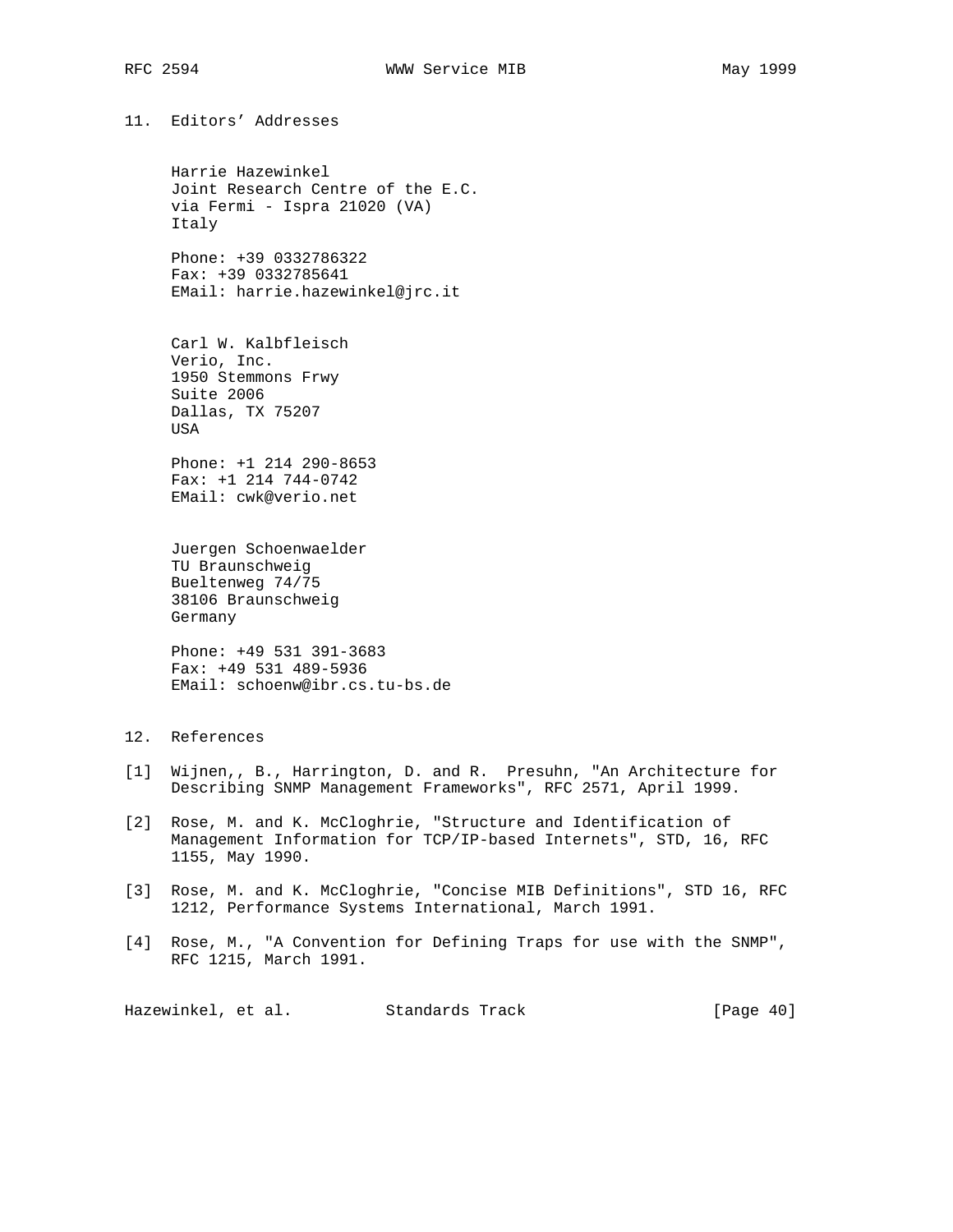- [5] McCloghrie, K., Perkins, D., Schoenwaelder, J., Case, J., Rose, M. and S. Waldbusser, "Structure of Management Information Version 2 (SMIv2)", STD 58, RFC 2578, April 1999.
- [6] McCloghrie, K., Perkins, D., Schoenwaelder, J., Case, J., Rose, M. and S. Waldbusser, "Textual Conventions for SMIv2", STD 58, RFC 2579, April 1999.
- [7] McCloghrie, K., Perkins, D., Schoenwaelder, J., Case, J., Rose, M. and S. Waldbusser, "Conformance Statements for SMIv2", STD 58, RFC 2580, April 1999.
- [8] Case, J., Fedor, M., Schoffstall, M. and J. Davin, "Simple Network Management Protocol", STD 15, RFC 1157, May 1990.
- [9] Case, J., McCloghrie, K., Rose, M. and S. Waldbusser, "Introduction to Community-based SNMPv2", RFC 1901, January 1996.
- [10] Case, J., McCloghrie, K., Rose, M. and S. Waldbusser, "Transport Mappings for Version 2 of the Simple Network Management Protocol (SNMPv2)", RFC 1906, January 1996.
- [11] Case, J., Harrington D., Presuhn R. and B. Wijnen, "Message Processing and Dispatching for the Simple Network Management Protocol (SNMP)", RFC 2572, April 1999.
- [12] Blumenthal, U. and B. Wijnen, "User-based Security Model (USM) for version 3 of the Simple Network Management Protocol (SNMPv3)", RFC 2574, April 1999.
- [13] Case, J., McCloghrie, K., Rose, M. and S. Waldbusser, "Protocol Operations for Version 2 of the Simple Network Management Protocol (SNMPv2)", RFC 1905, January 1996.
- [14] Levi, D., Meyer, P. and B. Stewart, "SNMP Applications", RFC 2573, April 1999.
- [15] Wijnen, B., Presuhn, R. and K. McCloghrie, "View-based Access Control Model (VACM) for the Simple Network Management Protocol (SNMP)", RFC 2575, April 1999.
- [16] Hovey, R. and S. Bradner, "The Organizations Involved in the IETF Standards Process", BCP 11, RFC 2028, October 1996.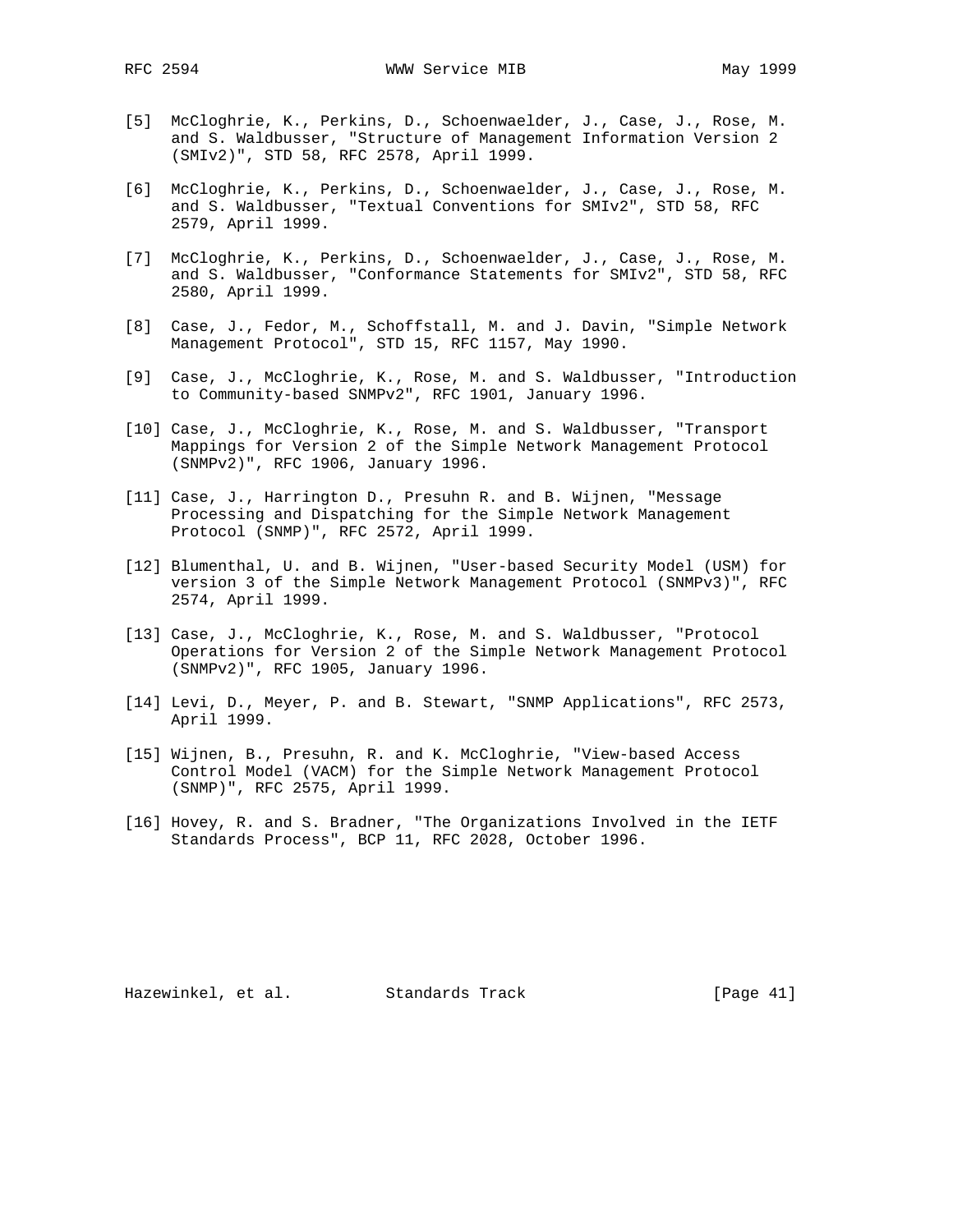- [17] Bradner, S., "Key words for use in RFCs to Indicate Requirement Levels", BCP 14, RFC 2119, March 1997.
- [18] Berners-Lee, T., Fielding, R. and L. Masinter, "Uniform Resource Identifiers (URI): Generic Syntax", RFC 2396, August 1998.
- [19] Berners-Lee, T., Fielding, R. and H. Frystyk, "Hypertext Transfer Protocol -- HTTP/1.0", RFC 1945, May 1996.
- [20] Fielding, R., Gettys, J., Mogul, J., Frystyk, H. and T. Berners- Lee, "Hypertext Transfer Protocol -- HTTP/1.1", RFC 2068, January 1997.
- [21] Postel, J. and J. Reynolds, "File Transfer Protocol (FTP)", STD 9, RFC 959, October 1985.
- [22] Kalbfleisch, C., "Applicability of Standards Track MIBs to Management of World Wide Web Servers", RFC 2039, November 1996.
- [23] Krupczak, C. and J. Saperia, "Definitions of System-Level Managed Objects for Applications", RFC 2287, February 1998.
- [24] Kalbfleisch, C., Krupczak, C., Presuhn, R. and J. Saperia, "Application Management MIB", RFC 2564, May 1999.
- [25] Kantor, B. and P. Lapsley, "Network News Transfer Protocol: A Proposed Standard for the Stream-Based Transmission of News", RFC 977, February 1986.
- [26] Callaghan, B., "WebNFS Client Specification", RFC 2054, October 1996
- [27] Callaghan, B., "WebNFS Server Specification", RFC 2055, October 1996.

Hazewinkel, et al. Standards Track [Page 42]